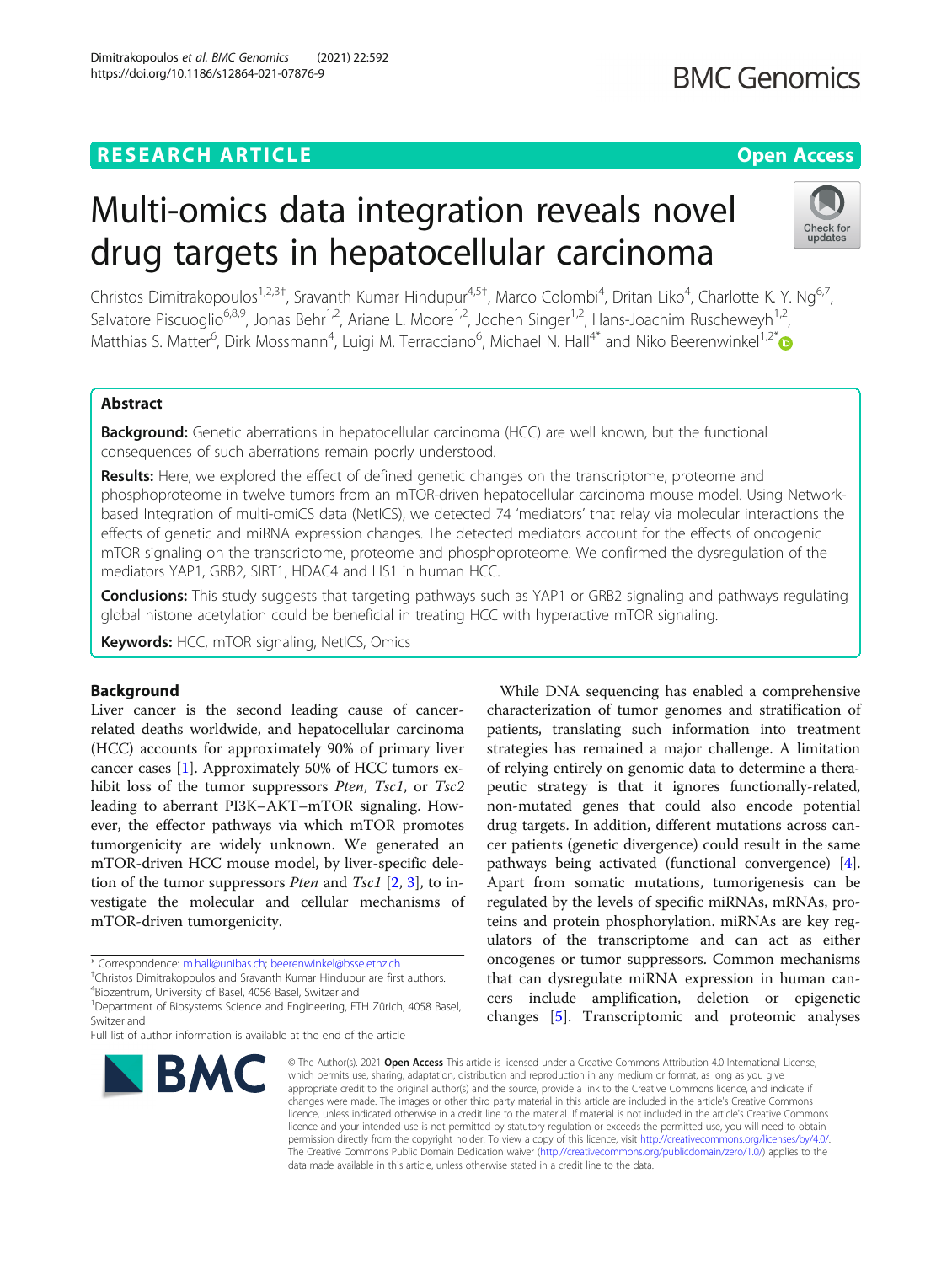have been performed to stratify HCC patients into clinically-relevant groups [\[6](#page-25-0)–[8](#page-25-0)]. However, to further understand the effect of a genetic aberration or dysregulated gene expression (possibly due to aberrant miRNA expression) it is necessary to identify the mediators common to diverse alterations. Distinct genomic aberrations (in different tumors) are expected to converge functionally on the same downstream protein, referred to here as a 'mediator'. To identify such mediators, it is essential to integrate omics data, i.e., the genome, transcriptome, proteome and phosphoproteome (commonly referred to as multi-omics analysis), from diverse tumors.

Recently, multi-omics analysis has been informative in the characterization of tumors. For example, integration of DNA, RNA and phosphoproteomic data enabled stratification of prostate cancer patients and to identify individualized treatment options [\[9\]](#page-25-0). Computational methods that focus on the direct effect of genetic aberrations, i.e., the effect of a gene mutation on the encoded protein, have also been proposed [[10\]](#page-25-0). However, a major drawback of these studies is that they rely solely on genomic analysis. New methods are necessary to integrate different types of omics data to identify dysregulated pathways.

In this study we use NetICS, a computational method to integrate multi-omic data (somatic mutations, miRNA differential expression, transcriptomics, proteomics and phospho proteomics) from an mTOR-driven mouse HCC tumor model [\[11\]](#page-25-0), to understand the molecular mechanisms of mTOR-driven HCC. NetICS provides a comprehensive framework that reveals how specific genetic aberrations (i.e., deletion of the tumor suppressors *Pten* and *Tsc1*) and tumor-specific changes in miRNA expression can affect downstream mediators. NetICS employs a sample-specific network diffusion process that reveals the convergence of diverse changes in distinct tumors (mutations and differentially expressed miRNAs) on common downstream mediators. The identified mediators include transcription factors, kinases, phosphatases and deacetylases. While, some of the mediators are known oncogenes, others are novel oncogenic mediators. These mediators are potential, novel drug targets.

#### Results

We isolated tumors from an HCC mouse model generated by liver-specific deletion of Pten and Tsc1 (Fig. 1A). We hereafter refer to this model as the liver-specific doubleknockout (L-dKO) mouse. We isolated twelve distinct liver tumors, three each from four 20 week old L-dKO mice. To detect somatic mutations, we compared exome sequence data from tumors and from matched muscle tissue (Fig. 1B). For all other analyses (RNA, miRNA, proteome and phosphoproteome), we compared the tumor nodules to healthy liver tissue from six control mice (cre-



negative, age- and sex-matched littermates) (Fig. 1C). We detected a total of 157 point mutations and small insertions/deletions in the twelve tumors (Table [1](#page-2-0)). Except for the originally introduced Pten and Tsc1 deletions (Fig. [S1](#page-24-0)), no specific mutation was found in more than a single tumor (Fig. [2A](#page-7-0)-B). In contrast to somatic mutations, we detected mRNAs, miRNAs, proteins and phosphosites commonly dysregulated across multiple tumor samples (Fig. [2C](#page-7-0)-F). On average, 4,348 mRNA, 108 miRNAs, 2,389 proteins and 906 phosphosites were dysregulated in the tumor samples (Fig. [3](#page-8-0)A-D).

phosphoproteome quantification

To identify the downstream mediators, we used NetICS, a network-based method that integrates multi-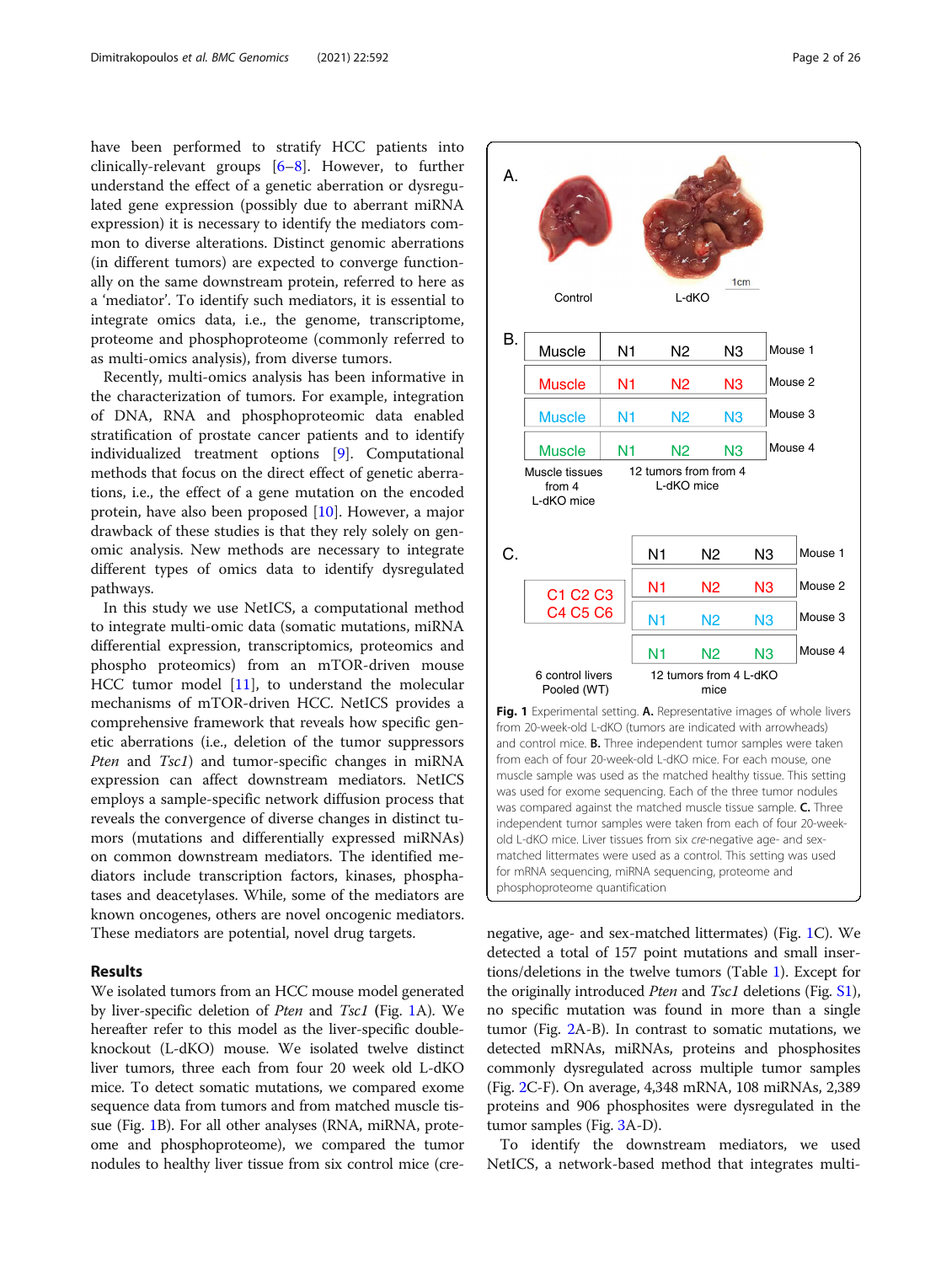<span id="page-2-0"></span>

| <b>TUMOR_</b><br><b>SAMPLE</b> | NORMAL_ CHROM POS<br><b>SAMPLE</b> |                | <b>REF</b>     | <b>ALT</b> | <b>GENE</b>        | <b>EFFECT</b>                                  | <b>Alteration</b><br>(cDNA) | <b>Alteration</b><br>(AA) | Depth<br>in<br>tumor | Variant<br>allele<br>fraction |
|--------------------------------|------------------------------------|----------------|----------------|------------|--------------------|------------------------------------------------|-----------------------------|---------------------------|----------------------|-------------------------------|
| 368N4                          | 368muscle 1                        | 65050991 C     |                | Τ          | Cryge              | missense_variant                               | c.31G>A                     | p.Gly11Ser                | 58                   | 8.80%                         |
| 357N1                          | 357muscle 1                        | 85577158 G     |                | C          | G530012D18Rik      | missense_variant                               | c.283G $>$ C                | p.Glu95Gln                | 15                   | 26.70%                        |
| 368N2                          | 368muscle 1                        | 86426453 C     |                | Α          | 1700019O17Rik      | missense_variant                               | c.83C>A                     | p.Ala28Asp                | 42                   | 7.10%                         |
| 373N4                          | 373muscle 1                        | 92942579 C     |                | Α          | Capn10             | missense_variant                               | c.786 $C$ >A                | p.His262Gln               | 48                   | 6.30%                         |
| 373N4                          | 373muscle 1                        | $1.06E + 08$   | C              | T          | Phlpp1             | stop_gained                                    | c.4243C > T                 | p.Arg1415*                | 110                  | 21.80%                        |
| 358N3                          | 358muscle 1                        | 1.28E+08       | C              | Α          | Lct                | missense_variant                               | c.3054G $>$ T               | p.Met1018lle              | 43                   | 7.00%                         |
| 373N4                          | 373muscle 1                        | 1.31E+08       | $\subset$      | Α          | Pfkfb <sub>2</sub> | missense_variant                               | c.619G>T                    | p.Asp207Tyr               | 89                   | 4.50%                         |
| 358N3                          | 358muscle 1                        | $1.66E + 08$   | C              | Α          | Gm4846             | missense variant                               | c.1305G $>$ T               | p.Met435lle               | 72                   | 5.60%                         |
| 358N3                          | 358muscle 1                        | $1.67E + 08$   | G              | Τ          | Aldh9a1            | missense_variant                               | c.712G>T                    | p.Ala238Ser               | 44                   | 6.80%                         |
| 368N2                          | 368muscle 1                        | $1.81E + 08$   | C              | Α          | Acbd3              | missense_variant                               | c.337C > A                  | p.His113Asn               | 25                   | 12.00%                        |
| 358N3                          | 358muscle 2                        | 13486755 C     |                | Α          | Cubn               | missense_<br>variant&splice_<br>region_variant | c.480G > T                  | p.Lys160Asn               | 47                   | 6.40%                         |
| 357N1                          | 357muscle 2                        | 25911320 C     |                | Α          | Kcnt1              | synonymous_<br>variant                         | c.3409C>A                   | p.Arg1137Arg              | - 35                 | 8.60%                         |
| 368N2                          | 368muscle 2                        | 58982966 G     |                | T          | Ccdc148            | missense_variant                               | c.614C>A                    | p.Ala205Asp               | 28                   | 10.70%                        |
| 358N3                          | 358muscle 2                        | 66565161 C     |                | Α          | Scn9a              | stop_gained                                    | c.538G > T                  | $p$ .Glu180*              | 24                   | 12.50%                        |
| 368N4                          | 368muscle 2                        | $1.04E + 08$   | $\overline{A}$ | C          | D430041D05Rik      | missense_variant                               | c.1942T>G                   | p.Leu648Val               | 267                  | 13.10%                        |
| 373N4                          | 373muscle 2                        | $1.12E + 08$   | A              | G          | Olfr1308           | missense_variant                               | c.344T > C                  | p.Leu115Pro               | 51                   | 11.80%                        |
| 368N2                          | 368muscle 2                        | $1.2E + 08$    | C              | Α          | Rpap1              | missense variant                               | c.1903G>T                   | p.Ala635Ser               | 34                   | 8.80%                         |
| 373N4                          | 373muscle 2                        | $1.2E + 08$    | C              | Α          | Pla2g4e            | missense_variant                               | c.665G > T                  | p.Cys222Phe               | 38                   | 7.90%                         |
| 373N3                          | 373muscle 2                        | 1.46E+08       | C              | Α          | Cfap61             | missense_variant                               | c.1976 $C$ >A               | p.Ala659Asp               | 46                   | 6.50%                         |
| 368N2                          | 368muscle 2                        | $1.53E + 08$   | C              | Α          | Asxl1              | missense_variant                               | c.3191C > A                 | p.Pro1064Gln              | 84                   | 4.80%                         |
| 368N4                          | 368muscle 2                        | $1.62E + 08$ A |                | G          | Ptprt              | synonymous_<br>variant                         | c.295T>C                    | p.Leu99Leu                | 75                   | 16.00%                        |
| 368N2                          | 368muscle 2                        | 1.67E+08       | C              | Α          | B4galt5            | missense_variant                               | c.766G $>$ T                | p.Ala256Ser               | 16                   | 18.80%                        |
| 368N2                          | 368muscle 3                        | 86780226 G     |                | T          | Lrba               | missense_variant                               | c.8437G > T                 | p.Ala2813Ser              | 48                   | 6.30%                         |
| 358N3                          | 358muscle 3                        | 88360373 G     |                | Α          | Smg5               | synonymous_<br>variant                         | c.2799G>A                   | p.Arg933Arg               | 86                   | 4.70%                         |
| 357N1                          | 357muscle 3                        | 88367297       | G              | Α          | Pagr6              | missense_variant                               | $c.685G$ >A                 | p.Ala229Thr               | 22                   | 18.20%                        |
| 373N3                          | 373muscle 3                        | $1.03E + 08$   | C              | Α          | Csde1              | missense_variant                               | c.845C>A                    | p.Pro282Gln               | 47                   | 6.40%                         |
| 357N5                          | 357muscle 3                        | $1.04F + 08$ C |                | Α          | Rsbn 1             | missense_variant c.1871C>A                     |                             | p.Ala624Asp               | 27                   | 11.10%                        |
| 358N3                          | 358muscle 4                        | 24536440 G     |                | Τ          | Mms22l             | synonymous_<br>variant                         | c.2028G $>$ T               | p.Ala676Ala               | 77                   | 5.20%                         |
| 357N1                          | 357muscle 4                        | 40738329 G     |                | T          | Smu1               | stop_gained                                    | c.1404C>A                   | p.Cys468*                 | 35                   | 8.60%                         |
| 358N3                          | 358muscle 4                        | 41034270 G     |                | Τ          | Aqp7               | synonymous_<br>variant                         | $c.888C$ >A                 | p.Gly296Gly               | 17                   | 17.60%                        |
| 358N1                          | 358muscle 4                        | 56937908 C     |                | Α          | Tmem245            | missense_variant                               | c.639G > T                  | p.Leu213Phe               | 19                   | 15.80%                        |
| 358N2                          | 358muscle 4                        | 1.01E+08 G     |                | T          | Jak1               | synonymous_<br>variant                         | c.1245C>A                   | p.Leu415Leu               | 41                   | 7.30%                         |
| 368N4                          | 368muscle 4                        | 1.26E+08 C     |                | Τ          | Csf3r              | synonymous<br>variant                          | c.2145C > T                 | p.Ser715Ser               | 53                   | 13.20%                        |
| 358N3                          | 358muscle 4                        | 1.53E+08 G     |                | Τ          | Nphp4              | synonymous_<br>variant                         | c.1500G > T                 | p.Ser500Ser               | 46                   | 6.50%                         |
| 373N4                          | 373muscle 4                        | 1.54E+08 A     |                | G          | Cep104             | missense_variant                               | c.1544A $>$ G               | p.Lys515Arg               | 121                  | 4.10%                         |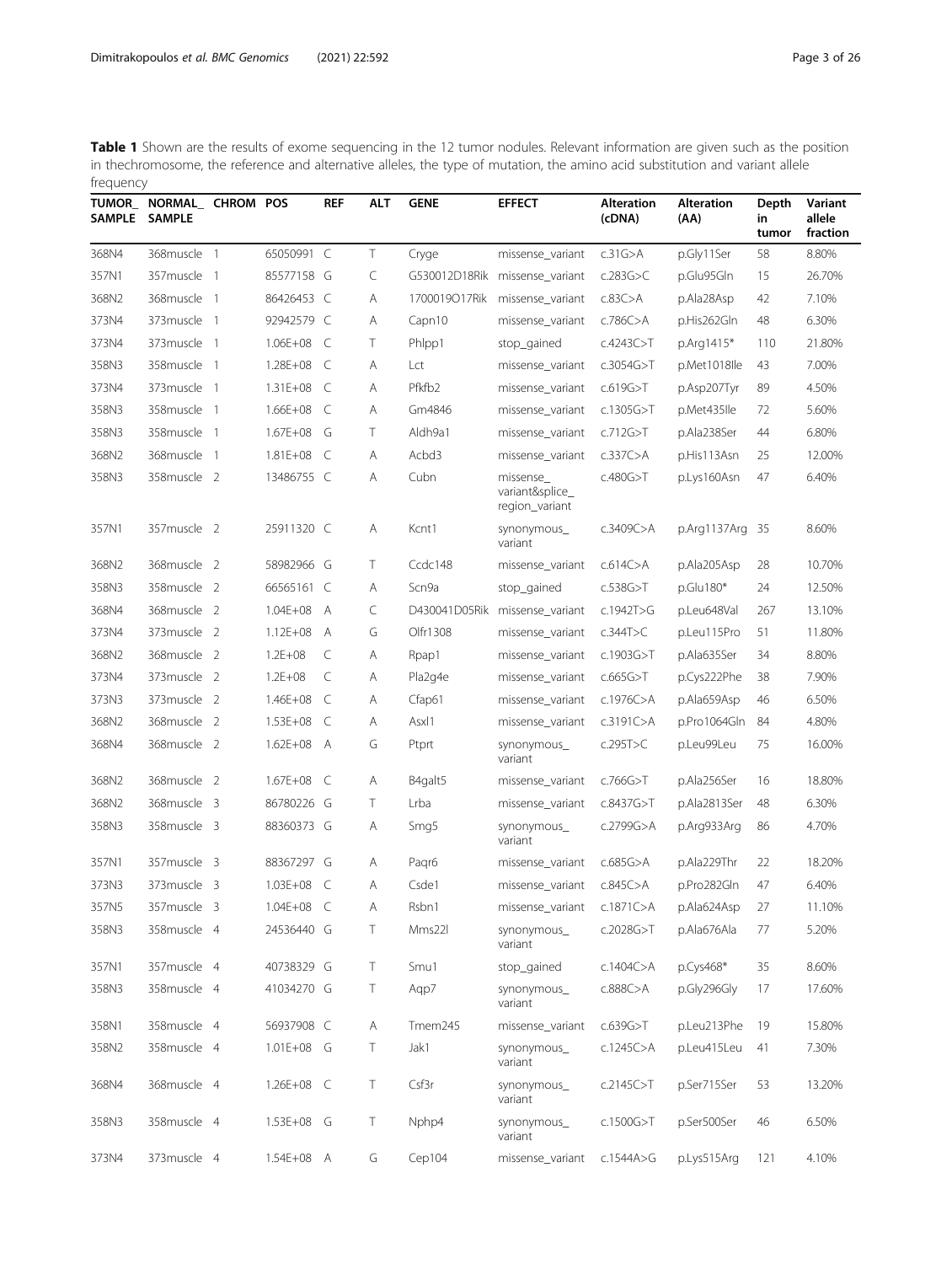| <b>TUMOR_</b><br><b>SAMPLE</b> | NORMAL_ CHROM POS<br><b>SAMPLE</b> |                | <b>REF</b> | <b>ALT</b> | <b>GENE</b>         | <b>EFFECT</b>                                  | <b>Alteration</b><br>(cDNA) | <b>Alteration</b><br>(AA) | Depth<br>in<br>tumor | Variant<br>allele<br>fraction |
|--------------------------------|------------------------------------|----------------|------------|------------|---------------------|------------------------------------------------|-----------------------------|---------------------------|----------------------|-------------------------------|
| 373N4                          | 373muscle 4                        | 1.55E+08       | G          | Α          | Plch <sub>2</sub>   | synonymous_<br>variant                         | c.3087C > T                 | p.Ala1029Ala              | 38                   | 8.10%                         |
| 373N3                          | 373muscle 4                        | 1.56E+08 A     |            | G          | Mib <sub>2</sub>    | synonymous_<br>variant                         | c.966T>C                    | p.Ala322Ala               | 102                  | 5.90%                         |
| 358N3                          | 358muscle 4                        | 1.56E+08       | C          | Α          | Agrn                | missense_variant                               | c.4334G > T                 | p.Arg1445Leu              | 46                   | 6.50%                         |
| 368N2                          | 368muscle 5                        | 34813050 C     |            | Α          | Htt                 | missense_variant                               | c.1541 $C$ >A               | p.Ser514Tyr               | 50                   | 6.00%                         |
| 358N3                          | 358muscle 5                        | 63937830 C     |            | Α          | Rell1               | stop_gained                                    | c.292G > T                  | p.Glu98*                  | 83                   | 4.80%                         |
| 357N1                          | 357muscle 5                        | $1.12E + 08$   | C          | Α          | Hps4                | synonymous_<br>variant                         | c.1359 $C$ >A               | p.Pro453Pro               | 39                   | 7.70%                         |
| 373N3                          | 373muscle 5                        | $1.22E + 08$   | C          | A          | Rad9b               | missense_variant                               | c.727G>T                    | p.Ala243Ser               | 40                   | 7.50%                         |
| 368N2                          | 368muscle 6                        | 29283208 G     |            | T          | Fam71f2             | missense_variant                               | c.204G > T                  | p.Met68lle                | 35                   | 8.60%                         |
| 357N1                          | 357muscle 6                        | 89342587 G     |            | Α          | Plxna1              | missense_<br>variant&splice_<br>region_variant | c.1735 $C>$ T               | p.Pro579Ser               | 31                   | 9.70%                         |
| 358N2                          | 358muscle 6                        | 91486900 C     |            | G          | Tmem43              | missense_variant                               | c.1156 $C > G$              | p.Pro386Ala               | 89                   | 5.60%                         |
| 358N3                          | 358muscle 6                        | 92189633 C     |            | T          | Zfyve20             | missense_variant                               | c.2029G>A                   | p.Ala677Thr               | 75                   | 20.00%                        |
| 373N4                          | 373muscle 6                        | 1.29E+08       | G          | T          | BC048546            | missense variant                               | c.2389C > A                 | p.Pro797Thr               | 41                   | 7.30%                         |
| 358N3                          | 358muscle 7                        | 24710200       | C          | Α          | BC049730            | missense_variant                               | c.43C>A                     | p.Leu15Met                | 28                   | 10.70%                        |
| 368N2                          | 368muscle 7                        | 29292075 C     |            | Α          | Ppp1r14a            | missense_variant                               | c.307C>A                    | p.Pro103Thr               | 44                   | 6.80%                         |
| 368N2                          | 368muscle 7                        | 34204130 T     |            | C          | Gpi1                | missense_variant                               | c.1297A>G                   | p.Thr433Ala               | 46                   | 6.50%                         |
| 373N3                          | 373muscle 7                        | 80738221 G     |            | Α          | lqgap1              | missense_variant                               | c.2677C > T                 | p.Arg893Cys               | 46                   | 6.50%                         |
| 358N2                          | 358muscle 7                        | $1.18E + 08$   | C          | G          | Xylt1               | missense_variant                               | c.2763C $>$ G               | p.Cys921Trp               | 38                   | 10.50%                        |
| 368N4                          | 368muscle 7                        | 1.26E+08       | G          | Α          | Gsg1l               | synonymous_<br>variant                         | c.918C > T                  | p.His306His               | 121                  | 5.00%                         |
| 368N2                          | 368muscle 7                        | $1.27E + 08$   | $\subset$  | Α          | Zfp768              | missense_variant                               | c.937G > T                  | p.Gly313Cys               | 41                   | 7.30%                         |
| 373N1                          | 373muscle 7                        | $1.4E + 08$    | G          | T          | Olfr <sub>525</sub> | missense_variant                               | c.686G > T                  | p.Arg229Leu               | 95                   | 4.20%                         |
| 368N2                          | 368muscle 7                        | $1.44E + 08$   | C          | Α          | Ppfia1              | missense_variant                               | c.2471G > T                 | p.Ser824lle               | 48                   | 6.30%                         |
| 373N1                          | 373muscle 8                        | 11517878 C     |            | G          | Cars2               | missense_variant                               | c.1216G $>$ C               | p.Val406Leu               | 169                  | 8.30%                         |
| 368N2                          | 368muscle 8                        | 13955760 C     |            | Α          | Tdrp                | stop_gained                                    | c.160 $G > T$               | $p.Glu54*$                | 50                   | 6.00%                         |
| 368N2                          | 368muscle 8                        | 15041975 C     |            | T          | BB014433            | missense_variant                               | c.877G > A                  | p.Val293Met               | 42                   | 14.30%                        |
| 358N3                          | 358muscle 8                        | 68358564 G     |            | Τ          | Csgalnact1          | missense_variant                               | c.1453C>A                   | p.Pro485Thr               | 50                   | 6.00%                         |
| 373N4                          | 373muscle 8                        | 72346037 C     |            | Α          | Eps1511             | missense_variant                               | c.2509G>T                   | p.Asp837Tyr               | 18                   | 16.70%                        |
| 373N4                          | 373muscle 8                        | 80730168 C     |            | Τ          | Smarca5             | synonymous_<br>variant                         | c.444G > A                  | p.Glu148Glu               | 91                   | 5.50%                         |
| 368N2                          | 368muscle 8                        | 95327967 G     |            | Α          | Zfp319              | missense_variant                               | c.1607 $C>$ T               | p.Ala536Val               | 50                   | 6.00%                         |
| 358N3                          | 358muscle 8                        | 1.05E+08 G     |            | Α          | Rrad                | missense_variant                               | c.118C > T                  | p.Pro40Ser                | 41                   | 7.30%                         |
| 358N3                          | 358muscle 8                        | 1.08E+08 G     |            | Τ          | Wwp2                | missense_variant                               | c.1034G > T                 | p.Arg345Met               | 43                   | 7.00%                         |
| 358N3                          | 358muscle 8                        | 1.11E+08 C     |            | Α          | Fuk                 | missense_variant                               | c.970G $>$ T                | p.Gly324Cys               | 40                   | 7.50%                         |
| 358N3                          | 358muscle 8                        | $1.26E + 08$ C |            | Α          | Ntpcr               | synonymous_<br>variant                         | c.21C>A                     | p.Leu7Leu                 | 42                   | 7.10%                         |
| 357N1                          | 357muscle 9                        | 24582820 C     |            | Α          | Dpy19l2             | synonymous_<br>variant                         | c.2013G > T                 | p.Val671Val               | 44                   | 6.80%                         |
| 358N2                          | 358muscle 9                        | 43311472 G     |            | Α          | Trim29              | synonymous_<br>variant                         | c.597G>A                    | p.Leu199Leu               | 173                  | 4.00%                         |
| 357N5                          | 357muscle 9                        | 45450529 C     |            | T.         | Dscam <sub>1</sub>  | missense_variant                               | $c.586C>$ T                 | p.Arg196Cys               | 50                   | 8.00%                         |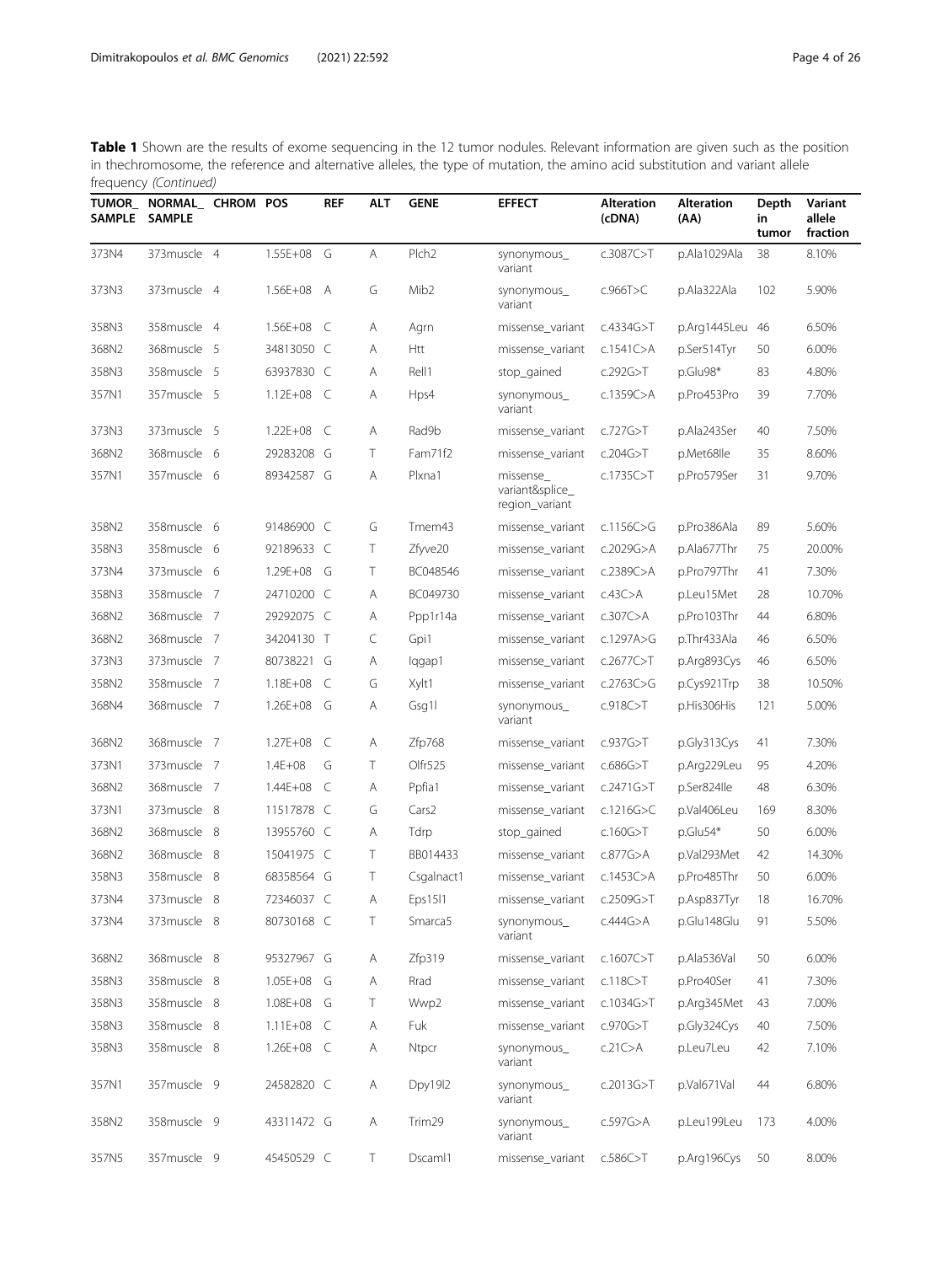| <b>TUMOR_</b><br><b>SAMPLE</b> | NORMAL_ CHROM POS<br><b>SAMPLE</b> |       |                | <b>REF</b> | <b>ALT</b> | <b>GENE</b>        | <b>EFFECT</b>          | <b>Alteration</b><br>(cDNA) | <b>Alteration</b><br>(AA) | Depth<br>in<br>tumor | Variant<br>allele<br>fraction |
|--------------------------------|------------------------------------|-------|----------------|------------|------------|--------------------|------------------------|-----------------------------|---------------------------|----------------------|-------------------------------|
| 368N8                          | 368muscle 9                        |       | 55168284 G     |            | Α          | Ube2q2             | missense_variant       | c.376G $>$ A                | p.Asp126Asn               | 71                   | 7.00%                         |
| 368N8                          | 368muscle 9                        |       | 55168290 C     |            | Т          | Ube2g2             | missense_variant       | c.382C > T                  | p.Pro128Ser               | 69                   | 7.20%                         |
| 373N1                          | 373muscle 9                        |       | 56260482 C     |            | T          | Peak1              | missense_variant       | c.161 $G$ >A                | p.Arg54Gln                | 340                  | 2.90%                         |
| 358N3                          | 358muscle 9                        |       | 92287625 C     |            | Α          | Plscr <sub>2</sub> | missense_variant       | c.127C>A                    | p.Gln43Lys                | 97                   | 4.10%                         |
| 357N4                          | 357muscle 9                        |       | $1.08E + 08$   | G          | C          | Bsn                | missense_variant       | c.4976C>G                   | p.Pro1659Arg              | 47                   | 21.30%                        |
| 368N2                          | 368muscle                          | - 10  | 20246611       | C          | Α          | Map7               | missense_variant       | c.422C>A                    | p.Ala141Asp               | 37                   | 8.10%                         |
| 358N3                          | 358muscle                          | - 10  | 20322064 C     |            | G          | Bclaf1             | missense_variant       | c.52C > G                   | p.Gln18Glu                | 21                   | 14.30%                        |
| 368N2                          | 368muscle                          | -10   | 38966046 C     |            | Α          | Lama4              | missense_variant       | $c.92C$ >A                  | p.Ala31Glu                | 47                   | 6.40%                         |
| 358N2                          | 358muscle                          | -10   | 70534879 G     |            | Α          | Fam13c             | missense_variant       | $c.848G$ >A                 | p.Ser283Asn               | 40                   | 20.00%                        |
| 357N5                          | 357muscle                          | - 10  | 80773112 C     |            | Α          | Dot1l              | missense_variant       | $c.502C$ >A                 | p.Gln168Lys               | 39                   | 7.70%                         |
| 373N4                          | 373muscle                          | -10   | 81420600 G     |            | Α          | Nfic               | synonymous_<br>variant | c.229C > T                  | p.Leu77Leu                | 150                  | 8.70%                         |
| 357N1                          | 357muscle 10                       |       | $1.27E + 08$   | G          | T          | Mettl1             | missense_variant       | c.577G > T                  | p.Asp193Tyr               | 45                   | 6.70%                         |
| 373N4                          | 373muscle                          | -11   | 5707370        | G          | Α          | Mrps24             | missense_variant       | c.148C > T                  | p.Pro50Ser                | 97                   | 4.10%                         |
| 358N3                          | 358muscle                          | - 11  | 60202880 C     |            | Α          | Srebf1             | synonymous_<br>variant | c.2232G > T                 | p.Ser744Ser               | 74                   | 5.60%                         |
| 357N4                          | 357muscle                          | -11   | 69853226 A     |            | G          | Tnk1               | missense_variant       | c.1306 $T>C$                | p.Phe436Leu               | 114                  | 30.70%                        |
| 373N3                          | 373 muscle                         | - 11  | 78499753 C     |            | Α          | Vtn                | missense_variant       | c.237C > A                  | p.Asp79Glu                | 48                   | 6.30%                         |
| 368N4                          | 368muscle 11                       |       | 87889211 G     |            | Α          | Olfr462            | synonymous_<br>variant | c.684C > T                  | p.His228His               | 50                   | 6.00%                         |
| 357N4                          | 357muscle                          | -11   | 98250228 A     |            | G          | Cdk12              | missense_variant       | c.4294A $>$ G               | p.Lys1432Glu              | 35                   | 8.60%                         |
| 368N2                          | 368muscle 11                       |       | 1.01E+08       | A          | G          | Aoc2               | synonymous_<br>variant | c.195A $>$ G                | p.Thr65Thr                | 38                   | 7.90%                         |
| 368N2                          | 368muscle                          | -11   | $1.01E + 08$   | A          | G          | Aoc <sub>2</sub>   | missense_variant       | c.269A>G                    | p.Asn90Ser                | 35                   | 20.00%                        |
| 357N4                          | 357muscle                          | $-11$ | 1.03E+08       | C          | G          | Fzd <sub>2</sub>   | synonymous_<br>variant | c.1419 $C > G$              | p.Leu473Leu               | 109                  | 28.40%                        |
| 368N2                          | 368muscle                          | - 11  | $1.08E + 08$   | C          | Α          | Helz               | synonymous_<br>variant | c.1356 $C$ >A               | p.Thr452Thr               | 32                   | 9.40%                         |
| 368N2                          | 368muscle 12                       |       | 4209383        | C          | Α          | Adcy3              | synonymous_<br>variant | c.2659 $C$ >A               | p.Arg887Arg               | 44                   | 9.10%                         |
| 368N4                          | 368muscle 12                       |       | 33342134 C     |            | Α          | Atxn711            | synonymous_<br>variant | c.771C>A                    | p.Thr257Thr               | 85                   | 4.70%                         |
| 368N4                          | 368muscle 12                       |       | 70246446 C     |            | Α          | Trim9              | synonymous<br>variant  | c.2310G > T                 | p.Thr770Thr               | 67                   | 6.00%                         |
| 373N1                          | 373muscle 12                       |       | 72567232 G     |            | Α          | Pcnxl4             | synonymous_<br>variant | c.1950G>A                   | p.Leu650Leu               | 47                   | 6.40%                         |
| 368N2                          | 368muscle 12                       |       | 82387603 C     |            | Α          | Sipa111            | missense_variant       | c.2146C > A                 | p.Gln716Lys               | 29                   | 10.30%                        |
| 358N3                          | 358muscle 12                       |       | 1.02E+08 G     |            | Τ          | SIc24a4            | synonymous_<br>variant | c.117G $>$ T                | p.Leu39Leu                | 46                   | 6.50%                         |
| 368N2                          | 368muscle 12                       |       | $1.02E + 08$ C |            | Α          | Golga5             | missense_variant       | c.197 $C > A$               | p.Ala66Asp                | 49                   | 6.10%                         |
| 358N3                          | 358muscle 13                       |       | 73672769 G     |            | Τ          | Slc6a18            | missense_variant       | $c.695C$ >A                 | p.Ala232Glu               | 26                   | 11.50%                        |
| 357N5                          | 357muscle 13                       |       | 73821238 G     |            | Τ          | Nkd <sub>2</sub>   | missense_variant       | c.1108C $>$ A               | p.Pro370Thr               | 46                   | 6.50%                         |
| 357N1                          | 357muscle 13                       |       | 93387596 C     |            | Α          | Homer1             | synonymous_<br>variant | c.648C > A                  | p.Ala216Ala               | 25                   | 12.00%                        |
| 373N4                          | 373muscle 14                       |       | 7945932        | G          | Τ          | Flnb               | missense_variant       | c.7336G>T                   | p.Ala2446Ser              | 36                   | 8.30%                         |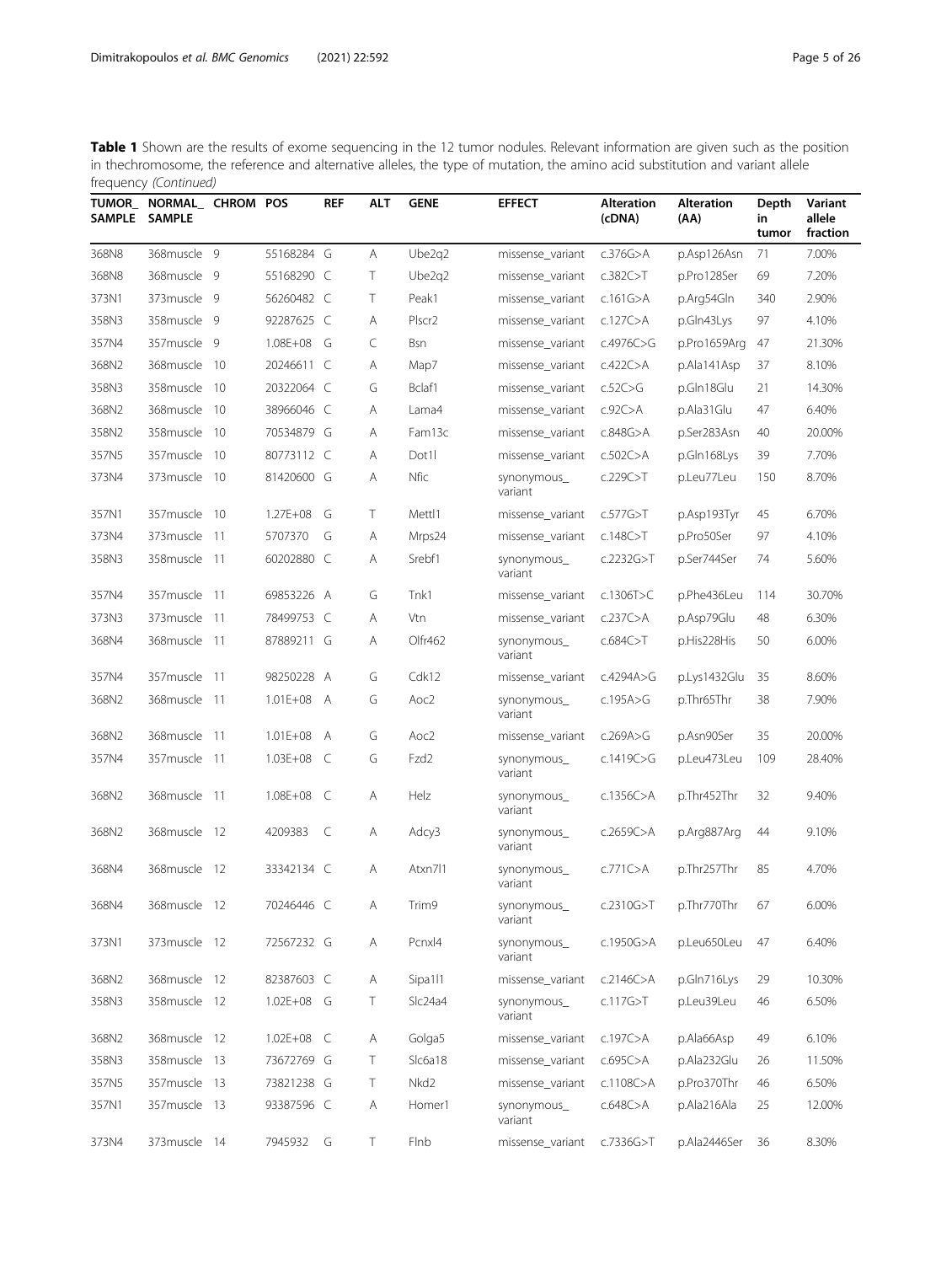| <b>TUMOR_</b><br><b>SAMPLE</b> | NORMAL_ CHROM POS<br><b>SAMPLE</b> |      |            | <b>REF</b> | ALT       | <b>GENE</b>         | <b>EFFECT</b>                                  | <b>Alteration</b><br>(cDNA) | <b>Alteration</b><br>(AA) | Depth<br>in<br>tumor | Variant<br>allele<br>fraction |
|--------------------------------|------------------------------------|------|------------|------------|-----------|---------------------|------------------------------------------------|-----------------------------|---------------------------|----------------------|-------------------------------|
| 368N4                          | 368muscle 14                       |      | 54907149 C |            | $\top$    | Slc22a17            | synonymous_<br>variant                         | c.1128G>A                   | p.Arg376Arg               | 99                   | 4.00%                         |
| 357N1                          | 357muscle                          | - 14 | 55745048 C |            | Α         | Dhrs1               | missense_variant                               | c.20G > T                   | p.Gly7Val                 | 20                   | 15.00%                        |
| 358N3                          | 358muscle                          | - 15 | 81692128 G |            | T         | Chadl               | synonymous_<br>variant                         | c.2239C > A                 | p.Arg747Arg               | 66                   | 6.10%                         |
| 358N3                          | 358muscle                          | 15   | 99104471   | G          | Т         | Dnajc22             | missense_variant                               | c.996G $>$ T                | p.Gln332His               | 36                   | 8.60%                         |
| 373N4                          | 373 muscle 16                      |      | 5240002    | G          | Τ         | Alg1                | synonymous_<br>variant                         | c.837G>T                    | p.Leu279Leu               | 63                   | 6.30%                         |
| 368N4                          | 368muscle                          | 16   | 14233649 C |            | Α         | Myh11               | missense variant                               | c.1292G>T                   | p.Arg431Leu               | 74                   | 5.40%                         |
| 373N3                          | 373muscle                          | -16  | 23357761 C |            | Т         | St6gal1             | missense_variant                               | c.1103C > T                 | p.Pro368Leu               | 155                  | 5.80%                         |
| 357N1                          | 357muscle                          | - 16 | 45731773 G |            | T         | Abhd10              | missense_variant                               | $c.736C$ >A                 | p.Gln246Lys               | 73                   | 5.50%                         |
| 373N4                          | 373muscle                          | -16  | 56000642 C |            | Α         | Zbtb11              | missense_variant                               | c.2101C > A                 | p.Gln701Lys               | 38                   | 7.90%                         |
| 373N4                          | 373muscle                          | -16  | 96673771   | G          | Т         | Dscam               | missense_variant                               | $c.3590C$ >A                | p.Ala1197Glu              | 47                   | 6.40%                         |
| 368N2                          | 368muscle                          | - 16 | 97576326 C |            | Α         | Tmprss <sub>2</sub> | missense_<br>variant&splice<br>region_variant  | c.570G > T                  | p.Lys190Asn               | 47                   | 6.40%                         |
| 373N4                          | 373muscle 17                       |      | 24265204 C |            | Α         | Abca17              | missense_<br>variant&splice_<br>region_variant | c.4938G $>$ T               | p.Lys1646Asn              | -48                  | 6.30%                         |
| 358N3                          | 358muscle 17                       |      | 27101185 C |            | Α         | ltpr3               | synonymous_<br>variant                         | c.3009 $C$ >A               | p.Pro1003Pro              | 97                   | 5.20%                         |
| 358N3                          | 358muscle                          | -17  | 28877021 C |            | Α         | Pnpla1              | synonymous_<br>variant                         | c.415 $C$ >A                | p.Arg139Arg               | 50                   | 6.00%                         |
| 373N4                          | 373muscle 17                       |      | 28982146 T |            | C         | Stk38               | synonymous_<br>variant                         | c.555A > G                  | p.Thr185Thr               | 39                   | 25.60%                        |
| 368N2                          | 368muscle                          | -17  | 34685203 G |            | Τ         | Tnxb                | missense_variant                               | c.3686G $>$ T               | p.Gly1229Val              | 48                   | 6.40%                         |
| 357N4                          | 357muscle                          | -17  | 80145171 C |            | Α         | Galm                | missense_variant                               | $c.537C$ >A                 | p.Phe179Leu               | 46                   | 6.50%                         |
| 368N2                          | 368muscle 18                       |      | 38259948 G |            | T         | 0610009O20Rik       | missense_variant                               | c.1204G $>$ T               | p.Ala402Ser               | 20                   | 15.00%                        |
| 358N1                          | 358muscle                          | -18  | 42337039 C |            | Α         | Rbm27               | missense_variant                               | c.2900C $>$ A               | p.Ser967Tyr               | 44                   | 6.80%                         |
| 358N3                          | 358muscle                          | -18  | 44886378 C |            | Α         | Ythdc2              | missense_variant                               | c.4213C>A                   | p.Pro1405Thr              | 37                   | 8.10%                         |
| 368N4                          | 368muscle                          | - 19 | 4733741    | G          | Α         | Sptbn2              | missense variant                               | c.1741G>A                   | p.Ala581Thr               | 213                  | 5.20%                         |
| 373N4                          | 373muscle                          | - 19 | 8896787    | A          | G         | Ints5               | synonymous_<br>variant                         | c.2109A>G                   | p.Leu703Leu               | 49                   | 6.10%                         |
| 373N4                          | 373muscle 19                       |      | 8896820    | C          | Τ         | Ints5               | synonymous.<br>variant                         | c.2142C > T                 | p.Thr714Thr               | 42                   | 9.50%                         |
| 368N4                          | 368muscle 19                       |      | 8978064    | G          | Τ         | Eef1g               | missense_variant                               | c.1276G $>$ T               | p.Val426Leu               | 24                   | 12.50%                        |
| 357N1                          | 357muscle 19                       |      | 34950052 G |            | Τ         | Kif20b              | missense_variant                               | c.2713G > T                 | p.Ala905Ser               | 45                   | 6.70%                         |
| 373N3                          | 373muscle 19                       |      | 40072400 G |            | Α         | Cyp2c54             | missense_variant                               | c.298C>T                    | p.Leu100Phe               | 101                  | 5.00%                         |
| 373N3                          | 373muscle 19                       |      | 50225150 G |            | Α         | Sorcs1              | missense_variant                               | c.2138C > T                 | p.Ala713Val               | 47                   | 6.40%                         |
| 357N4                          | 357muscle 19                       |      | 55207920 C |            | Τ         | Gucy2g              | missense variant                               | c.2582G>A                   | p.Arg861His               | 244                  | 6.10%                         |
| 358N2                          | 358muscle 19                       |      | 56851528 C |            | $\top$    | Tdrd1               | synonymous_<br>variant                         | c.2019C>T                   | p.Asp673Asp               | 71                   | 9.90%                         |
| 358N2                          | 358muscle X                        |      | 6583974    | Α          | $\subset$ | Shroom4             | missense variant                               | c.1187A $>$ C               | p.Asn396Thr               | 26                   | 15.40%                        |
| 373N3                          | 373muscle X                        |      | 20936595 G |            | Α         | Elk1                | synonymous_<br>variant                         | c.726C > T                  | p.Gly242Gly               | 53                   | 7.50%                         |
| 358N3                          | 358muscle X                        |      | 56501662 G |            | Τ         | Ddx26b              | missense<br>variant&splice_                    | c.1775G>T                   | p.Gly592Val               | 43                   | 7.00%                         |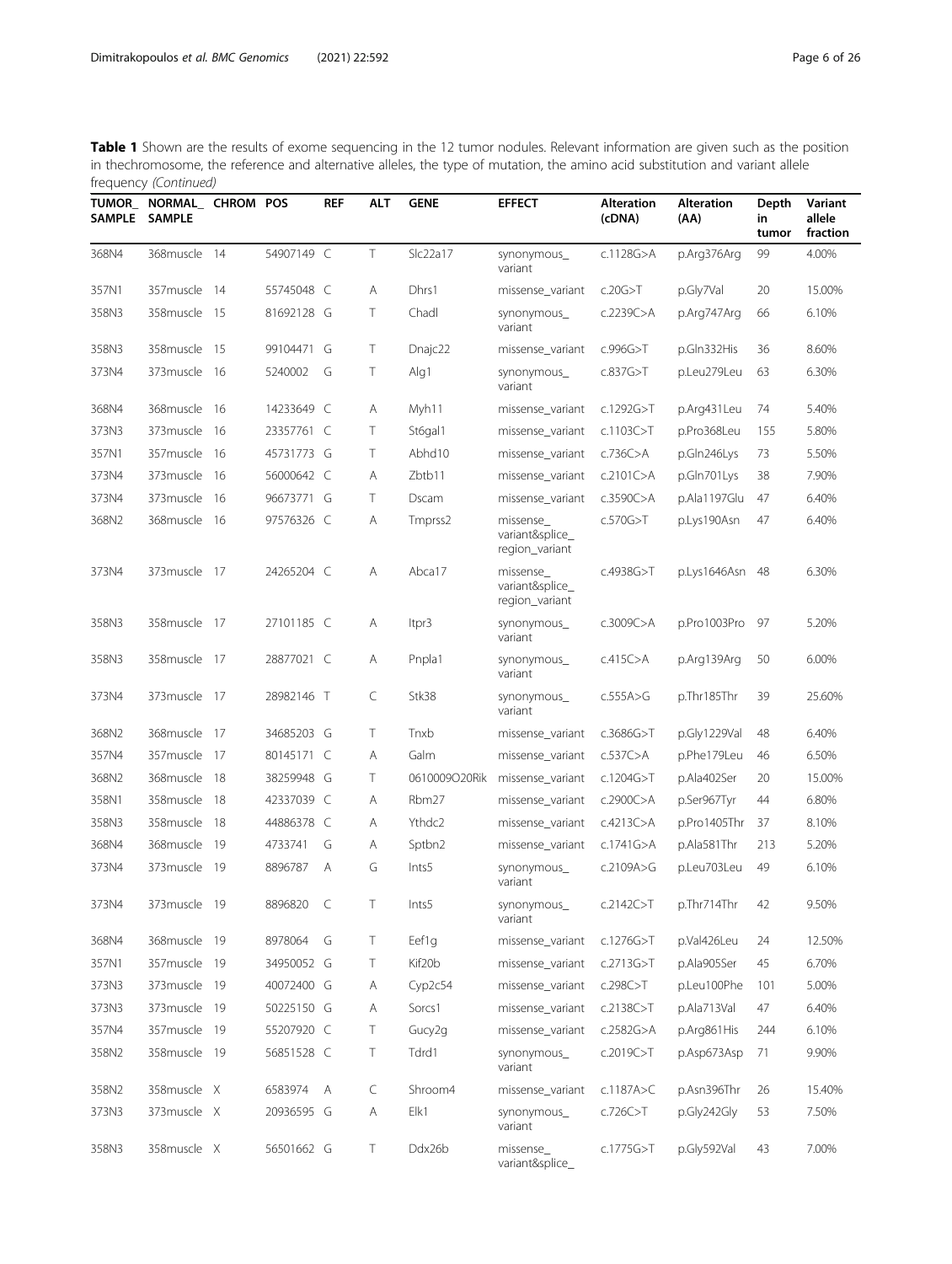|       | TUMOR_ NORMAL_ CHROM POS<br>SAMPLE SAMPLE |                  | <b>REF</b>  | ALT        | <b>GENE</b>      | <b>EFFECT</b>                               | <b>Alteration</b><br>(cDNA) | <b>Alteration</b><br>(AA) | Depth<br>in<br>tumor | Variant<br>allele<br>fraction |
|-------|-------------------------------------------|------------------|-------------|------------|------------------|---------------------------------------------|-----------------------------|---------------------------|----------------------|-------------------------------|
|       |                                           |                  |             |            |                  | region_variant                              |                             |                           |                      |                               |
| 357N1 | 357muscle X                               | 1.67E+08 G       |             | T          | Tlr7             | missense_variant                            | c.2212C > A                 | p.Gln738Lys               | 31                   | 16.10%                        |
| 357N5 | 357muscle 17                              | 24267574 GCA     |             | G          | Abca17           | frameshift_variant                          | c.4476<br>4477delTG         | p.Ala1493fs               | 120                  | 3.33%                         |
| 358N1 | 358muscle 6                               | 47554188 GTCA    |             | G          | Ezh <sub>2</sub> | disruptive_<br>inframe_deletion             | c.558<br>560delTGA          | p.Asp187del               | 57                   | 5.26%                         |
| 358N1 | 358muscle 10                              | 58223101 CA      |             | C          | AW822073         | frameshift_variant c.1007delT               |                             | p.Leu336fs                | 74                   | 5.41%                         |
| 358N1 | 358muscle 15                              | 78935001 C       |             | CAAG Nol12 |                  | disruptive_<br>inframe_insertion            | c.24<br>26dupGAA            | p.Lys9dup                 | 13                   | 30.77%                        |
| 358N2 | 358muscle 11                              | 3524692          | <b>CGTG</b> | C          | Smtn             | disruptive<br>inframe_deletion              | c.2115<br>2117delCAC        | p.Thr706del               | 208                  | 2.88%                         |
| 358N3 | 358muscle 2                               | 1.55E+08         | GT          | G          | Itch             | splice_donor_<br>variant&intron_<br>variant | c.1430+2delT.               |                           | 55                   | 5.45%                         |
| 358N3 | 358muscle 4                               | 1.37E+08 GCTT    |             | G          | Zbtb40           | inframe_deletion                            | c.2461<br>2463 del AAG      | p.Lys821del               | 134                  | 3.73%                         |
| 358N3 | 358muscle 5                               | $1.11E + 08$     | <b>TTGC</b> | T          | Ep400            | disruptive<br>inframe_deletion              | c.7974<br>7976delGCA        | p.Gln2659del              | 90                   | 3.33%                         |
| 358N3 | 358muscle 5                               | 1.35E+08 ATC     |             | Α          | Fkbp6            | frameshift_variant c.927_                   | 928delGA                    | p.Glu309fs                | 84                   | 3.57%                         |
| 358N3 | 358muscle 7                               | $1.01E + 08$     | GAC         | G          | Atg $1612$       | frameshift_variant                          | C.972<br>973delGT           | p.Ser325fs                | 191                  | 3.66%                         |
| 358N3 | 358muscle 9                               | 5302474          | TC          | $\top$     | Casp1            | frameshift_variant c.396delC                |                             | p.Lys133fs                | 64                   | 6.25%                         |
| 358N3 | 358muscle 10                              | $1.1E + 08$      | <b>TGAA</b> | $\top$     | Nav3             | disruptive<br>inframe_deletion              | c.5574<br>5576delTTC        | p.Ser1859del              | 78                   | 3.85%                         |
| 358N3 | 358muscle 11                              | 84860577 TG      |             | T          | Ggnbp2           | frameshift_variant c.395delC                |                             | p.Ala132fs                | 86                   | 3.49%                         |
| 358N3 | 358muscle 16                              | 32793328 AATAG A |             |            | Muc20            | frameshift_variant c.1674_                  | 1677delCTAT                 | p.Tyr559fs                | 76                   | 3.95%                         |
| 368N2 | 368muscle 12                              | 1.04E+08 TAC     |             | T          | Serpina3k        | frameshift_variant c.1161_                  | 1162delAC                   | p.Leu387fs                | 108                  | 3.70%                         |
| 368N4 | 368muscle 11                              | 71182505 TGAA    |             | T          | Nlrp1b           | inframe_deletion                            | c.508<br>510delTTC          | p.Phe170del               | 225                  | 1.78%                         |
| 373N3 | 373muscle 9                               | 38449182 C       |             | <b>CT</b>  | Olfr902          | frameshift variant                          | $c.313$ dup $T$             | p.Cys105fs                | 131                  | 3.82%                         |
| 373N4 | 373muscle 2                               | 85770217 CTG     |             | C          | Olfr1013         | frameshift_variant c.425_                   | 426delGT                    | p.Cys142fs                | 85                   | 3.53%                         |
| 373N4 | 373muscle 11                              | 23745586 TG      |             | $\top$     | Rel              | frameshift_variant c.695delC                |                             | p.Ser232fs                | 67                   | 4.48%                         |
| 373N4 | 373muscle 12                              | 76609154 GGC     |             | G          | Sptb             | frameshift_variant c.4151_                  | 4152delGC                   | p.Arg1384fs               | 95                   | 4.21%                         |
| 373N4 | 373muscle 14                              | 48659272 TCTG    |             | $\top$     | Otx2             | inframe_deletion                            | c.325<br>327delCAG          | p.Gln109del               | 68                   | 4.41%                         |

Shown are the results of exome sequencing in the 12 tumor nodules. Relevant information are given such as the position in the chromosome, the reference and alternative alleles, the type of mutation, the amino acid substitution and variant allele frequency.

omic data to prioritize cancer genes [[11\]](#page-25-0). NetICS provides a framework to simulate how upstream events lead to the dysregulation of downstream genes and proteins. It detects how mediators are dysregulated in each sample, using sample-specific network diffusion. NetICS then systematically integrates the individual ranks to infer a global gene ranking across all tumor samples [[11\]](#page-25-0). However, our NetICS framework failed to predict functional convergence among the 157 detected somatic mutations (except for Pten and Tsc1) after a random permutation test, suggesting that additional information is required to identify a common downstream mediator.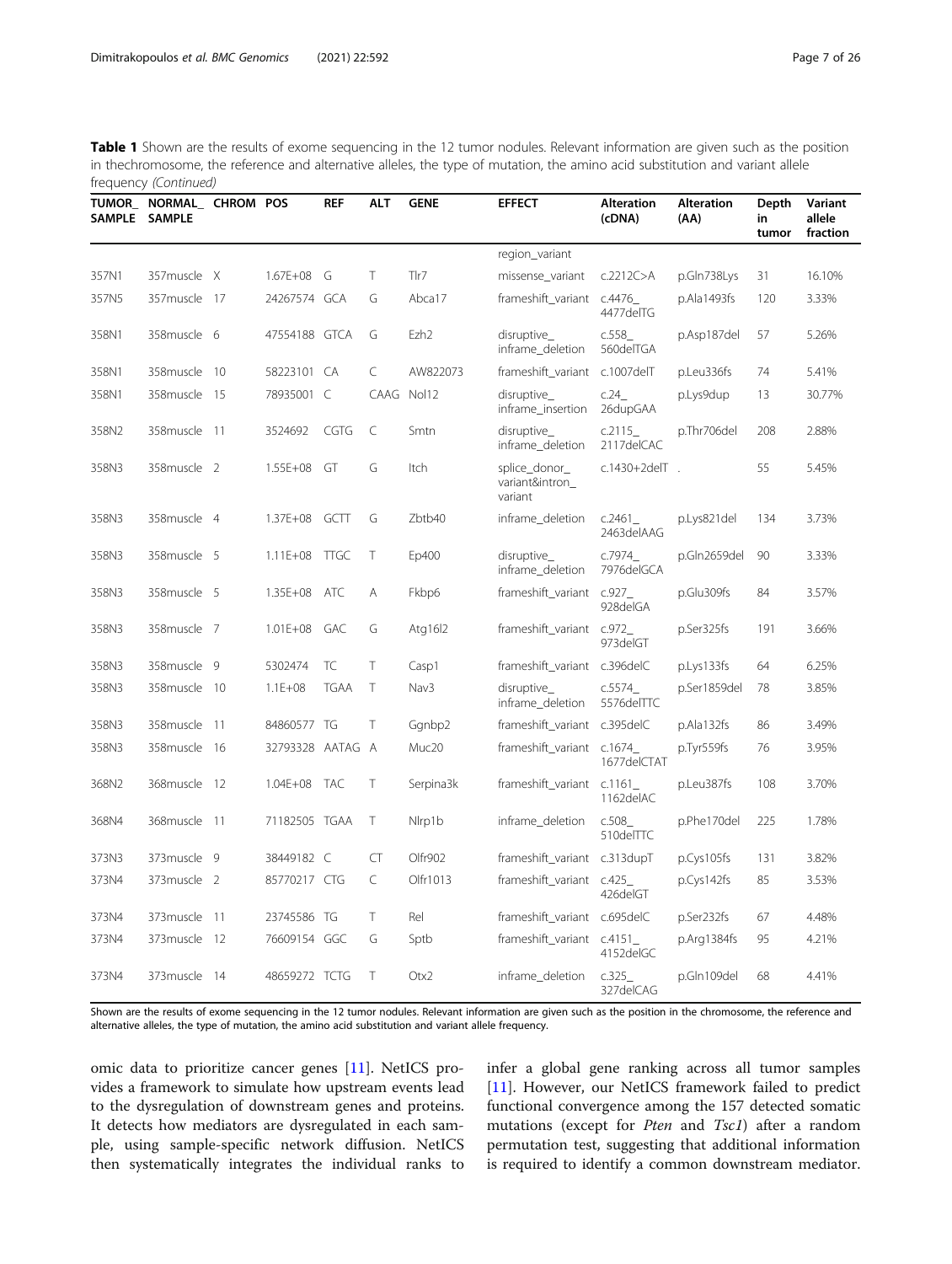<span id="page-7-0"></span>

genes or proteins being dysregulated in at least k samples is shown (y-axis), where k ranges from 1 to 12 (x-axis)

Hence, we integrated the *Pten* and *Tsc1* deletions, the somatic mutations, and the differentially expressed miR-NAs in each sample as upstream events. As downstream events, we used the differentially expressed mRNAs, proteins and differentially regulated phosphosites per tumor. After systematic integration, NetICS analysis predicted 74 mediators that are functionally related to differentially expressed miRNA and

somatic mutations (upstream) as well as to differentially expressed genes, proteins and phosphosites (downstream) (Table [2\)](#page-9-0).

Pathway enrichment analysis of the mediators indicated a strong enrichment of cellular signaling pathways regulating cell cycle proteins and of TGF signaling, suggesting strong proliferation potential of malignant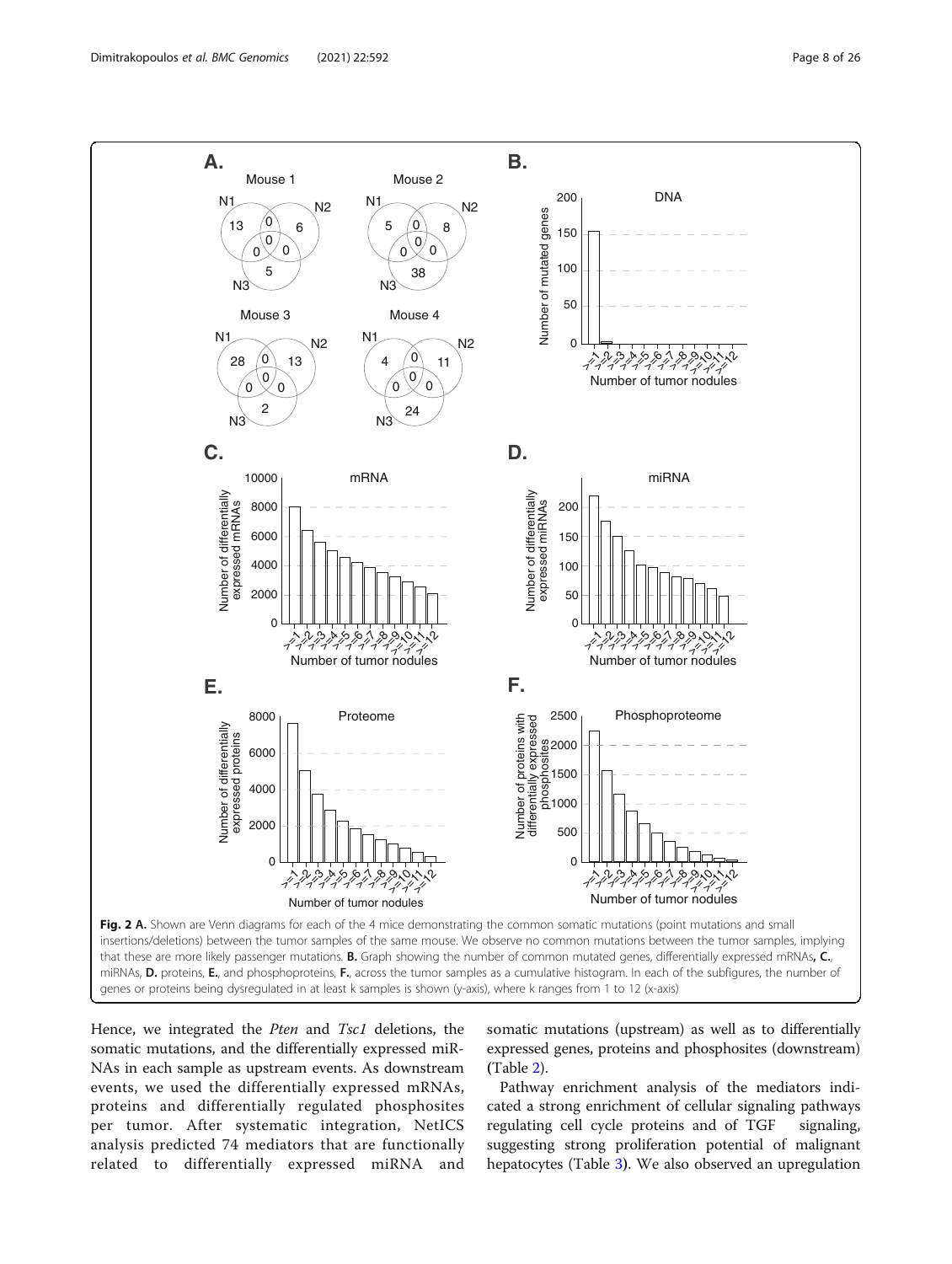<span id="page-8-0"></span>

of epithelial to mesenchymal transition (EMT) factors, suggesting increased metastatic potential. For example, many of the detected mediators are involved in Notch signaling, consistent with the observation that approximately 30% of human HCC displays active Notch signaling [[12\]](#page-25-0). Furthermore, we observed upregulation of IL6 and leptin signaling which have been suggested to play crucial roles in the initiation and development of HCC [\[13](#page-25-0), [14\]](#page-25-0). Leptin is an important activator of cell proliferation and an inhibitor of cell death. Leptin signaling is also known to have angiogenic effects in multiple cancers including HCC [[14\]](#page-25-0). The 74 mediators, consisting of various different types of regulatory proteins, include 14 kinases, 23 transcription factors, 2 deacetylates and 3 phosphatases. As expected, the mediators include known downstream targets of PTEN and TSC1, such as mTOR, AKT2 and AKT3. The mediators also include known HCC-related proteins, such as YWHAZ [[15](#page-25-0)] and KLF4 [\[16](#page-25-0)]. Below, we discuss in detail five of the 74 detected mediators, namely YAP1, GRB2, HDAC4, SIRT1 and LIS1.

YAP1 is a transcription factor that activates genes involved in cell proliferation and suppresses apoptotic genes [\[17\]](#page-25-0). Directly upstream of YAP1 is the microRNA miR-375, the expression of which was significantly downregulated in L-dKO tumors compared to control liver tissues (Fig. [4](#page-18-0)A and S2A). miR-375 has been shown to inhibit the expression of YAP1 [\[18](#page-25-0)]. Our data suggests that the reduced expression of miR-375 could in turn increase YAP1 protein levels that promote tumorigenesis. We also investigated multiple proteins whose expression is regulated by YAP1 (directly or indirectly). As expected, the transcript levels of YAP1 targets were significantly high in HCC tumors, including mRNAs of the direct YAP1 targets Ctgf, Birc5, Cyce1, Cyr61, Ki63 (Fig. [S2B](#page-24-0)). Increased YAP1 levels upon immunoblot analysis in murine (4 out of 4 tumors) and human HCC (5 out of 5 patients) confirmed the dysregulation of YAP1 signaling in HCC (Fig. [5](#page-19-0)A-D).

The signaling adaptor protein GRB2 was found to be upregulated at both the mRNA and protein level in LdKO tumors. According to the network (Fig. [4B](#page-18-0)), GRB2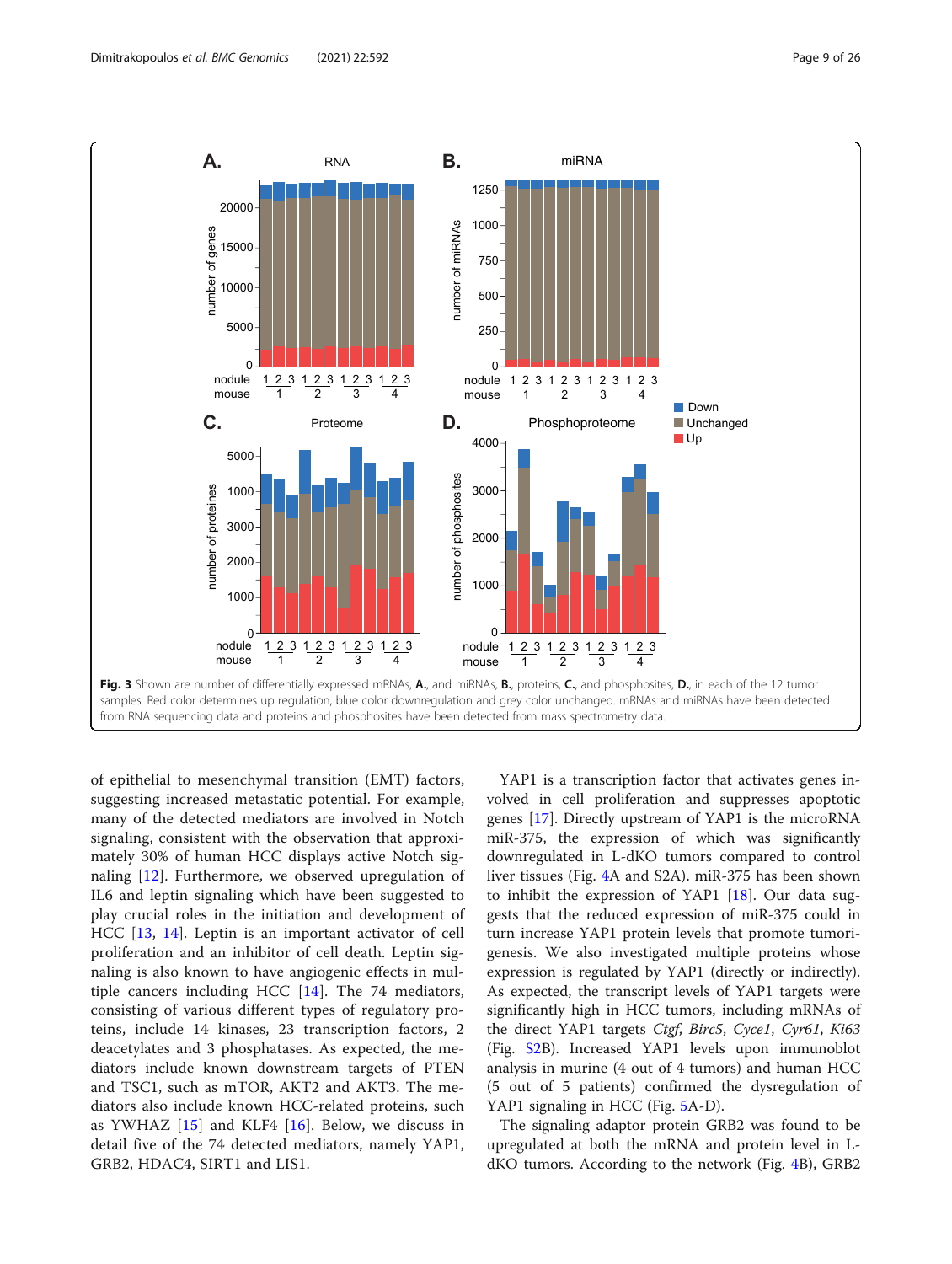<span id="page-9-0"></span>

| score from the final ranked gene list across all tumor nodules. The top 5% ranked genes are shown, excluding the ones with | mutation test. For each gene, the gene and type are given. For each tumor nodule, +1 denotes upregulation at the | y, -1 denotes downregulation. If empty, the gene's, protein's or phosphosite's levels did not change significantly between |                                  |
|----------------------------------------------------------------------------------------------------------------------------|------------------------------------------------------------------------------------------------------------------|----------------------------------------------------------------------------------------------------------------------------|----------------------------------|
| Table 2 Genes are ranked based on the mediator sc                                                                          | a FDR adjusted P-value $> 0.05$ after the random perr                                                            | PNA, proteome or phosphoproteome levels. Similarly                                                                         | umor nodules and control samples |

| Gene type                      |                          | RNA(+1 significant upregulation, |               |                          |                          | -1 significant downregulation (compared to normal samples)) |                          |                          |                          |                          |                          |               |                          |                          |                          | PROTEOME(+1 significant upregulation, -1 significant<br>downregulation (compared to normal samples)) |               |                   |
|--------------------------------|--------------------------|----------------------------------|---------------|--------------------------|--------------------------|-------------------------------------------------------------|--------------------------|--------------------------|--------------------------|--------------------------|--------------------------|---------------|--------------------------|--------------------------|--------------------------|------------------------------------------------------------------------------------------------------|---------------|-------------------|
|                                | Mouse1-<br>N1            | Mouse1-<br>N2                    | Mouse1-<br>N3 | Mouse2-<br>N1            | Mouse2-<br>N2            | Mouse2-<br>N3                                               | Mouse3-<br>N1            | Mouse3-<br>N2            | Mouse3-<br>N3            | Mouse4-<br>N1            | Mouse4-<br>N2            | Mouse4-<br>N3 | Mouse1-<br>N1            |                          | Mouse1-Mouse1-<br>N2     | Mouse2-<br>N1                                                                                        | Mouse2-<br>N2 | Mouse2-<br>N3     |
| phosphatase                    | $\overline{\phantom{a}}$ | $\overline{\phantom{a}}$         |               | T                        | $\overline{\phantom{a}}$ | π                                                           | $\overline{\phantom{a}}$ | $\overline{\phantom{0}}$ | $\overline{\phantom{0}}$ | $\overline{\phantom{a}}$ | $\overline{\phantom{a}}$ | π             |                          |                          |                          |                                                                                                      |               |                   |
| transcription activator        |                          |                                  |               |                          |                          |                                                             |                          |                          |                          |                          |                          |               |                          |                          |                          |                                                                                                      |               |                   |
| transcription factor           |                          |                                  |               |                          |                          |                                                             |                          |                          |                          |                          |                          |               |                          |                          |                          |                                                                                                      |               |                   |
| transcription factor           |                          |                                  |               |                          |                          |                                                             |                          |                          |                          |                          |                          |               |                          |                          |                          |                                                                                                      |               |                   |
| kinase                         |                          |                                  |               |                          |                          |                                                             |                          |                          |                          | $\overline{\phantom{0}}$ |                          |               |                          |                          |                          |                                                                                                      | 7             |                   |
| kinase                         |                          |                                  |               |                          |                          | 7                                                           |                          |                          |                          |                          |                          |               |                          |                          |                          |                                                                                                      |               |                   |
| transcriptional regulator      |                          |                                  |               |                          |                          |                                                             |                          |                          |                          |                          |                          |               |                          |                          |                          |                                                                                                      |               |                   |
| kinase                         |                          |                                  |               |                          |                          |                                                             |                          |                          |                          |                          |                          |               |                          |                          |                          |                                                                                                      |               |                   |
| transcriptional inhibitor      |                          | π                                | π             |                          |                          |                                                             | Τ                        |                          | Τ                        |                          |                          |               |                          |                          |                          |                                                                                                      |               |                   |
| kinase                         |                          |                                  |               |                          |                          |                                                             |                          |                          |                          |                          |                          |               |                          | $\overline{ }$           |                          |                                                                                                      |               |                   |
| arginase                       | 7                        | π                                | 7             | T                        | 7                        | 7                                                           | 7                        | 7                        | 7                        | 7                        | π                        | π             |                          | $\overline{\phantom{a}}$ | $\overline{\phantom{a}}$ | 7                                                                                                    | π             | $\overline{\tau}$ |
| E3 ubiquitin protein ligase    |                          |                                  |               | $\overline{\phantom{0}}$ |                          |                                                             |                          |                          |                          |                          |                          |               |                          |                          |                          |                                                                                                      |               |                   |
| transcription factor           |                          | $\overline{ }$                   |               | $\overline{\phantom{0}}$ |                          |                                                             |                          |                          |                          |                          |                          |               |                          |                          |                          |                                                                                                      |               |                   |
| deacetylase                    |                          | π                                |               | T                        |                          | π                                                           | π                        |                          |                          |                          |                          |               |                          |                          |                          |                                                                                                      |               |                   |
| transcription factor           |                          | π                                |               |                          |                          |                                                             |                          |                          |                          |                          |                          |               |                          |                          |                          |                                                                                                      |               |                   |
| kinase                         |                          |                                  |               |                          |                          |                                                             |                          |                          |                          |                          |                          |               | π                        |                          |                          |                                                                                                      |               |                   |
| growth factor                  |                          |                                  |               | T                        | π                        | π                                                           | π                        | 루                        | $\overline{\phantom{a}}$ | π                        | π                        |               |                          |                          |                          |                                                                                                      |               |                   |
| growth factor                  |                          |                                  |               |                          |                          |                                                             |                          |                          |                          |                          |                          |               | π                        | π                        | π                        | π                                                                                                    | π             | π                 |
| transcription factor           |                          | $\overline{\phantom{a}}$         | 7             |                          | 7                        | 7                                                           | π                        | 7                        | 7                        | 7                        | 7                        | π             | $\overline{\phantom{a}}$ | $\overline{\phantom{a}}$ |                          |                                                                                                      |               |                   |
| kinase                         |                          |                                  |               |                          |                          |                                                             |                          |                          |                          |                          |                          |               |                          |                          | π                        |                                                                                                      |               |                   |
| transcriptional repressor      | π                        |                                  | π             | π                        | 7                        | π                                                           | π                        | 7                        | π                        | π                        | π                        | π             |                          |                          |                          |                                                                                                      |               |                   |
| deacetylase                    |                          |                                  |               |                          |                          |                                                             |                          |                          |                          |                          |                          |               |                          |                          |                          |                                                                                                      |               |                   |
| kinase                         |                          |                                  |               |                          |                          |                                                             |                          |                          |                          |                          |                          |               |                          |                          |                          | Τ                                                                                                    |               |                   |
| methyltransferase              |                          |                                  |               |                          |                          |                                                             |                          |                          |                          |                          |                          |               |                          |                          |                          |                                                                                                      |               |                   |
| transcription factor           |                          |                                  |               |                          |                          |                                                             |                          |                          |                          |                          |                          |               |                          |                          |                          |                                                                                                      |               |                   |
| S-transferase                  |                          |                                  |               |                          |                          |                                                             |                          |                          |                          |                          |                          |               |                          |                          |                          |                                                                                                      |               |                   |
| cyclin                         |                          |                                  |               |                          |                          |                                                             |                          |                          |                          |                          |                          |               |                          |                          |                          |                                                                                                      |               |                   |
| chloride intracellular channel |                          |                                  |               |                          |                          |                                                             |                          |                          |                          |                          |                          |               |                          |                          |                          |                                                                                                      |               |                   |
| kinase                         |                          |                                  |               |                          |                          |                                                             |                          |                          |                          |                          |                          |               |                          |                          |                          |                                                                                                      |               |                   |
| kinase                         |                          |                                  |               |                          |                          |                                                             |                          |                          |                          |                          |                          |               |                          |                          |                          | π                                                                                                    |               |                   |
| growth factor                  |                          |                                  |               |                          |                          |                                                             |                          |                          |                          |                          |                          |               |                          |                          |                          |                                                                                                      |               |                   |
| chromatin-binding factor       |                          |                                  |               |                          |                          |                                                             |                          |                          |                          |                          |                          |               |                          |                          |                          |                                                                                                      |               |                   |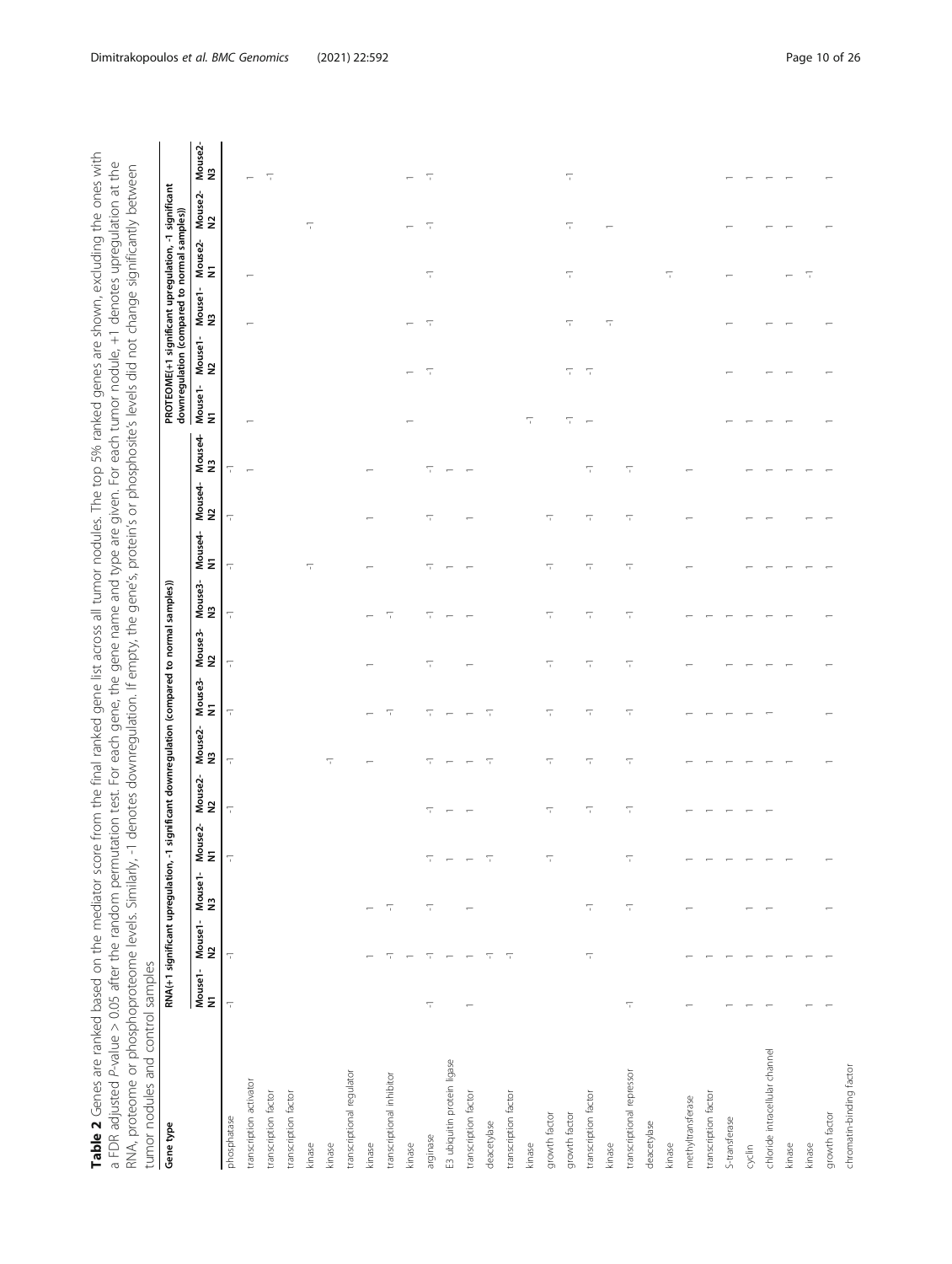| Table 2 Genes are ranked based on the mediator score from the final ranked gene list across all tumor nodules. The top 5% ranked genes are shown, excluding the ones with | a FDR adjusted P-value > 0.05 after the random permutation test. For each gene, the gene name and type are given. For each tumor nodule, +1 denotes upregulation at the | rly, -1 denotes downregulation. If empty, the gene's, protein's or phosphosite's levels did not change significantly between |                                                     |  |
|---------------------------------------------------------------------------------------------------------------------------------------------------------------------------|-------------------------------------------------------------------------------------------------------------------------------------------------------------------------|------------------------------------------------------------------------------------------------------------------------------|-----------------------------------------------------|--|
|                                                                                                                                                                           |                                                                                                                                                                         | RNA, proteome or phosphoproteome levels. Similar                                                                             | umor nodules and control samples <i>(Continued)</i> |  |

| Gene type                                 |               | RNA(+1 significant upregulation, -1 si |               |                          |               | gnificant downregulation (compared to normal samples)) |                          |                          |                          |                          |               |               |               | PROTEOME(+1 significant upregulation, -1 significant<br>downregulation (compared to normal samples)) |               |                          |                          |
|-------------------------------------------|---------------|----------------------------------------|---------------|--------------------------|---------------|--------------------------------------------------------|--------------------------|--------------------------|--------------------------|--------------------------|---------------|---------------|---------------|------------------------------------------------------------------------------------------------------|---------------|--------------------------|--------------------------|
|                                           | Mouse1-<br>N1 | Mouse1<br>N2                           | Mouse1-<br>N3 | Mouse2-<br>N1            | Mouse2-<br>N2 | Mouse2-<br>N3                                          | Mouse3-<br>N1            | Mouse3-<br>N2            | Mouse3-<br>N3            | Mouse4-<br>N1            | Mouse4-<br>N2 | Mouse4-<br>N3 | Mouse1-<br>N1 | Mouse1-<br>N3<br>Mouse1-<br>N2                                                                       | Mouse2-<br>N1 | Mouse2-<br>N2            | Mouse2-<br>N3            |
| transcription factor (forkhead<br>family) |               |                                        |               | $\overline{\phantom{a}}$ |               | $\overline{\phantom{a}}$                               |                          |                          |                          |                          |               |               |               |                                                                                                      |               |                          |                          |
| kinase                                    |               |                                        | 7             |                          |               |                                                        |                          | 7                        |                          |                          |               |               |               |                                                                                                      |               |                          |                          |
| transcription factor                      | ℸ             |                                        | Τ             |                          |               | ╦                                                      | ╦                        | π                        | Τ                        | 루                        |               |               |               |                                                                                                      |               |                          |                          |
| mitochondrial uncoupling proteins         |               |                                        |               |                          |               |                                                        |                          | $\overline{\phantom{m}}$ |                          |                          |               |               |               |                                                                                                      |               |                          |                          |
| growth inhibitory protein                 |               | π                                      |               |                          | π             | π                                                      | π                        | π                        | π                        | $\overline{\phantom{0}}$ | π             | π             |               |                                                                                                      |               |                          |                          |
| signal transduction proteins              |               |                                        |               |                          |               |                                                        |                          |                          |                          |                          |               |               |               |                                                                                                      |               |                          |                          |
| inhibitor metalloproteises                |               |                                        |               |                          |               |                                                        |                          |                          |                          |                          |               |               |               |                                                                                                      |               |                          |                          |
| aspartic proteases                        | π             | π                                      | π             |                          |               | π                                                      | $\overline{\phantom{a}}$ | $\overline{\phantom{a}}$ | π                        | $\overline{\phantom{0}}$ | 7             | 7             |               | π                                                                                                    |               |                          |                          |
| transcription factor                      |               |                                        |               |                          |               |                                                        |                          |                          |                          |                          |               |               |               |                                                                                                      |               |                          |                          |
| adapter protein                           |               |                                        |               |                          |               |                                                        |                          |                          |                          |                          |               |               |               |                                                                                                      |               |                          |                          |
| Insulin Receptor Substrate                | π             |                                        |               |                          |               |                                                        | Τ                        | T                        | 7                        | 7                        |               |               |               |                                                                                                      |               |                          |                          |
| transcription factor                      |               |                                        |               |                          |               |                                                        |                          |                          |                          |                          |               |               |               |                                                                                                      |               |                          |                          |
| Histone-lysine N-methyltransferase        |               |                                        |               |                          |               |                                                        |                          |                          |                          |                          |               |               |               |                                                                                                      |               |                          |                          |
| lymphoid-specific helicase                |               |                                        |               |                          |               |                                                        |                          |                          |                          |                          |               |               |               |                                                                                                      |               |                          | π                        |
| anti- and pro-apoptotic regulators        |               |                                        |               |                          | π             |                                                        |                          |                          |                          |                          |               |               |               |                                                                                                      |               |                          |                          |
| kinase                                    |               |                                        |               |                          |               |                                                        |                          |                          |                          |                          |               |               |               |                                                                                                      |               |                          |                          |
| versican proteoglycan                     |               |                                        |               |                          |               |                                                        |                          |                          |                          |                          |               |               |               |                                                                                                      |               |                          |                          |
| transcription factor                      | π             | π                                      |               |                          |               | π                                                      | $\overline{\phantom{a}}$ | π                        | $\overline{\phantom{a}}$ | π                        |               |               |               |                                                                                                      |               |                          |                          |
| spermidine Synthase                       |               |                                        |               |                          |               |                                                        |                          |                          |                          |                          |               |               |               |                                                                                                      |               |                          |                          |
| enzyme in polyamine biosynthesis          |               |                                        |               |                          |               |                                                        |                          |                          |                          |                          |               |               |               |                                                                                                      |               |                          |                          |
| inhibits axol extension                   |               |                                        |               |                          |               |                                                        |                          |                          |                          |                          |               |               |               |                                                                                                      |               |                          |                          |
| transcription factor                      |               | 7                                      | T             |                          |               |                                                        |                          |                          |                          |                          |               |               |               |                                                                                                      |               |                          |                          |
| transcription activator                   |               |                                        |               |                          |               |                                                        |                          |                          |                          |                          |               |               |               |                                                                                                      |               |                          |                          |
| secreted mitoattractant                   |               |                                        |               |                          |               |                                                        |                          |                          |                          |                          |               |               |               |                                                                                                      |               |                          |                          |
| Ras protein                               |               |                                        |               |                          |               |                                                        |                          |                          |                          |                          |               |               |               |                                                                                                      |               |                          |                          |
| transcription factor                      | π             | π                                      | π             | π                        | 7             | π                                                      | π                        | π                        | π                        | 7                        | 7             |               |               |                                                                                                      |               |                          |                          |
| kinase                                    |               |                                        |               |                          |               |                                                        |                          |                          |                          |                          |               |               |               |                                                                                                      |               |                          |                          |
| transcriptional regulator                 |               |                                        |               |                          |               |                                                        |                          |                          |                          |                          |               |               |               |                                                                                                      |               |                          |                          |
| chromosomal protein                       |               |                                        |               |                          |               |                                                        |                          |                          |                          |                          |               |               | π             | $\overline{\phantom{a}}$                                                                             | π             | $\overline{\phantom{a}}$ | $\overline{\phantom{0}}$ |
| phosphatase                               |               |                                        |               |                          |               |                                                        |                          |                          |                          |                          |               |               |               |                                                                                                      |               |                          |                          |
| phosphatase                               |               |                                        |               |                          |               |                                                        |                          |                          |                          |                          |               |               |               |                                                                                                      |               |                          |                          |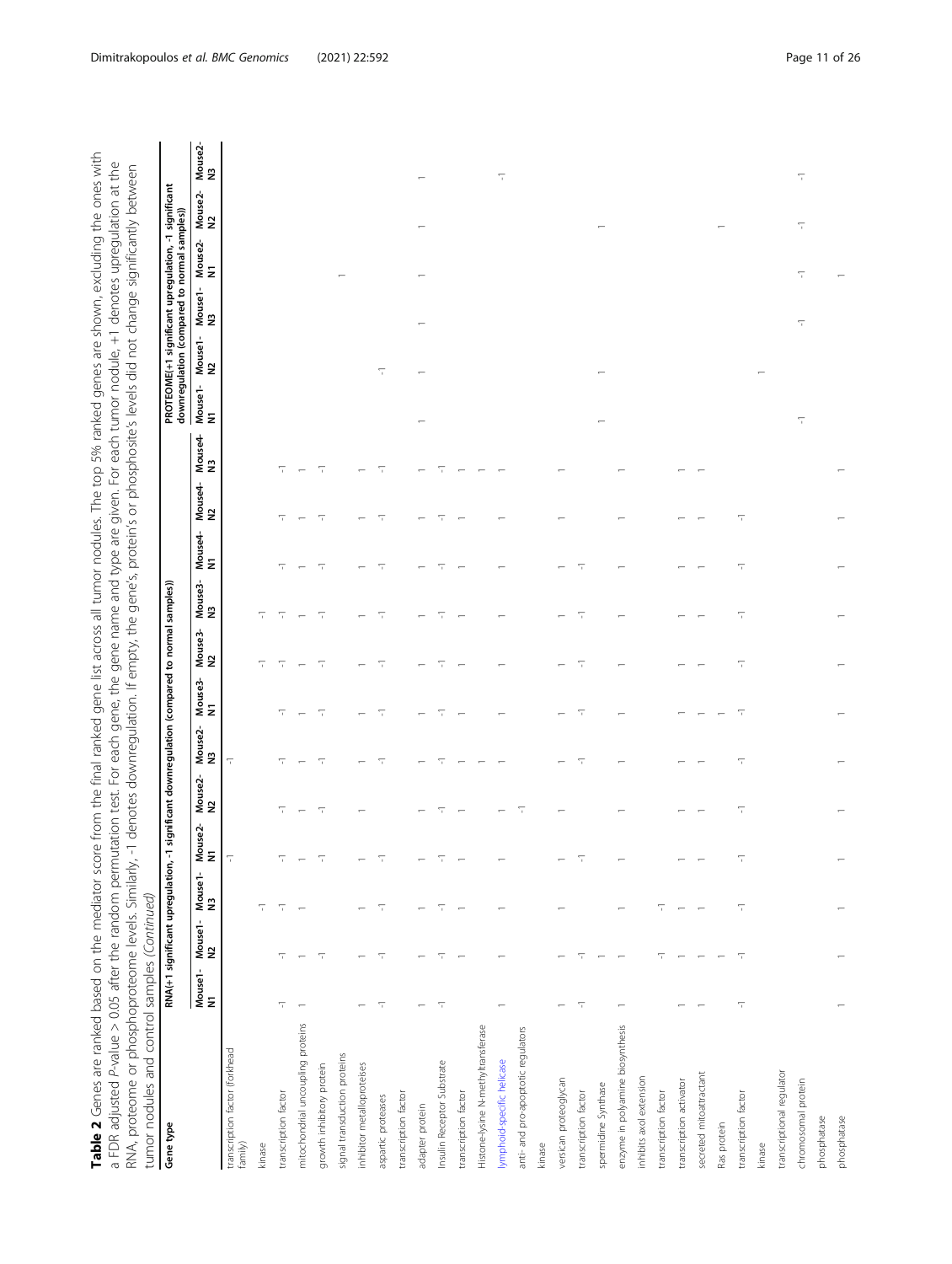| Gene type                                                                                                                                                                                                                                                                                                                                                                                                                                                                                                                                                     |   | RNA(+1 significant upregulation, -1 significant downregulation (compared to normal samples)) |   |              |              |              |                      |                               |              |              |              |              | PROTEOME(+1 significant upregulation, -1 significant<br>downregulation (compared to normal samples)) |   |              |                                 |              |
|---------------------------------------------------------------------------------------------------------------------------------------------------------------------------------------------------------------------------------------------------------------------------------------------------------------------------------------------------------------------------------------------------------------------------------------------------------------------------------------------------------------------------------------------------------------|---|----------------------------------------------------------------------------------------------|---|--------------|--------------|--------------|----------------------|-------------------------------|--------------|--------------|--------------|--------------|------------------------------------------------------------------------------------------------------|---|--------------|---------------------------------|--------------|
|                                                                                                                                                                                                                                                                                                                                                                                                                                                                                                                                                               | Ξ | Mouse1- Mouse1- Mouse1- Mouse2-<br>2                                                         | 2 | Mouse2-<br>2 | Mouse2-<br>2 | Mouse3-<br>Ξ | $\tilde{\mathbf{z}}$ | Mouse3-Mouse3-<br>$\tilde{z}$ | Mouse4-<br>Ξ | Mouse4-<br>2 | Mouse4-<br>2 | Mouse1-<br>Ξ | Mouse1-Mouse1-<br>2                                                                                  | 2 | Mouse2-<br>Ξ | Mouse2-<br>$\tilde{\mathbf{z}}$ | Mouse2-<br>2 |
| transcription factor                                                                                                                                                                                                                                                                                                                                                                                                                                                                                                                                          |   |                                                                                              |   |              |              |              |                      |                               |              |              |              |              |                                                                                                      |   |              |                                 |              |
| acetylhydrolase                                                                                                                                                                                                                                                                                                                                                                                                                                                                                                                                               |   |                                                                                              |   |              |              |              |                      |                               |              |              |              |              |                                                                                                      |   |              |                                 |              |
| kinase                                                                                                                                                                                                                                                                                                                                                                                                                                                                                                                                                        |   |                                                                                              |   |              |              |              |                      |                               |              |              |              |              |                                                                                                      |   |              |                                 |              |
| vitamin D receptors                                                                                                                                                                                                                                                                                                                                                                                                                                                                                                                                           | ī | ī                                                                                            |   |              |              | ī            | ï                    |                               |              |              | ī            |              |                                                                                                      |   |              |                                 |              |
| calcium binding protein                                                                                                                                                                                                                                                                                                                                                                                                                                                                                                                                       |   |                                                                                              |   |              |              |              |                      |                               |              |              |              |              |                                                                                                      |   |              |                                 |              |
| transcription factor                                                                                                                                                                                                                                                                                                                                                                                                                                                                                                                                          |   |                                                                                              |   |              |              |              |                      |                               |              |              |              |              |                                                                                                      |   |              |                                 |              |
| transcriptional modulator                                                                                                                                                                                                                                                                                                                                                                                                                                                                                                                                     |   |                                                                                              |   |              |              |              |                      |                               |              |              |              |              |                                                                                                      |   |              |                                 |              |
| Ras protein                                                                                                                                                                                                                                                                                                                                                                                                                                                                                                                                                   |   |                                                                                              |   |              |              |              |                      |                               |              |              |              |              |                                                                                                      |   |              |                                 |              |
| transcription factor                                                                                                                                                                                                                                                                                                                                                                                                                                                                                                                                          |   |                                                                                              |   |              |              |              |                      |                               |              |              |              |              |                                                                                                      |   |              |                                 |              |
| kinase                                                                                                                                                                                                                                                                                                                                                                                                                                                                                                                                                        |   |                                                                                              |   |              |              |              |                      |                               |              |              |              |              |                                                                                                      |   |              |                                 |              |
| scaffolding protein within caveolar<br>membranes                                                                                                                                                                                                                                                                                                                                                                                                                                                                                                              |   |                                                                                              |   |              |              |              |                      |                               |              |              |              |              |                                                                                                      |   |              |                                 |              |
| permutation test. For each gene, the gene name and type are given. For each tumor nodule, +1 denotes upregulation at the RNA, proteome or phosphoproteome levels. Similarly, -1 denotes downregulation. If empty,<br>Genes are ranked based on the mediator score from the final ranked gene list across all tumor nodules. The top 5% ranked genes are shown, excluding the ones with a FDR adjusted P-value > 0.05 after the random<br>the gene's, protein's or phosphosite's levels did not change significantly between tumor nodules and control samples |   |                                                                                              |   |              |              |              |                      |                               |              |              |              |              |                                                                                                      |   |              |                                 |              |

 $\overline{a}$ 

 $\ddot{\phantom{a}}$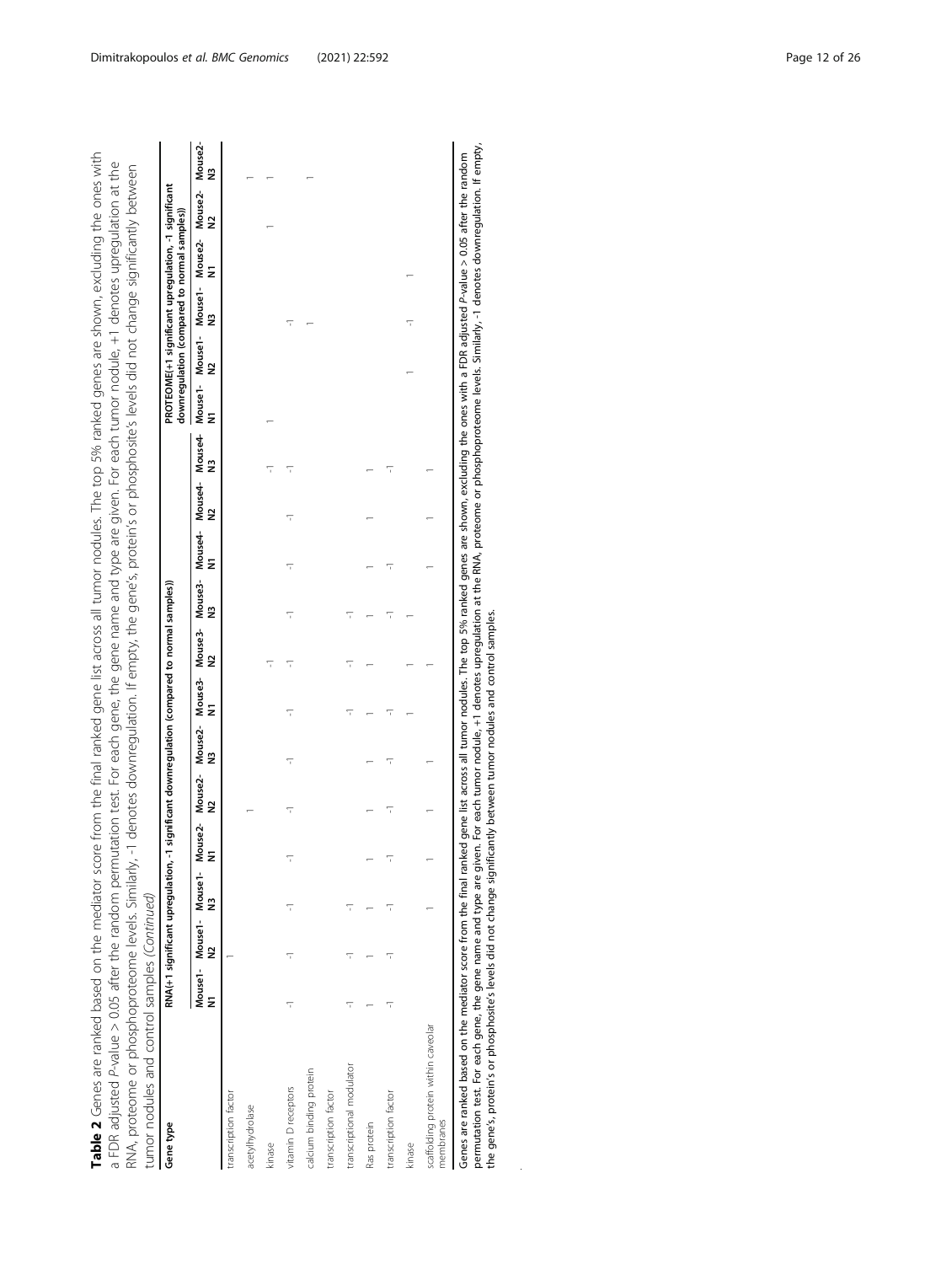| Table 2 Genes are ranked based on the mediator score from the final ranked gene list across all tumor nodules. The top 5% ranked genes are shown, excluding the ones with               |
|-----------------------------------------------------------------------------------------------------------------------------------------------------------------------------------------|
| a FDR adjusted P-value > 0.05 after the random permutation test. For each gene, the gene name and type are given. For each tumor nodule, +1 denotes upregulation at the                 |
| $\kappa$ -1 denotes downregulation. If empty, the gene's, protein's or phosphosite's levels did not change significantly between<br>RNA, proteome or phosphoproteome levels. Similarly, |
| umor nodules and control samples (Continued)                                                                                                                                            |
| المحمولين ومستحدث ومعاد والمحمولين كمستوفي بمعارضهم المحمولين ومستحد والمستحد والمتحدث والمستحدة والمتحدث والتاكر التاكر<br>المستحقة المسابق المستقصاء<br><b>COLORATION</b>             |

| Gene type                      |               |               | PROTEOME(+1 significant upregulation, -1 significant<br>downregulation (compared to normal samples)) |               |                          |                          |                                                    |                                                | PHOSPHOPROTEOME(number of phosphosites upregulated/number of phosphosites downregulated) |               |                                                    |                          |                                                    |                                                    |               |                                                |               |                                       |
|--------------------------------|---------------|---------------|------------------------------------------------------------------------------------------------------|---------------|--------------------------|--------------------------|----------------------------------------------------|------------------------------------------------|------------------------------------------------------------------------------------------|---------------|----------------------------------------------------|--------------------------|----------------------------------------------------|----------------------------------------------------|---------------|------------------------------------------------|---------------|---------------------------------------|
|                                | Mouse3-<br>N1 | Mouse3-<br>N2 | Mouse3-<br>N3                                                                                        | Mouse4-<br>N1 | Mouse4-<br>N2            | Mouse4-<br>N3            | Mouse1-<br>N1                                      | Mouse1-<br>N2                                  | Mouse1-<br>N3                                                                            | Mouse2-<br>N1 | Mouse2-<br>N2                                      | Mouse2-<br>N3            | Mouse3-<br>N1                                      | Mouse3-<br>N2                                      | Mouse3-<br>N3 | Mouse4-<br>N1                                  | Mouse4-<br>N2 | Mouse4-<br>N3                         |
| phosphatase                    |               |               |                                                                                                      |               |                          |                          |                                                    |                                                |                                                                                          |               |                                                    |                          |                                                    |                                                    |               |                                                |               |                                       |
| transcription activator        |               |               |                                                                                                      |               |                          |                          |                                                    |                                                |                                                                                          |               |                                                    |                          |                                                    |                                                    |               | $\geq$                                         | $\geq$        | $\geq$                                |
| transcription factor           |               |               |                                                                                                      |               |                          |                          |                                                    | $\geq$                                         |                                                                                          |               |                                                    |                          |                                                    |                                                    |               | $\geq$                                         |               |                                       |
| transcription factor           |               |               |                                                                                                      |               |                          |                          |                                                    |                                                |                                                                                          |               |                                                    |                          |                                                    |                                                    |               |                                                |               |                                       |
| kinase                         |               | π             |                                                                                                      |               |                          | $\overline{\phantom{a}}$ |                                                    |                                                |                                                                                          |               |                                                    |                          |                                                    | $\geq$                                             |               |                                                |               |                                       |
| kinase                         |               |               |                                                                                                      |               |                          |                          |                                                    |                                                |                                                                                          |               |                                                    |                          |                                                    |                                                    |               |                                                |               |                                       |
| transcriptional regulator      |               |               |                                                                                                      |               |                          |                          |                                                    |                                                |                                                                                          |               |                                                    |                          |                                                    |                                                    |               |                                                |               |                                       |
| kinase                         |               |               |                                                                                                      |               |                          |                          |                                                    |                                                |                                                                                          |               |                                                    |                          |                                                    |                                                    |               |                                                |               |                                       |
| transcriptional inhibitor      |               |               |                                                                                                      |               |                          |                          |                                                    |                                                |                                                                                          |               |                                                    |                          |                                                    |                                                    |               |                                                |               |                                       |
| kinase                         |               |               |                                                                                                      |               |                          |                          |                                                    | $\geq$                                         | $\geq$                                                                                   |               |                                                    |                          |                                                    | $\stackrel{\scriptstyle\frown}{\phantom{}_{\sim}}$ |               |                                                | $2/0$         | $\stackrel{\textstyle\circ}{\!\!\!=}$ |
| arginase                       | π             | 루             | π                                                                                                    | 7             | $\overline{\phantom{a}}$ |                          |                                                    | $\overline{\delta}$                            |                                                                                          |               | $\rm O2$                                           | $\overline{\mathcal{S}}$ |                                                    |                                                    |               |                                                | $\rm O2$      |                                       |
| E3 ubiquitin protein ligase    |               |               |                                                                                                      |               |                          |                          |                                                    |                                                |                                                                                          |               |                                                    |                          |                                                    |                                                    |               |                                                |               |                                       |
| transcription factor           |               |               |                                                                                                      |               |                          |                          |                                                    |                                                |                                                                                          |               |                                                    |                          |                                                    |                                                    |               |                                                |               |                                       |
| deacetylase                    |               |               |                                                                                                      |               |                          |                          |                                                    |                                                |                                                                                          |               |                                                    |                          |                                                    |                                                    |               |                                                |               |                                       |
| transcription factor           |               |               |                                                                                                      |               |                          | $\overline{\phantom{a}}$ |                                                    |                                                |                                                                                          |               |                                                    |                          |                                                    |                                                    |               |                                                |               |                                       |
| kinase                         |               |               |                                                                                                      |               |                          |                          |                                                    |                                                |                                                                                          |               |                                                    |                          |                                                    |                                                    |               |                                                |               |                                       |
| growth factor                  |               |               |                                                                                                      |               |                          |                          |                                                    |                                                |                                                                                          |               |                                                    |                          |                                                    |                                                    |               |                                                |               |                                       |
| growth factor                  | π             | π             | π                                                                                                    | π             | $\overline{\phantom{a}}$ | $\overline{\phantom{a}}$ | $\stackrel{\scriptstyle\frown}{\phantom{}_{\sim}}$ | $\stackrel{\scriptstyle <}{\scriptstyle \sim}$ |                                                                                          |               | $\stackrel{\scriptstyle\frown}{\phantom{}_{\sim}}$ |                          | $\stackrel{\scriptstyle\frown}{\phantom{}_{\sim}}$ |                                                    |               | $\stackrel{\scriptstyle <}{\phantom{}_{\sim}}$ |               |                                       |
| transcription factor           |               |               |                                                                                                      |               |                          | $\overline{\phantom{0}}$ |                                                    | $1\sqrt{0}$                                    |                                                                                          | $\geq$        | $1\,$ $\!2$                                        | $3/0$                    |                                                    | $3/0$                                              |               | $3/0$                                          | $2/0$         |                                       |
| kinase                         |               |               |                                                                                                      |               |                          |                          |                                                    |                                                |                                                                                          |               | $\rm \lesssim$                                     |                          |                                                    |                                                    |               |                                                |               |                                       |
| transcriptional repressor      |               |               |                                                                                                      |               |                          |                          |                                                    |                                                |                                                                                          |               |                                                    |                          |                                                    |                                                    |               |                                                |               |                                       |
| deacetylase                    |               |               |                                                                                                      |               |                          |                          | $\gtrsim$                                          |                                                |                                                                                          |               | $\geq$                                             |                          |                                                    |                                                    |               |                                                |               |                                       |
| kinase                         |               | 7             |                                                                                                      |               |                          |                          |                                                    |                                                |                                                                                          |               |                                                    |                          |                                                    |                                                    |               |                                                |               |                                       |
| methyltransferase              |               |               |                                                                                                      |               |                          |                          |                                                    | $\geq$                                         |                                                                                          |               |                                                    |                          |                                                    |                                                    |               |                                                |               |                                       |
| transcription factor           |               |               |                                                                                                      |               |                          |                          |                                                    |                                                |                                                                                          |               |                                                    |                          |                                                    |                                                    |               |                                                |               |                                       |
| S-transferase                  |               |               |                                                                                                      |               |                          |                          | $\geq$                                             | $\gtrsim$                                      |                                                                                          |               | $2/0$                                              | $\gtrsim$                |                                                    |                                                    |               |                                                |               |                                       |
| cyclin                         |               |               |                                                                                                      |               |                          |                          |                                                    |                                                |                                                                                          |               |                                                    |                          |                                                    |                                                    |               |                                                |               |                                       |
| chloride intracellular channel |               |               |                                                                                                      |               |                          |                          |                                                    |                                                |                                                                                          |               |                                                    |                          |                                                    |                                                    |               |                                                |               |                                       |
| kinase                         |               |               |                                                                                                      |               |                          | $\overline{\phantom{0}}$ |                                                    | $\geq$                                         | $\geq$                                                                                   |               | $\geq$                                             |                          |                                                    |                                                    |               |                                                | $\geq$        |                                       |
| kinase                         |               |               |                                                                                                      |               |                          |                          |                                                    |                                                |                                                                                          |               |                                                    |                          |                                                    |                                                    |               |                                                |               |                                       |
| growth factor                  |               |               |                                                                                                      |               |                          |                          |                                                    |                                                |                                                                                          |               |                                                    |                          |                                                    |                                                    |               |                                                |               |                                       |
| chromatin-binding factor       |               |               |                                                                                                      |               |                          |                          | $\overline{\delta}$                                | $\rm\sim$                                      |                                                                                          |               |                                                    |                          |                                                    |                                                    |               |                                                |               |                                       |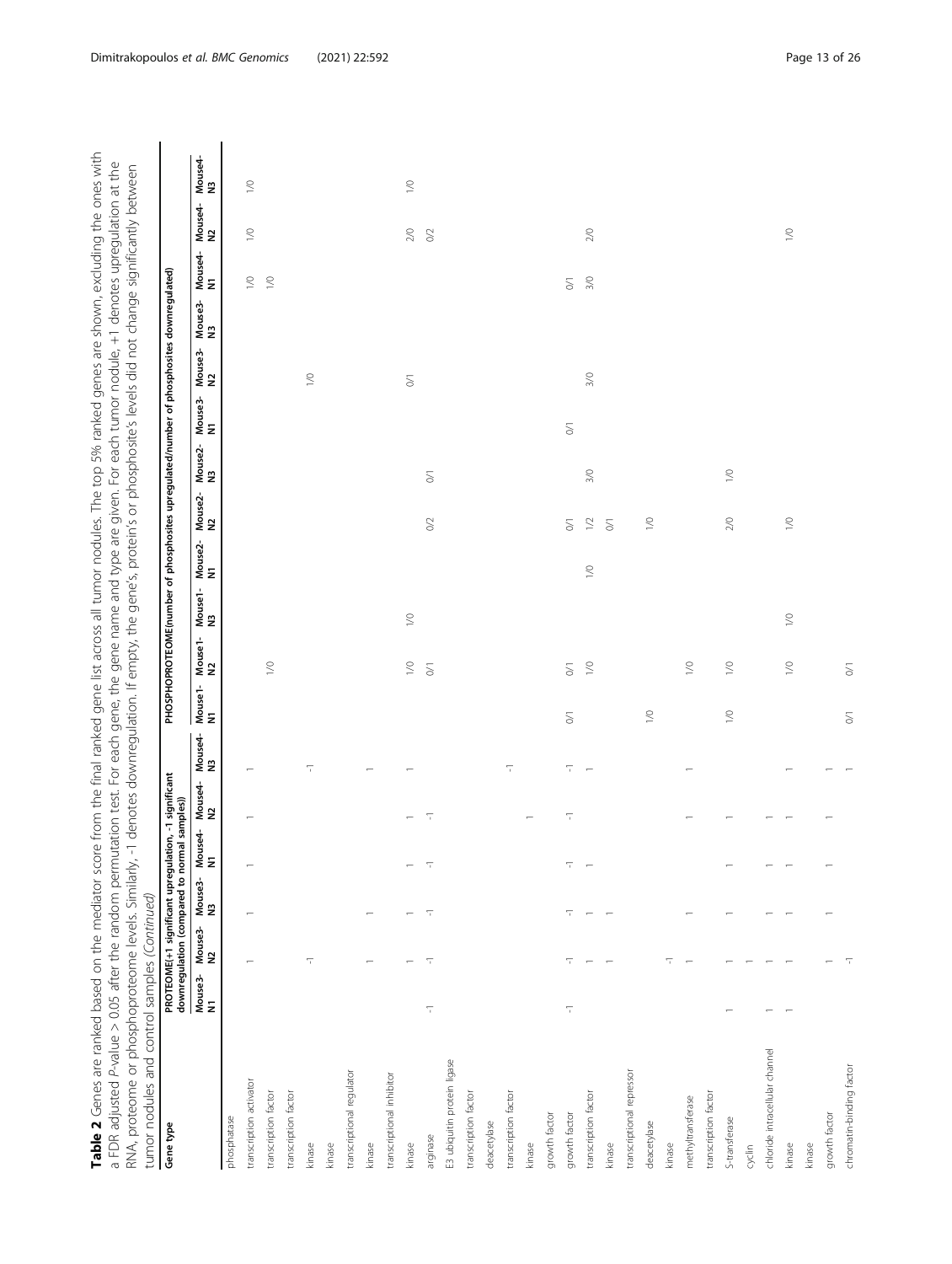Table 2 Genes are ranked based on the mediator score from the final ranked gene list across all tumor nodules. The top 5% ranked genes are shown, excluding the ones with<br>a FDR adjusted P-value > 0.05 after the random permu Table 2 Genes are ranked based on the mediator score from the final ranked gene list across all tumor nodules. The top 5% ranked genes are shown, excluding the ones with a FDR adjusted P-value > 0.05 after the random permutation test. For each gene, the gene name and type are given. For each tumor nodule, +1 denotes upregulation at the

| Gene type                                 |               |   |                            |               | PROTEOME(+1 significant upregulation, -1 significant<br>downregulation (compared to normal samples)) |                          |            |                             | PHOSPHOPROTEOME(number of phosphosites upregulated/number of phosphosites downregulated) |                      |                     |               |               |               |               |               |                                                |               |
|-------------------------------------------|---------------|---|----------------------------|---------------|------------------------------------------------------------------------------------------------------|--------------------------|------------|-----------------------------|------------------------------------------------------------------------------------------|----------------------|---------------------|---------------|---------------|---------------|---------------|---------------|------------------------------------------------|---------------|
|                                           | Mouse3-<br>N1 |   | Mouse3-Mouse3-<br>N2<br>N3 | Mouse4-<br>N1 | Mouse4-<br>N2                                                                                        | Mouse4-<br>N3            |            | Mouse1- Mouse1-<br>N1<br>N2 |                                                                                          | Mouse1-Mouse2-<br>N3 | Mouse2-<br>N2       | Mouse2-<br>N3 | Mouse3-<br>N1 | Mouse3-<br>N2 | Mouse3-<br>N3 | Mouse4-<br>N1 | Mouse4-<br>N2                                  | Mouse4-<br>N3 |
| transcription factor (forkhead<br>family) |               |   |                            |               |                                                                                                      |                          |            | $\geq$                      |                                                                                          |                      |                     |               |               |               |               |               |                                                |               |
| kinase                                    |               |   |                            |               |                                                                                                      |                          |            |                             |                                                                                          |                      |                     |               |               |               |               |               |                                                |               |
| transcription factor                      |               |   |                            |               |                                                                                                      |                          |            |                             |                                                                                          |                      |                     |               |               |               |               |               |                                                |               |
| mitochondrial uncoupling proteins         |               |   |                            |               |                                                                                                      |                          |            |                             |                                                                                          |                      |                     |               |               |               |               |               |                                                |               |
| growth inhibitory protein                 |               |   |                            |               |                                                                                                      |                          |            |                             |                                                                                          |                      | $\leq$              |               |               |               |               | $\rm \odot$   | $\stackrel{\scriptstyle <}{\phantom{}_{\sim}}$ |               |
| signal transduction proteins              |               |   |                            |               |                                                                                                      | $\overline{\phantom{a}}$ |            |                             |                                                                                          |                      |                     |               |               |               |               |               |                                                |               |
| inhibitor metalloproteises                |               |   |                            |               |                                                                                                      |                          |            |                             |                                                                                          |                      |                     |               |               |               |               |               |                                                |               |
| aspartic proteases                        |               |   |                            |               |                                                                                                      |                          |            |                             |                                                                                          |                      |                     |               |               |               |               |               |                                                |               |
| transcription factor                      |               |   |                            |               |                                                                                                      |                          |            |                             |                                                                                          |                      |                     |               |               |               |               |               |                                                |               |
| adapter protein                           |               |   |                            |               |                                                                                                      |                          |            |                             |                                                                                          |                      | $\geq$              |               |               |               |               |               |                                                |               |
| Insulin Receptor Substrate                |               |   |                            |               |                                                                                                      |                          |            |                             |                                                                                          |                      |                     |               |               |               |               |               |                                                |               |
| transcription factor                      |               |   |                            |               |                                                                                                      |                          |            |                             |                                                                                          |                      |                     |               |               |               |               |               |                                                |               |
| Histone-lysine N-methyltransferase        |               |   |                            |               |                                                                                                      |                          |            |                             |                                                                                          |                      |                     |               |               |               |               |               |                                                |               |
| ymphoid-specific helicase                 |               |   |                            |               |                                                                                                      |                          |            |                             |                                                                                          |                      |                     |               |               |               |               |               |                                                |               |
| anti- and pro-apoptotic regulators        |               |   |                            |               |                                                                                                      |                          |            |                             |                                                                                          |                      |                     |               |               |               |               |               |                                                |               |
| kinase                                    |               |   |                            |               |                                                                                                      |                          |            |                             |                                                                                          |                      |                     |               |               |               |               |               |                                                |               |
| versican proteoglycan                     |               |   |                            |               |                                                                                                      |                          |            |                             |                                                                                          |                      |                     |               |               |               |               |               |                                                |               |
| transcription factor                      |               |   |                            |               |                                                                                                      |                          |            |                             |                                                                                          |                      |                     |               |               |               |               |               |                                                | $\geq$        |
| spermidine Synthase                       |               |   |                            |               |                                                                                                      |                          |            |                             |                                                                                          |                      |                     |               |               |               |               |               |                                                |               |
| enzyme in polyamine biosynthesis          |               |   |                            |               |                                                                                                      |                          |            |                             |                                                                                          |                      |                     |               |               |               |               |               |                                                |               |
| inhibits axol extension                   |               |   |                            |               |                                                                                                      |                          |            |                             |                                                                                          |                      |                     |               |               |               |               |               |                                                |               |
| transcription factor                      |               |   |                            |               |                                                                                                      |                          |            |                             |                                                                                          |                      | $\overline{\delta}$ |               |               |               |               |               |                                                |               |
| transcription activator                   |               |   |                            |               |                                                                                                      |                          |            |                             |                                                                                          |                      |                     |               |               |               |               |               |                                                |               |
| secreted mitoattractant                   |               |   |                            |               |                                                                                                      |                          |            |                             |                                                                                          |                      |                     |               |               |               |               |               |                                                |               |
| Ras protein                               |               |   |                            |               |                                                                                                      |                          |            |                             |                                                                                          |                      |                     |               |               |               |               |               |                                                |               |
| transcription factor                      |               |   |                            |               |                                                                                                      |                          |            |                             |                                                                                          |                      |                     |               |               |               |               |               |                                                |               |
| kinase                                    |               |   |                            |               |                                                                                                      |                          |            | $\geq$                      | $\geq$                                                                                   |                      |                     | $\geq$        |               |               |               | $\geq$        | $\geq$                                         | $\geq$        |
| transcriptional regulator                 |               |   |                            |               |                                                                                                      |                          |            |                             |                                                                                          |                      |                     |               |               |               |               |               |                                                |               |
| chromosomal protein                       | 7             | 7 |                            |               | $\overline{\phantom{a}}$                                                                             |                          | $\lesssim$ |                             |                                                                                          |                      | $\rm{O}2$           |               |               |               |               |               | $\geq$                                         |               |
| phosphatase                               |               |   |                            |               |                                                                                                      |                          |            |                             |                                                                                          |                      |                     |               |               |               |               |               |                                                |               |
| phosphatase                               |               |   |                            |               |                                                                                                      |                          |            |                             |                                                                                          |                      |                     | $\geq$        |               |               |               |               | $\geq$                                         |               |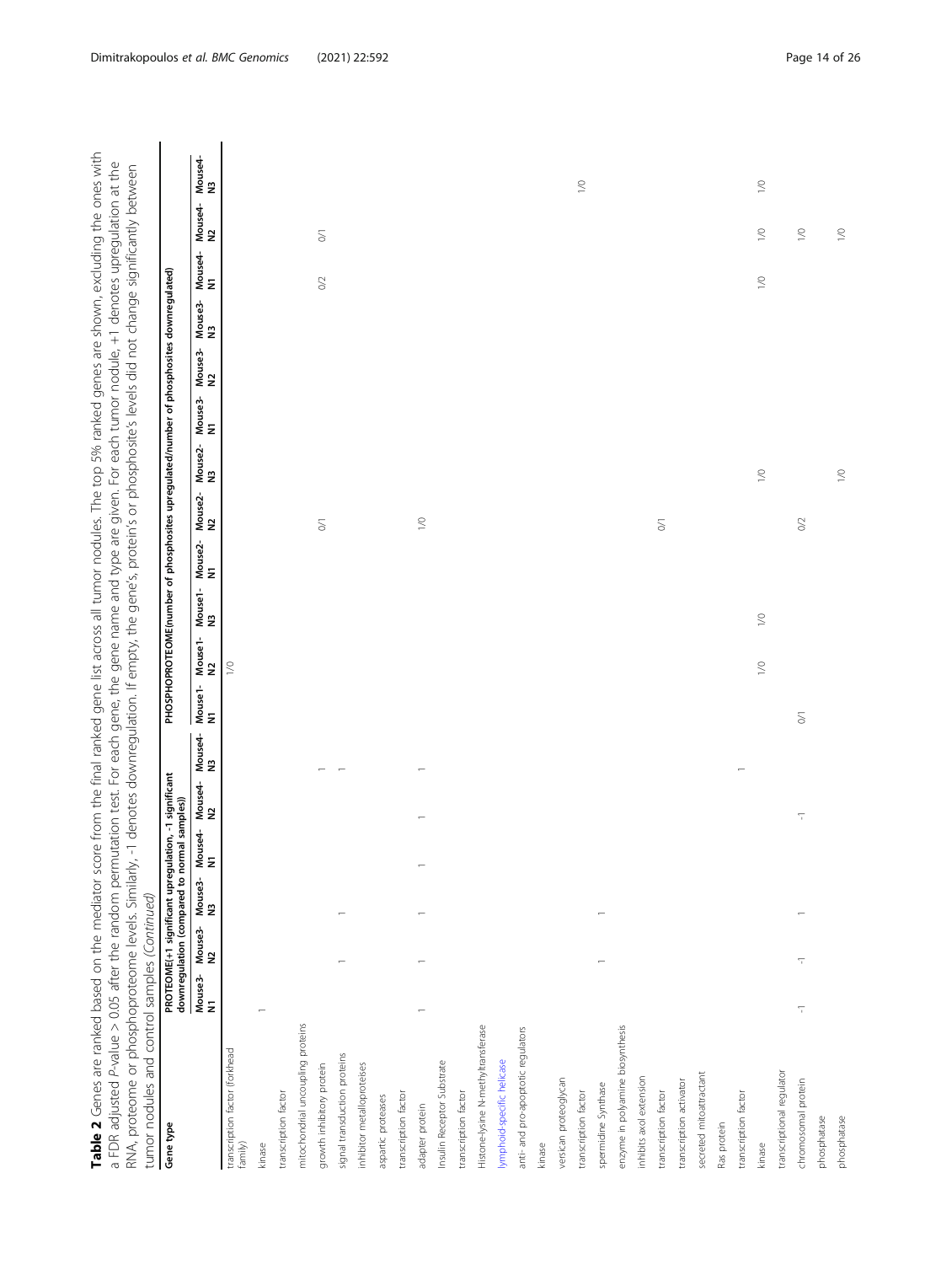Table 2 Genes are ranked based on the mediator score from the final ranked gene list across all tumor nodules. The top 5% ranked genes are shown, excluding the ones with Table 2 Genes are ranked based on the mediator score from the final ranked gene list across all tumor nodules. The top 5% ranked genes are shown, excluding the ones with a FDR adjusted P-value > 0.05 after the random permutation test. For each gene, the gene name and type are given. For each tumor nodule, +1 denotes upregulation at the RNA, proteome or phosphoproteome levels. Similarly, -1 denotes downregulation. If empty, the gene's, protein's or phosphosite's levels did not change significantly between a FDR adjusted P-value > 0.05 after the random permutation test. For each gene, the gene name and type are given. For each tumor nodule, +1 denotes upregulation at the RNA, proteome or phosphoproteome levels. Similarly, -1 denotes downregulation. If empty, the gene's, protein's or phosphosite's levels did not change significantly between

| tumor nodules and control samples (Continued)    |   |               |                                                                                                                                              |                      |   |        |        |   |   |   |                                                                                          |   |   |   |        |                |     |
|--------------------------------------------------|---|---------------|----------------------------------------------------------------------------------------------------------------------------------------------|----------------------|---|--------|--------|---|---|---|------------------------------------------------------------------------------------------|---|---|---|--------|----------------|-----|
| Gene type                                        |   |               | PROTEOME(+1 significant upregulation, -1 significant<br>downregulation (compared to normal samples))                                         |                      |   |        |        |   |   |   | PHOSPHOPROTEOME(number of phosphosites upregulated/number of phosphosites downregulated) |   |   |   |        |                |     |
|                                                  | 2 | $\frac{3}{2}$ | Mouse3- Mouse3- Mouse4- Mouse4- Mouse4- Mouse1- Mouse1- Mouse2- Mouse2- Mouse2- Mouse3- Mouse3- Mouse3- Mouse4- Mouse4- Mouse4-<br>$\bar{z}$ | $\tilde{\mathbf{z}}$ | 2 | Ξ      | 2      | 2 | E | 2 | 2                                                                                        | E | 2 | 2 | E      | 2              | 2   |
| transcription factor                             |   |               |                                                                                                                                              |                      |   |        |        |   |   |   |                                                                                          |   |   |   |        |                |     |
| acetylhydrolase                                  |   |               |                                                                                                                                              |                      |   |        |        |   |   |   |                                                                                          |   |   |   |        |                |     |
| kinase                                           |   |               |                                                                                                                                              |                      |   | $\leq$ | $\geq$ |   |   |   |                                                                                          |   |   |   | $\geq$ | $\overline{5}$ |     |
| vitamin D receptors                              |   |               |                                                                                                                                              |                      |   |        |        |   |   |   |                                                                                          |   |   |   |        |                |     |
| calcium binding protein                          |   |               |                                                                                                                                              |                      |   |        |        |   |   |   |                                                                                          |   |   |   |        |                |     |
| transcription factor                             |   |               |                                                                                                                                              |                      |   |        |        |   |   |   |                                                                                          |   |   |   |        |                |     |
| transcriptional modulator                        |   |               |                                                                                                                                              |                      |   |        |        |   |   |   |                                                                                          |   |   |   |        |                |     |
| Ras protein                                      |   |               |                                                                                                                                              |                      |   |        |        |   |   |   |                                                                                          |   |   |   |        |                |     |
| transcription factor                             |   |               |                                                                                                                                              |                      |   |        |        |   |   |   |                                                                                          |   |   |   |        |                |     |
| kinase                                           |   |               |                                                                                                                                              |                      |   |        | 2/0    |   |   |   | $\leq$                                                                                   |   |   |   | $\leq$ | $\approx$      | 3/0 |
| scaffolding protein within caveolar<br>membranes |   |               |                                                                                                                                              |                      |   |        |        |   |   |   |                                                                                          |   |   |   |        |                |     |
|                                                  |   |               |                                                                                                                                              |                      |   |        |        |   |   |   |                                                                                          |   |   |   |        |                |     |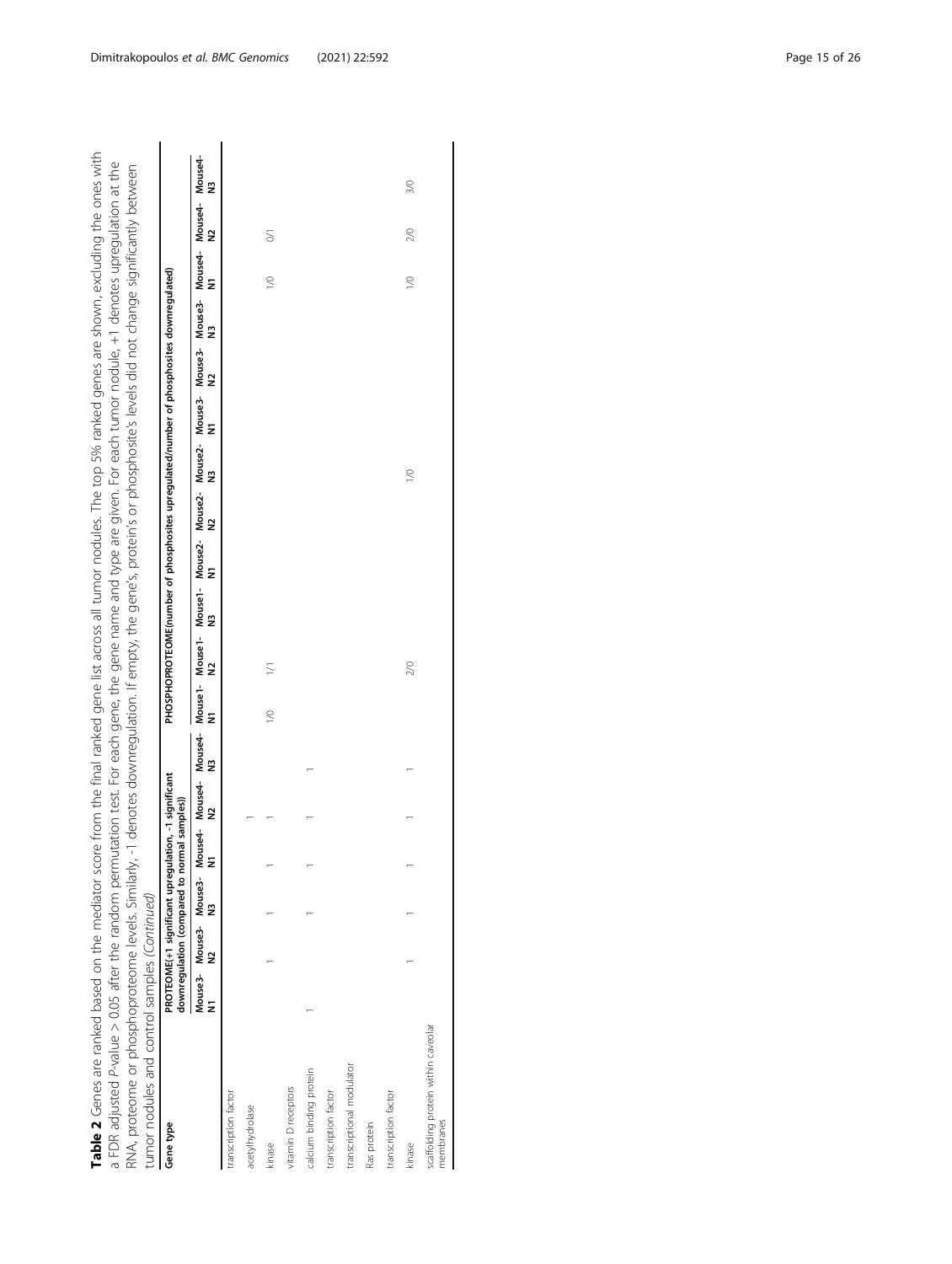# <span id="page-15-0"></span>Table 3 Pathway enrichment results by using Metacore tool

| #              | <b>Networks</b>                                                          | Total p- | value | <b>FDR</b>               | In<br>Data | Gene names                                                                                                                                                                                                 |
|----------------|--------------------------------------------------------------------------|----------|-------|--------------------------|------------|------------------------------------------------------------------------------------------------------------------------------------------------------------------------------------------------------------|
| 1              | Cell cycle_G1-S Growth factor<br>regulation                              | 195      | 15    | 3.776E- 2.760E- 21<br>13 |            | AKT3, GRB2, NF-kB, VEGF-A, EGFR, STAT3, c-Myc, Cyclin D,<br>GSK3 alpha/beta, N-Ras, AKT(PKB), NF-kB p50/p50, AKT2, c-<br>Raf-1, GSK3 beta, IRS-1, IGF-1 receptor, AKT1, Cyclin D1, NF-<br>kB1 (p50), SMAD4 |
| $\overline{2}$ | Cell cycle_G1-S Interleukin<br>regulation                                | 128      | 15    | 3.972E- 2.760E- 18<br>13 |            | AKT3, GRB2, NF-kB, STAT3, c-Myc, Cyclin D, GSK3 alpha/beta,<br>N-Ras, AKT(PKB), NF-kB p50/p50, AKT2, c-Raf-1, GSK3 beta,<br>Elk-1, IRS-1, AKT1, Cyclin D1, NF-kB1 (p50)                                    |
| 3              | Development_Hemopoiesis,<br>Erythropoietin pathway                       | 136      | 13    | 1.868E- 8.656E- 17<br>12 |            | GRB2, SHIP, NF-kB, STAT3, c-Kit, c-Myc, Cyclin D, N-Ras,<br>AKT(PKB), Bim, NF-kB p50/p50, c-Raf-1, K-RAS, FOXO3A, Elk-1,<br>AKT1, Cyclin D1                                                                |
| 4              | Signal transduction_NOTCH<br>signaling                                   | 235      | 11    | 1.677E- 5.215E- 19<br>10 |            | GRB2, NF-kB, VEGF-A, NF-kB1 (p105), EGFR, STAT3, c-Myc,<br>AKT(PKB), AKT2, c-Raf-1, Skp2/TrCP/FBXW, GSK3 beta, Cyclin<br>D1, PTEN, mTOR, NF-kB1 (p50), SMAD4, FBXW7, HIF1A                                 |
| 5              | Signal Transduction_TGF-beta,<br><b>GDF</b> and Activin signaling        | 154      | 11    | 1.876E- 5.215E- 16<br>10 |            | SIP1 (ZFHX1B), GRB2, NF-kB, EGFR, RUNX2, c-Kit, c-Myc,<br>AKT(PKB), c-Raf-1, IRS-1, IGF-1 receptor, Cyclin D1, mTOR,<br>SMAD4, HIF1A, CREB1                                                                |
| 6              | Signal transduction_ERBB-family<br>signaling                             | 75       | 11    | 4.616E- 1.069E- 12<br>09 |            | GRB2, NF-kB, EGFR, STAT3, c-Myc, N-Ras, AKT(PKB), c-Raf-1, K-<br>RAS, Elk-1, IRS-1, PTEN                                                                                                                   |
| 7              | Development_EMT_Regulation<br>of epithelial-to-mesenchymal<br>transition | 224      | 11    | 6.898E- 1.254E- 18<br>09 |            | SIP1 (ZFHX1B), GRB2, EGFR, TCF8, STAT3, EGR1, ROCK1,<br>AKT(PKB), c-Raf-1, GSK3 beta, Elk-1, TNF-alpha, CTGF, PTEN,<br>mTOR, SMAD4, HIF1A, CREB1                                                           |
| 8              | Inflammation_IL-6 signaling                                              | 119      | 11    | 7.216E- 1.254E- 14<br>09 |            | AKT3, GRB2, NF-kB, STAT3, c-Myc, AKT(PKB), NF-kB p50/p50,<br>AKT2, c-Raf-1, 14-3-3 zeta/delta, Elk-1, AKT1, NF-kB1 (p50),<br>$14 - 3 - 3$                                                                  |
| 9              | Signal transduction_Leptin<br>signaling                                  | 107      | 10    | 2.434E- 3.760E- 13<br>09 |            | GRB2, NF-kB, VEGF-A, STAT3, EGR1, GSK3 alpha/beta,<br>AKT(PKB), AKT2, c-Raf-1, IRS-1, AMPK alpha subunit, HIF1A,<br>CREB1                                                                                  |
| 10             | Cardiac development_Role of<br>NADPH oxidase and ROS                     | 134      | 10    | 3.626E- 4.742E- 14<br>09 |            | GRB2, HDAC5, MEF2C, NF-kB, GSK3 alpha/beta, AKT(PKB),<br>TBX3, c-Raf-1, GSK3 beta, SMAD5, Hamartin, PTEN, SMAD4,<br>HIF1A                                                                                  |
| 11             | Reproduction_FSH-beta<br>signaling pathway                               | 160      | 10    | 3.752E- 4.742E- 15<br>09 |            | NF-kB, VEGF-A, EGFR, EGR1, c-Myc, Cyclin D, AKT(PKB), c-Raf-<br>1, IRS-1, IGF-1 receptor, CTGF, mTOR, SMAD4, HIF1A, CREB1                                                                                  |
| 12             | Signal transduction_Androgen<br>receptor signaling cross-talk            | 72       | 10    | 5.284E- 6.120E- 11<br>09 |            | GRB2, NF-kB, EGFR, STAT3, AKT(PKB), c-Raf-1, FOXO3A, GSK3<br>beta, IGF-1 receptor, mTOR, CREB1                                                                                                             |
| 13             | Inflammation_Amphoterin<br>signaling                                     | 118      | 10    | 8.432E- 9.015E- 13<br>09 |            | ROCK, AKT3, NF-kB, NF-kB1 (p105), ROCK1, AKT(PKB), NF-kB<br>p50/p50, AKT2, c-Raf-1, Elk-1, AKT1, TNF-alpha, NF-kB1 (p50)                                                                                   |
| 14             | Signal transduction_ESR1-<br>membrane pathway                            | 91       | 09    | 6.908E- 6.859E- 11<br>08 |            | GRB2, EGFR, GSK3 alpha/beta, AKT(PKB), c-Raf-1, GSK3 beta,<br>Elk-1, IRS-1, IGF-1 receptor, Cyclin D1, CREB1                                                                                               |
| 15             | Inflammation_TREM1 signaling                                             | 145      | 08    | 1.087E- 1.007E- 13<br>07 |            | AKT3, GRB2, MEF2C, NF-kB, EGR1, AKT(PKB), AKT2, c-Raf-1,<br>14-3-3 zeta/delta, Elk-1, AKT1, TNF-alpha, 14-3-3                                                                                              |
| 16             | Translation_Regulation of<br>initiation                                  | 127      | 08    | 2.325E- 1.968E- 12<br>07 |            | AKT3, GRB2, EGFR, GSK3 alpha/beta, AKT(PKB), AKT2, c-Raf-1,<br>GSK3 beta, IRS-1, Hamartin, AKT1, mTOR                                                                                                      |
| 17             | Signal transduction_ESR1-<br>nuclear pathway                             | 216      | 08    | 2.407E- 1.968E- 15<br>07 |            | GRB2, VEGF-A, NF-kB1 (p105), EGFR, c-Myc, AKT(PKB), AKT2,<br>c-Raf-1, GSK3 beta, IRS-1, HDAC4, IGF-1 receptor, Cyclin D1,<br>NF-kB1 (p50), SMAD4                                                           |
| 18             | Development_Hedgehog<br>signaling                                        | 253      | 08    | 2.929E- 2.262E- 16<br>07 |            | GRB2, VEGF-A, TCF8, EGR1, c-Myc, Sirtuin1, ROCK1, c-Raf-1,<br>Skp2/TrCP/FBXW, GSK3 beta, SMAD5, AKT1, Cyclin D1,<br>SMAD4, FBXW7, CREB1                                                                    |
| 19             | Development_Regulation of<br>angiogenesis                                | 222      | 08    | 3.480E- 2.546E- 15<br>07 |            | GRB2, NF-kB, VEGF-A, EGFR, TCF8, STAT3, c-Myc, AKT(PKB), c-<br>Raf-1, CTGF, SMAD4, HIF1A, IGFBP7/8, CREB1, VEGFR-1                                                                                         |
| 20             | Immune response_BCR pathway                                              | 137      | 08    | 5.467E- 3.800E- 12<br>07 |            | GRB2, SHIP, NF-kB, EGR1, GSK3 alpha/beta, AKT(PKB), NF-kB<br>p50/p50, c-Raf-1, Elk-1, PTEN, mTOR, NF-kB1 (p50)                                                                                             |
| 21             | Signal transduction_Nitric oxide<br>signaling                            | 88       | 08    | 6.433E- 4.258E- 10<br>07 |            | NF-kB, VEGF-A, AKT(PKB), NF-kB p50/p50, c-Raf-1, Elk-1, IRS-1,<br>CaMK II alpha, TNF-alpha, CREB1                                                                                                          |
| 22             | Inflammation_IL-13 signaling<br>pathway                                  | 91       | 08    | 8.902E- 5.624E- 10<br>07 |            | GRB2, STAT3, ARG1, c-Myc, AKT(PKB), c-Raf-1, Elk-1, IRS-1, NF-<br>kB1 (p50), CREB1                                                                                                                         |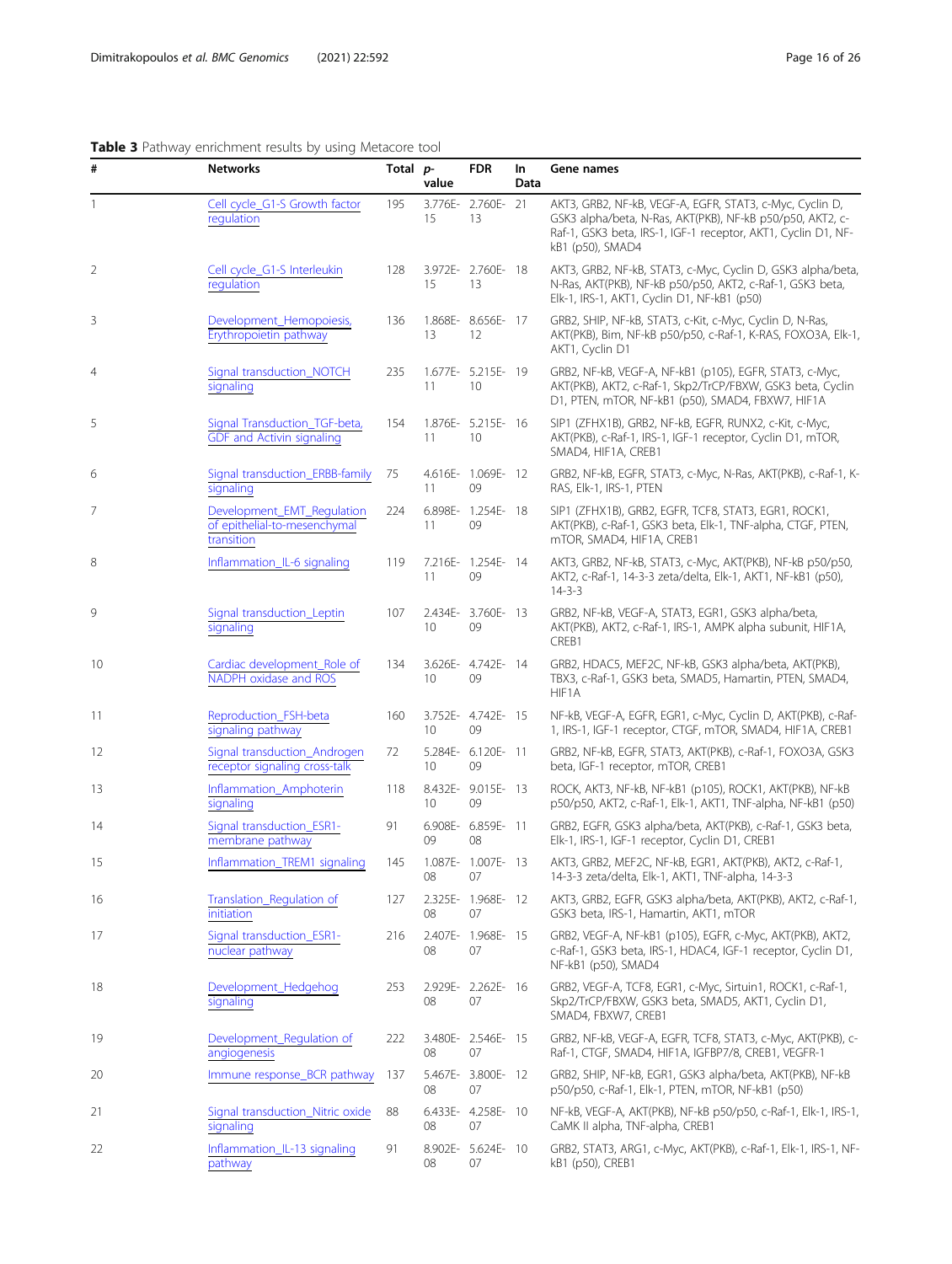Table 3 Pathway enrichment results by using Metacore tool (Continued)

| #  | <b>Networks</b>                                                                      | Total p- | value | <b>FDR</b>               | In<br>Data | Gene names                                                                                                                            |
|----|--------------------------------------------------------------------------------------|----------|-------|--------------------------|------------|---------------------------------------------------------------------------------------------------------------------------------------|
| 23 | Immune response_TCR signaling                                                        | 174      | 08    | 9.726E- 5.669E- 13<br>07 |            | ROCK, GRB2, NF-kB, NF-kB1 (p105), ROCK1, AKT(PKB), Bim,<br>NF-kB p50/p50, c-Raf-1, Elk-1, AKT1, TNF-alpha, NF-kB1 (p50)               |
| 24 | Cell cycle_G2-M                                                                      | 206      | 08    | 9.789E- 5.669E- 14<br>07 |            | AKT3, GRB2, EGFR, c-Myc, AKT(PKB), AKT2, DNMT1, c-Raf-1,<br>Skp2/TrCP/FBXW, 14-3-3 zeta/delta, HDAC4, IGF-1 receptor,<br>AKT1, 14-3-3 |
| 25 | Cardiac development_FGF_ErbB<br>signaling                                            | 124      | 07    | 1.804E- 1.003E- 11<br>06 |            | GRB2, MEF2C, EGFR, FOG2, Neurofibromin, AKT(PKB), TBX3,<br>c-Raf-1, GSK3 beta, Versican, Hamartin                                     |
| 26 | Inflammation_IL-10 anti-<br>inflammatory response                                    | 87       | 07    | 6.923E- 3.701E- 9<br>06  |            | NF-kB, STAT3, c-Myc, Cyclin D, AKT(PKB), NF-kB p50/p50,<br>Cyclin D1, TNF-alpha, NF-kB1 (p50)                                         |
| 27 | Inflammation_IL-4 signaling                                                          | 115      | 07    | 8.212E- 4.228E- 10<br>06 |            | GRB2, SHIP, NF-kB, AKT(PKB), Bim, c-Raf-1, GSK3 beta, Elk-1,<br>IRS-1, PTEN                                                           |
| 28 | Signal Transduction_BMP and<br><b>GDF</b> signaling                                  | 91       | 06    | 1.018E- 5.054E- 9<br>06  |            | RUNX2, c-Myc, AKT(PKB), YY1, AKT2, SMAD5, AKT1, SMAD4,<br>CREB1                                                                       |
| 29 | Apoptosis_Anti-Apoptosis<br>mediated by external signals via<br>PI3K/AKT             | 233      | 06    | 2.791E- 1.338E- 13<br>05 |            | GRB2, NF-kB, VEGF-A, EGFR, AKT(PKB), Bim, NF-kB p50/p50,<br>FOXO3A, IRS-1, IGF-1 receptor, TNF-alpha, NF-kB1 (p50),<br>VEGFR-1        |
| 30 | Inflammation_IL-2 signaling                                                          | 104      | 06    | 3.152E- 1.461E- 9<br>05  |            | GRB2, NF-kB, STAT3, AKT(PKB), NF-kB p50/p50, c-Raf-1, Elk-1,<br>PTEN, NF-kB1 (p50)                                                    |
| 31 | Proliferation_Positive regulation<br>cell proliferation                              | 221      | 06    | 9.263E- 4.154E- 12<br>05 |            | GRB2, VEGF-A, EGFR, STAT3, c-Kit, c-Myc, AKT(PKB), c-Raf-1,<br>GSK3 beta, IGF-1 receptor, Cyclin D1, VEGFR-1                          |
| 32 | Cardiac development_Wnt_<br>beta-catenin, Notch, VEGF, IP3<br>and integrin signaling | 151      | 06    | 9.785E- 4.250E- 10<br>05 |            | MEF2C, VEGF-A, GSK3 alpha/beta, TBX3, c-Raf-1, GSK3 beta,<br>Versican, MEF2, PTEN, VEGFR-1                                            |
| 33 | Development_Blood vessel<br>morphogenesis                                            | 228      | 05    | 1.272E- 5.358E- 12<br>05 |            | GRB2, NF-kB, VEGF-A, EGFR, STAT3, c-Myc, AKT(PKB), c-Raf-1,<br>CTGF, HIF1A, IGFBP7/8, VEGFR-1                                         |
| 34 | Reproduction_Feeding and<br>Neurohormone signaling                                   | 210      | 05    | 3.159E- 1.292E- 11<br>04 |            | NF-kB, STAT3, c-Kit, c-Myc, AKT(PKB), c-Raf-1, Elk-1, TNF-<br>alpha, mTOR, HIF1A, CREB1                                               |
| 35 | Proliferation_Negative regulation<br>of cell proliferation                           | 184      | 05    | 5.446E- 2.163E- 10<br>04 |            | GRB2, KLF4, EGR1, Neurofibromin, c-Myc, Mxi1, c-Raf-1, Elk-1,<br>IGF-1 receptor, Cyclin D1                                            |
| 36 | Immune response_IL-5<br>signalling                                                   | 38       | 05    | 7.474E- 2.886E- 5<br>04  |            | GRB2, STAT3, c-Myc, AKT(PKB), c-Raf-1                                                                                                 |
| 37 | Muscle contraction_Nitric oxide<br>signaling in the cardiovascular<br>system         | 124      | 05    | 9.686E- 3.639E- 8<br>04  |            | MEF2C, VEGF-A, Sirtuin1, AKT(PKB), AMPK alpha 1 subunit,<br>Elk-1, HIF1A, CREB1                                                       |
| 38 | Apoptosis_Anti-Apoptosis<br>mediated by external signals by<br>Estrogen              | 95       | 04    | 1.178E- 4.309E- 7<br>04  |            | GRB2, c-Myc, AKT(PKB), c-Raf-1, Elk-1, NF-kB1 (p50), CREB1                                                                            |
| 39 | Development_ERK5 in cell<br>proliferation and neuronal<br>survival                   | 24       | 04    | 1.597E- 5.691E- 4<br>04  |            | MEF2C, c-Myc, c-Raf-1, CREB1                                                                                                          |
| 40 | Proliferation_Lymphocyte<br>proliferation                                            | 210      | 04    | 1.643E- 5.711E- 10<br>04 |            | AKT3, GRB2, NF-kB, STAT3, AKT(PKB), AKT2, c-Raf-1, AKT1,<br>TNF-alpha, mTOR                                                           |
| 41 | Cell adhesion_Integrin-mediated<br>cell-matrix adhesion                              | 214      | 04    | 1.918E- 6.280E- 10<br>04 |            | ROCK, GRB2, Caveolin-2, c-Myc, ROCK1, AKT(PKB), c-Raf-1,<br>GSK3 beta, Hamartin, Cyclin D1                                            |
| 42 | Reproduction_Progesterone<br>signaling                                               | 214      | 04    | 1.918E- 6.280E- 10<br>04 |            | GRB2, VEGF-A, EGFR, STAT3, c-Myc, c-Raf-1, GSK3 beta, IGF-1<br>receptor, AKT1, CREB1                                                  |
| 43 | Inflammation_IgE signaling                                                           | 137      | 04    | 1.943E- 6.280E- 8<br>04  |            | GRB2, NF-kB, AKT(PKB), NF-kB p50/p50, c-Raf-1, Elk-1, TNF-<br>alpha, NF-kB1 (p50)                                                     |
| 44 | Inflammation_Neutrophil<br>activation                                                | 215      | 04    | 1.992E- 6.294E- 10<br>04 |            | ROCK, GRB2, NF-kB, STAT3, ROCK1, AKT(PKB), NF-kB p50/p50,<br>c-Raf-1, TNF-alpha, NF-kB1 (p50)                                         |
| 45 | Inflammation_MIF signaling                                                           | 140      | 04    | 2.256E- 6.967E- 8<br>04  |            | GRB2, NF-kB, Cyclin D, NF-kB p50/p50, Cyclin D1, TNF-alpha,<br>NF-kB1 (p50), CREB1                                                    |
| 46 | Apoptosis_Anti-Apoptosis<br>mediated by external signals via                         | 179      | 04    | 2.375E- 7.176E- 9<br>04  |            | GRB2, STAT3, EGR1, c-Myc, Bim, c-Raf-1, Elk-1, TNF-alpha,<br>CREB1                                                                    |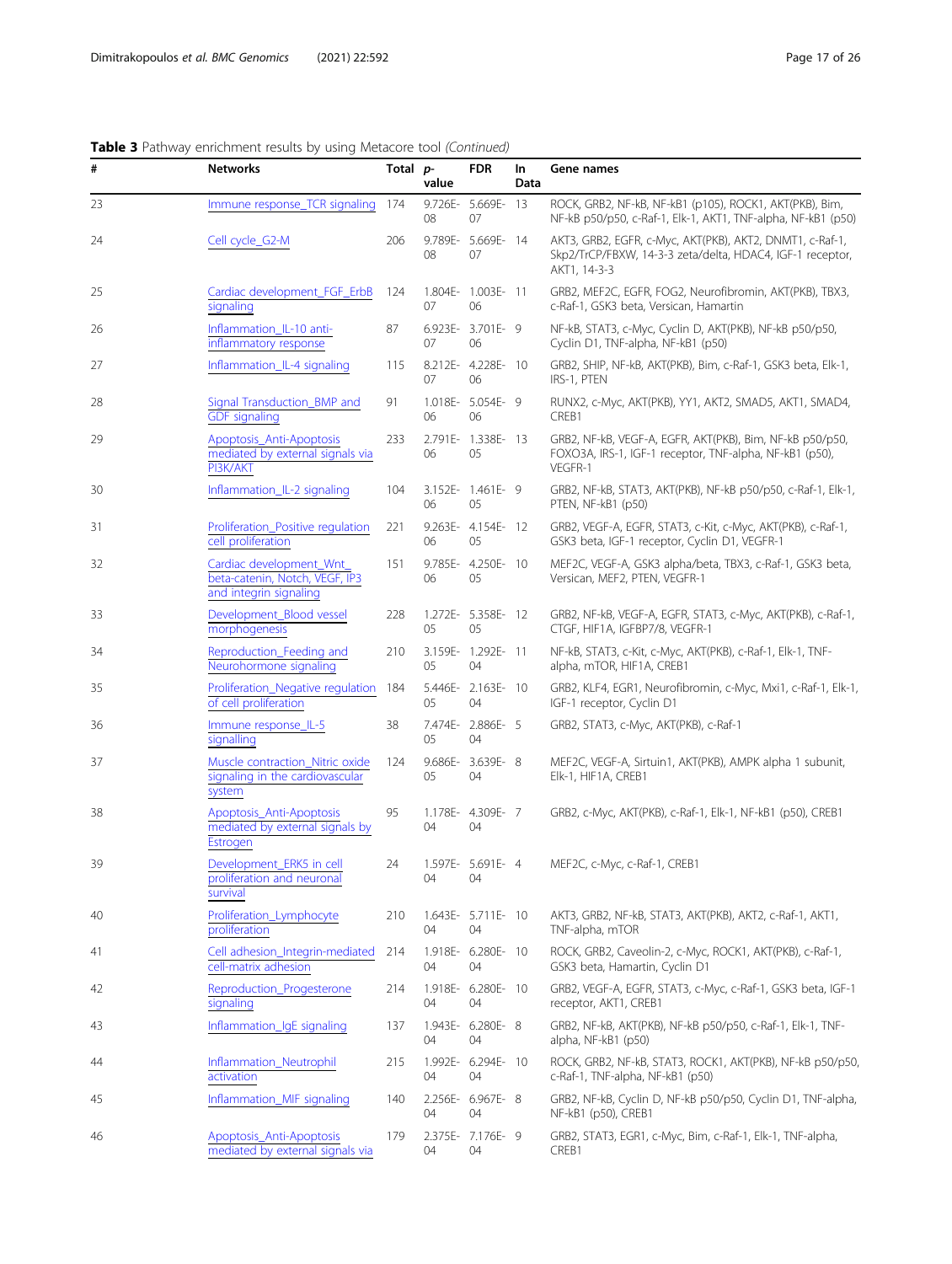| #                                                     | <b>Networks</b>                                        | Total p-    | value           | <b>FDR</b>      | In<br>Data | Gene names                                                                            |
|-------------------------------------------------------|--------------------------------------------------------|-------------|-----------------|-----------------|------------|---------------------------------------------------------------------------------------|
|                                                       | MAPK and JAK/STAT                                      |             |                 |                 |            |                                                                                       |
| 47                                                    | Inflammation_Protein C<br>signaling                    | 108         | 2.628E-<br>04   | 7.606E-7<br>04  |            | ROCK, NF-kB, ROCK1, AKT(PKB), NF-kB p50/p50, TNF-alpha,<br>NF-kB1 (p50)               |
| 48                                                    | Signal transduction_ESR2<br>pathway                    | 77          | $2.727E-$<br>04 | 7.606E- 6<br>04 |            | GRB2, VEGF-A, EGFR, c-Raf-1, AKT1, TNF-alpha                                          |
| 49                                                    | Apoptosis_Apoptosis stimulation<br>by external signals | 144         | 2.736E-<br>04   | 7.606E-8<br>04  |            | GRB2, SHIP, NF-kB, AKT(PKB), Bim, c-Raf-1, TNF-alpha, SMAD4                           |
| 50                                                    | Development_Skeletal muscle<br>development             | 144         | 2.736E-<br>04   | 7.606E-8<br>04  |            | HDAC5, MEF2C, VEGF-A, Sirtuin, Histone deacetylase class II,<br>Sirtuin1, HDAC4, MEF2 |
| Info                                                  |                                                        |             |                 |                 |            |                                                                                       |
| General                                               |                                                        |             |                 |                 |            |                                                                                       |
| Date                                                  | 21/07/2018                                             |             |                 |                 |            |                                                                                       |
| Server                                                | portal.genego.com                                      |             |                 |                 |            |                                                                                       |
| Version                                               | 6.35.69300                                             |             |                 |                 |            |                                                                                       |
| Workflow Settings                                     |                                                        |             |                 |                 |            |                                                                                       |
| <b>Type</b>                                           | Enrichment analysis                                    |             |                 |                 |            |                                                                                       |
| <b>Signals</b>                                        | both                                                   |             |                 |                 |            |                                                                                       |
| Active Data                                           |                                                        |             |                 |                 |            |                                                                                       |
| Name                                                  | <b>Type</b>                                            | <b>Size</b> |                 |                 |            |                                                                                       |
| 74_NetICS_mouse_<br>data_hub_19_Jul_<br>2018_genelist | General                                                | 74          |                 |                 |            |                                                                                       |

Table 3 Pathway enrichment results by using Metacore tool (Continued)

Shown are pathway enrichment results generated by using Metacore version 6.35.69300 at 21.07.2018. The final list of predicted genes from NetICS were used (Table [2](#page-9-0)). Pathways are ranked based on the adjusted FDR P-value (column E) and the number and names of the pathway genes that are present in the final list of 74 predicted genes is given (column F-G).

upregulation can be attributed to downregulation of PTEN. Consistent with the previous observation that PTEN inhibits PTK2 [[19\]](#page-25-0), loss of PTEN in the L-dKO tumors correlates with upregulation of PTK2-GRB signaling. GRB2 signaling activates several proteins including SHC1, K-RAS and H-RAS (Fig. [4](#page-18-0)B). H-RAS is a small GTPase that positively controls phosphorylation of the transcription factor JUN. Mass spectrometry analysis showed that phosphorylation of Ser63 and Ser73 (indicating active JUN) in JUN was significantly increased in L-dKO tumors. JUN in turn regulates transcription of the gene CDK4. CDK4 transcript levels and protein levels were upregulated in L-dKO tumors. CDK4 is a known oncoprotein that can be targeted by inhibitors [[20\]](#page-25-0). SHC1 activates MAPK1 and MAPK3, two known protein-serine/threonine kinases that participate in the RAS-RAF-MEK-MAPK signal transduction cascade and are known to be involved in tumorigenesis [[21\]](#page-25-0).

NetICS also detected two deacetylases, namely HDAC4 (class II histone deacetylase) and SIRT1 (class III histone deacetylase) as mediators. HDAC4 is known to mediate tumorigenesis through chromatin structure remodeling and controlling protein access to DNA in colon cancer [\[22](#page-25-0)], glioblastoma [\[23](#page-25-0)], ovarian cancer [\[24](#page-25-0)],

gastric cancer  $[18]$  $[18]$ , and esophageal carcinoma  $[25]$  $[25]$  $[25]$ . Immunoblot analysis confirmed that HDAC4 protein levels were significantly increased in murine and human HCC tumor tissues (Fig. [5](#page-19-0)A-D). These observations also suggest that mechanisms similar to mouse L-dKO tumors (i.e., miRNAs) could be regulating HDAC4 protein levels in human HCC. NetICS analysis suggested that five significantly downregulated miRNAs (miR-10a, miR-140, miR-22, miR-29b and miR-29c) could lead to increased HDAC[4](#page-18-0) levels in tumors (Fig. 4C and [S3\)](#page-24-0). SIRT1 is another histone deacetylase detected as a mediator. Immunoblot analysis revealed that SIRT1 protein levels were significantly reduced in murine and human (four of five patients) HCC (Fig. [5](#page-19-0)A-D). The full length images are shown in supplementary figure 5 (Figure [S5\)](#page-24-0). However, unlike HDAC4, SIRT1 mRNA levels were reduced in four out of twelve L-dKO tumors. Upstream of SIRT1, NetICS detected four miRNAs that were significantly upregulated, namely miR-138, miR-146b, miR-34a and miR-9, that could contribute to reduced SIRT1 levels (Fig. [4D](#page-18-0) and [S4](#page-24-0)). The role of SIRT1 in tumorigenesis is debated due to conflicting reports on SIRT1 as a tumor promoter or suppressor. SIRT1 deacetylates and downregulates two well-known tumor suppressors, TP53 and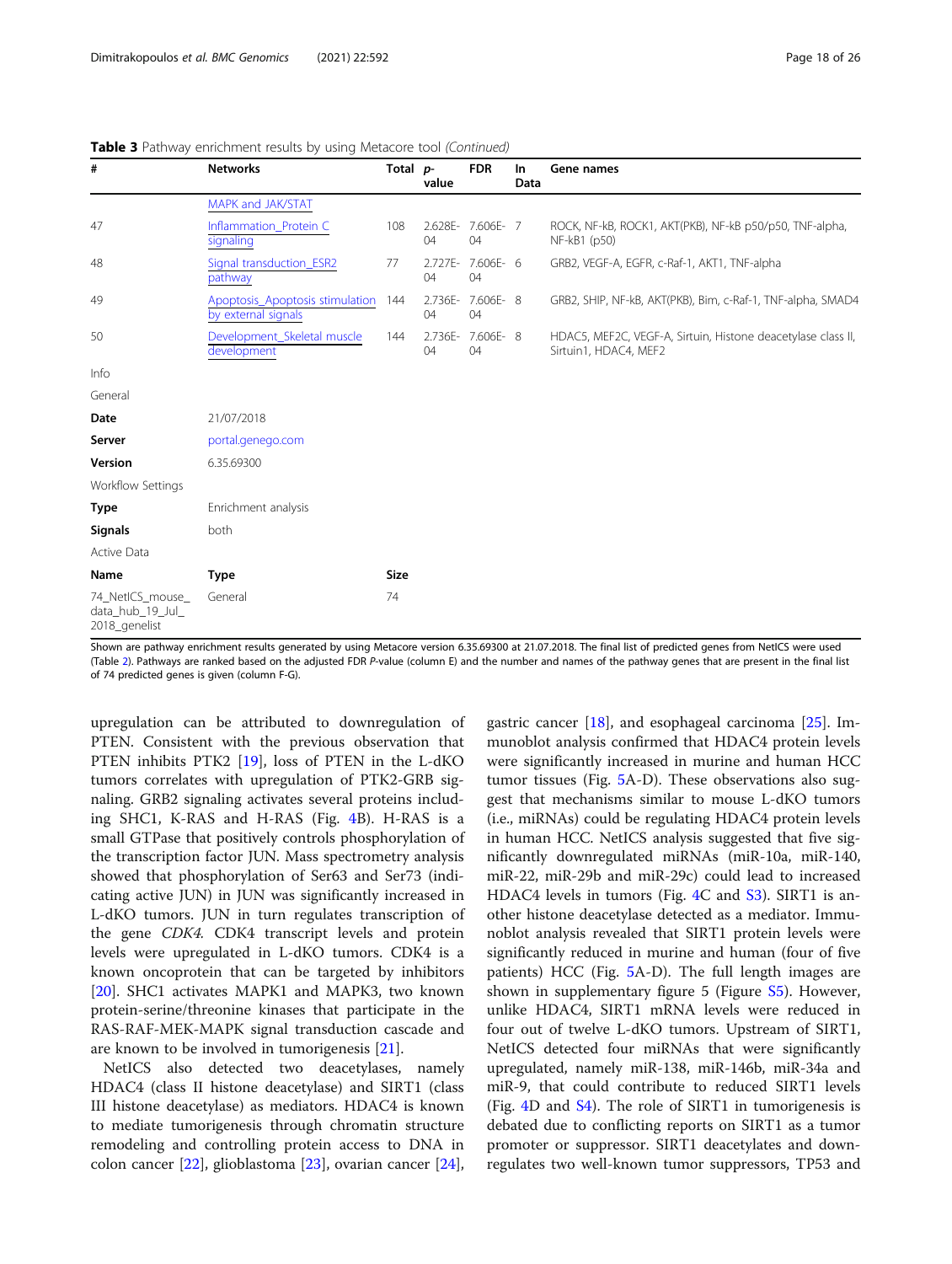<span id="page-18-0"></span>

E2F1, suggesting an oncogenic role [\[26](#page-25-0)]. Conversely, SIRT1 also deacetylates and represses the oncogenic transcription factor β-catenin, suggesting a role as a tumor suppressor [\[27\]](#page-25-0). Based on our analysis, we suggest that SIRT1 has a tumor suppressing role in mTOR-

driven HCC tumors. NetICS also detected proteins largely unexplored in cancer biology as mediators of tumorigenesis. For example, LIS1 (lissencephaly-1) is a conserved regulator of dynein. It binds to dynein's motor domain and induces a tight microtubule-dynein interaction [[28](#page-25-0)]. A potential role of LIS1 in tumor progression is now being explored [\[29,](#page-25-0) [30](#page-25-0)]. We examined TCGA transcriptome data for LIS1 expression. We found that 47.1% of HCC patients have reduced LIS1 expression, suggesting that LIS1 has a tumor suppressing role in mTOR-driven tumors (Fig. [5](#page-19-0)E).

#### **Discussion**

We have utilized NetICS, a multi-omics data integration method that predicts mediators, and an mTOR-driven HCC mouse model to detect novel drug targets in HCC. NetICS detected 74 mediators that were ranked in the top 5% among network proteins. These mediators were found to be significant after a random permutation test of the aberrant and differentially expressed genes and proteins. We described five of the mediators in detail, namely YAP1, GRB2, HDAC4, SIRT1, and LIS1, and suggest upstream causes of their dysregulation as well as their downstream effects.

Importantly, NetICS is able to predict 'silent' genes as mediators, i.e., genes not affected by mutation or differentially expressed (Table [2](#page-9-0)). This could be because NetICS scans the neighborhood of the potential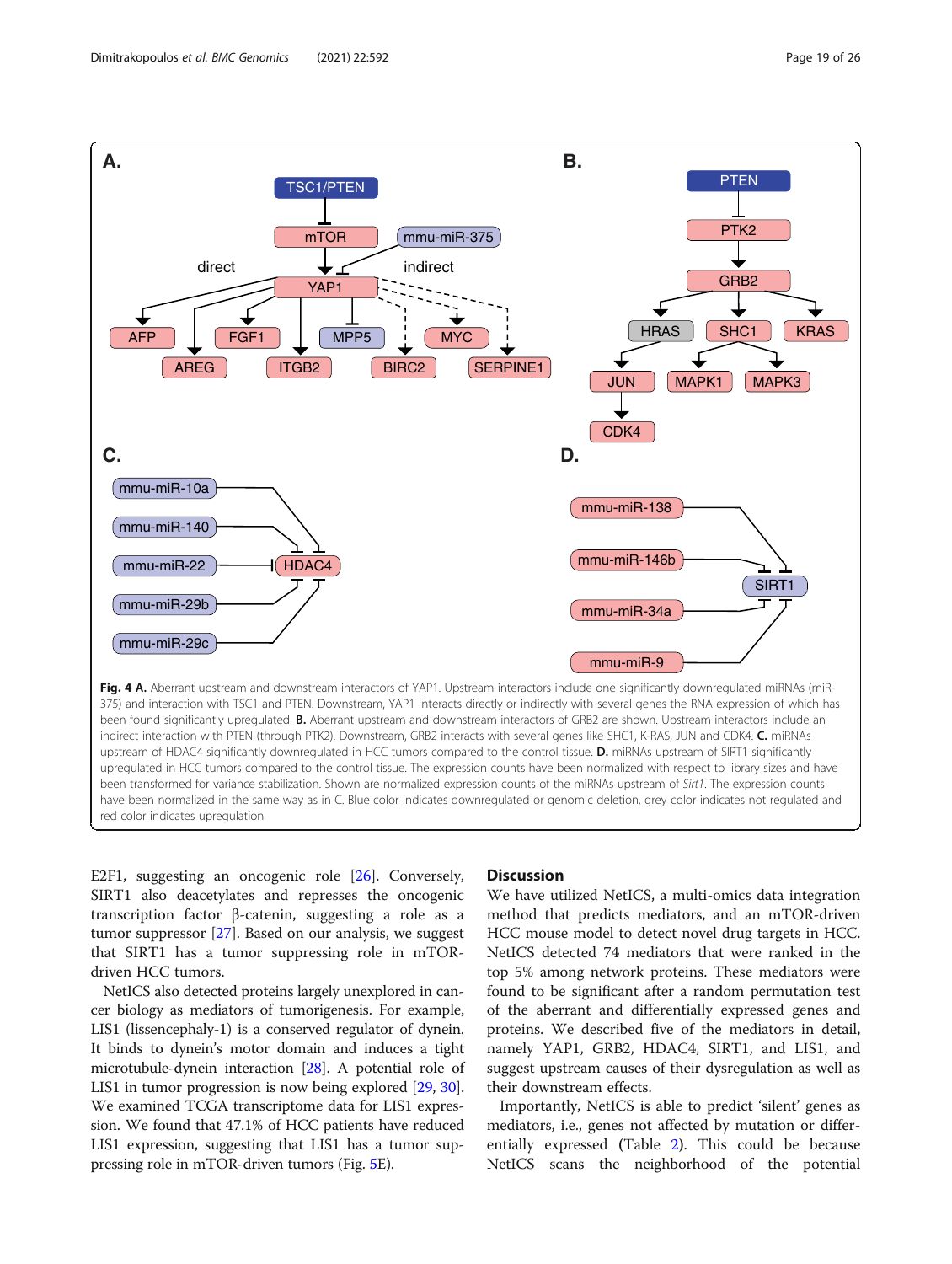<span id="page-19-0"></span>

 $(***P = 0.000004)$  and increased Yap1 (\*\*P = 0.0016) and reduced Sirt1 (\*\*P = 0.0025) expression in tumors compared to age-matched control littermates (band intensities in each lane are normalized to intensity of corresponding total Akt protein levels). P values are from a two-sided unpaired t-test. Data is mean  $\pm$  s.d. C. Immunoblot analysis indicates increased Hdac4 and Yap1 and reduced Sirt1 protein levels in liver tissue from patients with HCC compared to adjacent non- tumor liver tissue in a total of  $n = 5$  HCC patients. **D.** Quantification of immunoblot (from Fig. 5C) indicates increased Hdac4 (\*P = 0.040032) and increased Yap1 (\*P = 0.013164) in 5 out of 5 patients and reduced Sirt1 (\*\*P = 0.007155) in 4 out of 5 patients. 1 out of 5 patients did not show a reduction in Sirt1 protein levels (circles in red) and has been excluded in the significance analysis. (band intensities in each lane are normalized to intensity of corresponding total Akt protein levels). P values are from a two-sided paired t-test. Data are mean ± standard deviation. E. Lis1 mRNA is downregulated in liver cancer. Graphical representation of Lis1 mRNA regulation in n=373 liver cancer patients downloaded from TCGA (provisional) (accessed on 10.10.2018). Each circle represents a patient. 2 fold regulation of mRNA expression compared to control was used to define up regulation (log2 fold change ≥ 1) or down regulation (log2 fold change ≤ 1). Lis1 mRNA expression is downregulated in 47%, unchanged in 43% and upregulated in 10% of the liver cancer patients. The full length images are shown in supplementary figure 5 (Figure [S5\)](#page-24-0)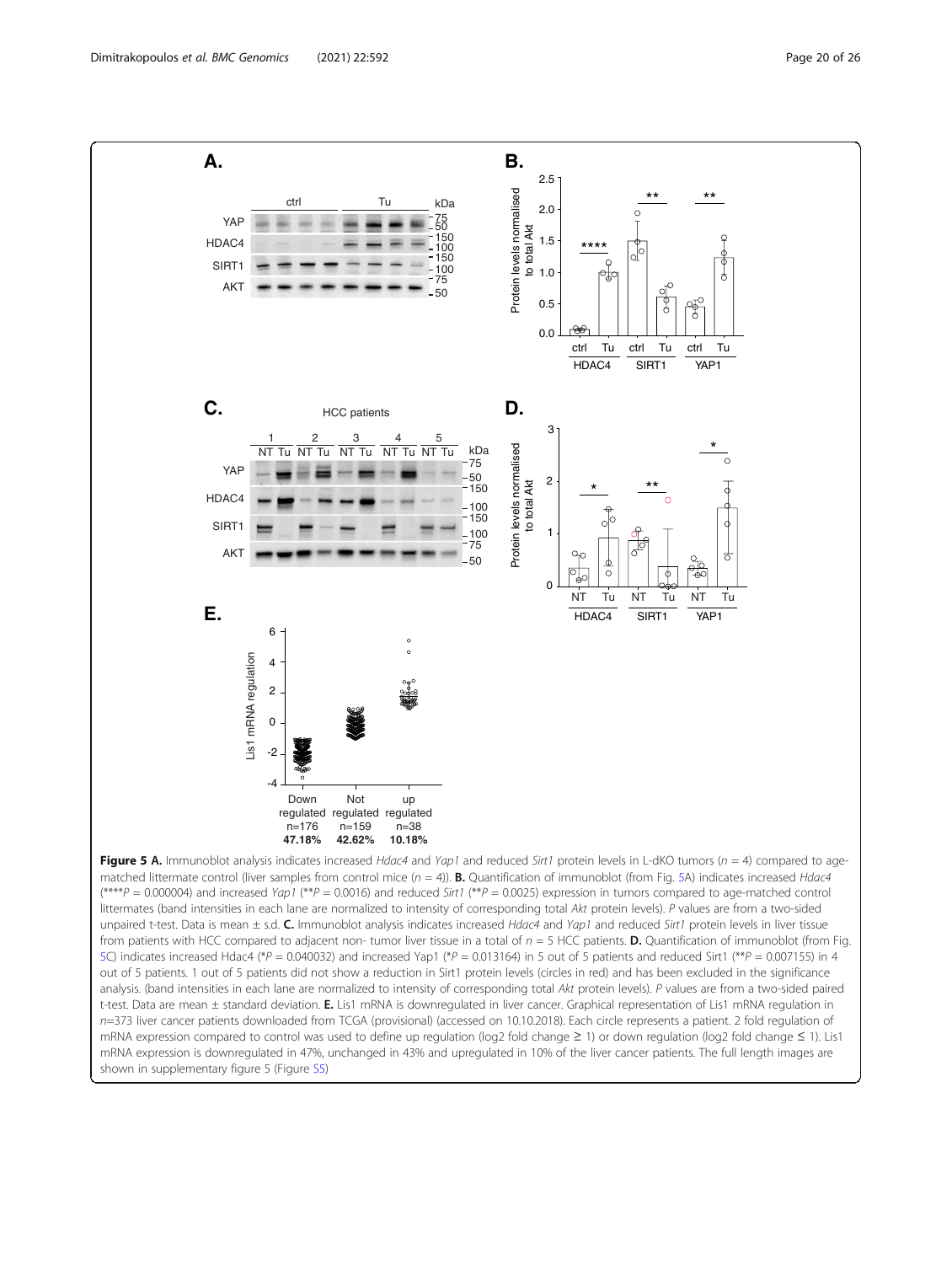<span id="page-20-0"></span>Table 4 Tumor samples are compared against control samples at the RNA (column B), proteome (column C) and phosphoproteome (column D) levels for the 74 predicted mediators. The gene is indicated as "dysregulated", if it is ranked at the top 5% of all genes based on P-value

| Gene                     | top 5%       | top 5% | RNA all vs all, PROT all vs all, PHOSPHOPROTEOME all<br>vs all, top 5% | Gene               | RNA all vs<br>top 5%                            |
|--------------------------|--------------|--------|------------------------------------------------------------------------|--------------------|-------------------------------------------------|
| <b>PTEN</b>              |              |        |                                                                        | RUNX2              | dysregulat                                      |
| STAT3                    |              |        |                                                                        | <b>YWHAZ</b>       | dysregulat                                      |
| NFKB1                    |              |        |                                                                        | IRS1               |                                                 |
| <b>TNF</b>               |              |        |                                                                        | KLF4               |                                                 |
| AKT1                     |              |        |                                                                        | EZH <sub>2</sub>   | dysregulat                                      |
| IGF1R                    |              |        |                                                                        | <b>HELLS</b>       |                                                 |
| HIF1A                    |              |        |                                                                        | BCL2L11            |                                                 |
| CAMK2A                   |              |        |                                                                        | AKT                | dysregulat                                      |
| ZEB <sub>2</sub>         |              |        |                                                                        | <b>VCAN</b>        |                                                 |
| GSK3B                    | dysregulated |        |                                                                        | NF1                |                                                 |
| ARG1                     |              |        |                                                                        | <b>SRM</b>         |                                                 |
| FBXW7                    |              |        |                                                                        | AMD1               |                                                 |
| RUNX1                    |              |        |                                                                        | SEMA4B             |                                                 |
| SIRT1                    |              |        |                                                                        | ZEB1               |                                                 |
| ZFPM2                    |              |        |                                                                        | MEF <sub>2</sub> C | dysregulat                                      |
| AKT <sub>2</sub>         |              |        |                                                                        | <b>CTGF</b>        |                                                 |
| VEGFA                    | dysregulated |        |                                                                        | <b>KRAS</b>        |                                                 |
| EGFR                     |              |        |                                                                        | CREB1              |                                                 |
| YAP1                     |              |        |                                                                        | RIOK3              |                                                 |
| ROCK1                    |              |        |                                                                        | EGR1               |                                                 |
| MXI1                     |              |        |                                                                        | MECP <sub>2</sub>  |                                                 |
| HDAC4                    |              |        |                                                                        | ENPP6              | dysregulat                                      |
| AKT3                     | dysregulated |        |                                                                        | INPP5D             |                                                 |
| DNMT1                    |              |        |                                                                        | ELK1               |                                                 |
| <b>MYC</b><br>GSTM1      |              |        |                                                                        | PAFA<br>H1B1       |                                                 |
| CCND1                    | dysregulated |        |                                                                        | <b>MTOR</b>        | dysregulat                                      |
| CLIC5                    |              |        |                                                                        | <b>NR113</b>       |                                                 |
| PRKAA1                   |              |        |                                                                        | CAB39              |                                                 |
| FLT1                     |              |        |                                                                        | MEOX <sub>2</sub>  |                                                 |
| GRB <sub>2</sub>         |              |        |                                                                        | SMAD5              |                                                 |
| ATXN1                    |              |        |                                                                        | <b>NRAS</b>        |                                                 |
| FOXO3                    |              |        |                                                                        | YY1                |                                                 |
| KIT                      |              |        |                                                                        | RAF1               |                                                 |
| TBX3                     | dysregulated |        |                                                                        | CAV <sub>2</sub>   |                                                 |
|                          |              |        |                                                                        |                    | Tumor samples are cor                           |
| UCP <sub>2</sub><br>TSC1 |              |        |                                                                        |                    | proteome (column C) a<br>predicted mediators. T |
| SMAD4                    |              |        |                                                                        |                    | the top 5% of all gene                          |
| TIMP3                    |              |        |                                                                        |                    |                                                 |
|                          |              |        |                                                                        |                    |                                                 |

BACE1

Table 4 Tumor samples are compared against control samples at the RNA (column B), proteome (column C) and phosphoproteome (column D) levels for the 74 predicted mediators. The gene is indicated as "dysregulated", if it is ranked at the top 5% of all genes based on P-value (Continued)

| Gene             | top 5%             | top 5% | RNA all vs all, PROT all vs all, PHOSPHOPROTEOME all<br>vs all, top 5%    |
|------------------|--------------------|--------|---------------------------------------------------------------------------|
|                  | RUNX2 dysregulated |        |                                                                           |
|                  | YWHAZ dysregulated |        |                                                                           |
| IRS1             |                    |        |                                                                           |
| KLF4             |                    |        |                                                                           |
| EZH2             | dysregulated       |        |                                                                           |
| <b>HELLS</b>     |                    |        |                                                                           |
| BCL2L11          |                    |        |                                                                           |
| АКТ              | dysregulated       |        |                                                                           |
| <b>VCAN</b>      |                    |        |                                                                           |
| NF1              |                    |        |                                                                           |
| <b>SRM</b>       |                    |        |                                                                           |
| AMD1             |                    |        |                                                                           |
| SEMA4B           |                    |        |                                                                           |
| ZEB1             |                    |        |                                                                           |
|                  | MEF2C dysregulated |        |                                                                           |
| <b>CTGF</b>      |                    |        |                                                                           |
| KRAS             |                    |        |                                                                           |
| CREB1            |                    |        |                                                                           |
| RIOK3            |                    |        |                                                                           |
| EGR1             |                    |        |                                                                           |
| MECP2            |                    |        |                                                                           |
| ENPP6            | dysregulated       |        |                                                                           |
| INPP5D           |                    |        |                                                                           |
| ELK1             |                    |        |                                                                           |
| PAFA<br>H1B1     |                    |        |                                                                           |
|                  | MTOR dysregulated  |        |                                                                           |
| <b>NR113</b>     |                    |        |                                                                           |
| CAB39            |                    |        |                                                                           |
| MEOX2            |                    |        |                                                                           |
| SMAD5            |                    |        |                                                                           |
| <b>NRAS</b>      |                    |        |                                                                           |
| YY1              |                    |        |                                                                           |
| RAF1             |                    |        |                                                                           |
| CAV <sub>2</sub> |                    |        |                                                                           |
|                  |                    |        | Tumor samples are compared against control samples at the RNA (column B). |

Tumor samples are compared against control samples at the RNA (column B), proteome (column C) and phosphoproteome (column D) levels for the 74 The gene is indicated as "dysregulated", if it is ranked at es based on P-value.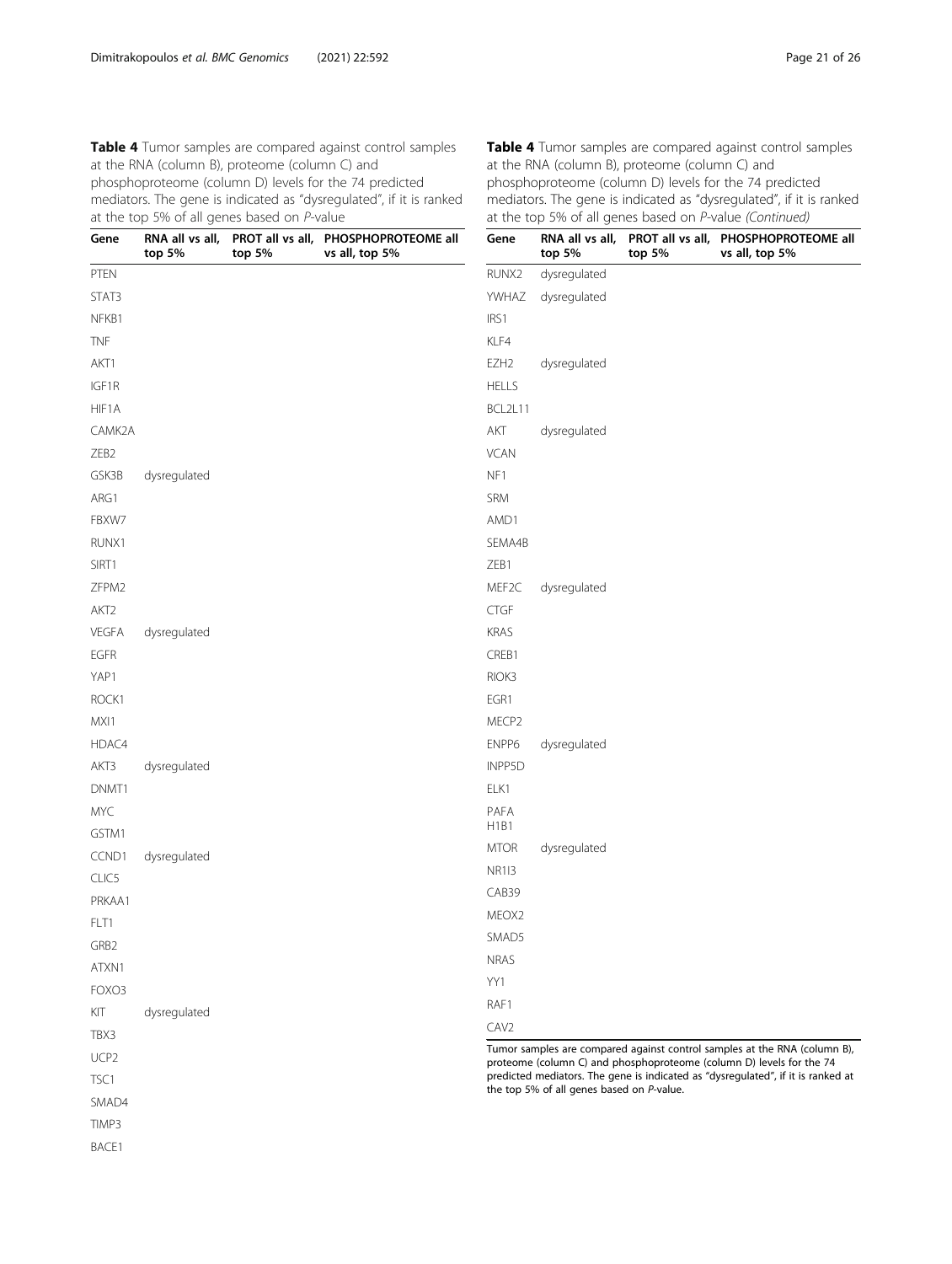mediator and detects aberrant expression and mutation patterns even if the gene itself is neither mutated nor aberrantly expressed. To demonstrate the power of NetICS approach, we tested the ability of multi-omic NetICS to detect mediators that would not be predicted in singleomic approaches, i.e. RNA, proteome or phosphoproteome data alone. Of the 74 top 5%-ranked mediators detected in the multi-omics NetICS approach, we detected 12 relying exclusively on the transcriptome, and none relying only on the proteome or phosphoproteome (Table [4](#page-20-0)). Thus, NetICS has power in predicting silent genes that would not be detected by a single-omics approach.

Pathway enrichment on the detected mediator genes suggested multiple tumor-related pathways that could be potentially targeted to curb tumor growth. We focused on the mechanistic insights and pathways of 5 of these mediators that we picked manually. NetICS suggests that overexpression of HDAC4 - which is frequently dysregulated in human malignancies drives tumor growth in HCC. Inhibitors of HDAC4, such as LMK-235  $[31]$  $[31]$ , could be potentially useful in HCC with HDAC4 overexpression. Similarly, HCC with YAP1 overexpression could benefit from using inhibitors for YAP1 [[32\]](#page-25-0).

### Conclusions

To conclude, application of NetICS to multi-omics data from an mTOR-driven HCC mouse model detected new potential drug targets. This approach could be used to identify drug targets in other tumor types.

#### Methods

#### Animal experiments

Liver-specific Tsc1 and Pten double knockout mice were generated as described in [[2](#page-25-0)] and [[3\]](#page-25-0) at Biozentrum, University of Basel. In short, tumors from 20 week-old L-dKO mice and whole liver from control mice were snap-frozen and pulverized. This powder was used for subsequent exome sequencing, total RNA sequencing (including miRNA and mRNA), proteomics and phosphoproteomics. For exome sequencing, muscle tissue from the quadriceps of 4 L-dKO mice was used as a control. The mice were on mixed genetic background (C57BL/6J, 129/SvJae, BALB/cJ). Age and sex matched littermate mice without the Cre gene were used as controls. Only male mice were used in all experiments. Mice were fasted overnight before euthanasia by CO2 inhalation. The total number of mice used were 6 control mice and 4 L-dKO mice.

#### Exome sequencing

DNA extracted from three tumor nodules and a muscle tissue sample each from four mice were subjected to

whole-exome capture using the SureSelect Mouse All Exon (Agilent) capture system and to massively parallel sequencing on an Illumina HiSeq 2000 at the Genomics Facility Basel, ETH Zurich, Switzerland. A median of 141 and 97 million 101-bp paired-end reads were generated from DNA extracted from tumor nodules and the muscle, respectively, equivalent to median depths of 78x (tumor nodules, range 34x-124x) and 57x (germline, range 35x-129x; Table [5](#page-22-0)). Exome sequencing data have been deposited in the Sequence Read Archive under the accession SRP156216.

Whole-exome sequencing data pre-processing was performed as described in Nuciforo et al, 2018 against the reference mouse genome GRCm38. In brief, paired-end reads in FASTQ format were aligned to the reference mouse genome GRCm38 using Burrows-Wheeler Aligner (v0.7.12)  $[33]$  $[33]$ . Local realignment was performed using the Genome Analysis Toolkit (GATK, v3.6) [\[34\]](#page-25-0). PCR duplicates were removed using Picard (v2.4.1, [http://broadinstitute.github.io/](http://broadinstitute.github.io/picard/) [picard/](http://broadinstitute.github.io/picard/)). Base quality adjustment was performed using GATK (v3.6) [[34](#page-25-0)].

Somatic single-nucleotide variants (SNVs) were identified using MuTect  $(v1.1.4)$  [[35\]](#page-25-0) and somatic small insertions and deletions (indels) were identified using Strelka  $(v1.0.15)$  [[36\]](#page-25-0). To remove false mutation calls resulting from sequencing and/or alignment artifacts, a panel of normal was created from the four normal samples in this cohort using the artifact detection mode of MuTect2 (packaged in GATK, v3.6). Variants present in at least two of the four samples in the panel of normal were disregarded. Variants outside the target regions, covered by  $\langle$ 10 reads in the tumor or  $\langle$ 5 reads in the germline were disregarded. Variants supported by <3 reads in the tumor or for which the tumor variant allele fraction was <5 times than that of the normal variant allele fraction were disregarded [\[37\]](#page-25-0). 157 putative somatic mutations passed the filters (Table [1](#page-2-0)).

FACETS [[38\]](#page-25-0) was used to define copy number alterations. Specifically, read counts for positions within the target regions with dbSNP (Build 142) entries were generated for each matched tumor nodule and normal samples as input to FACETS, which performs a joint segmentation of the total and allelic copy ratio and infers allele-specific copy number states. To enable detection of the intragenic deletions of Tsc1 and Pten, 15-20 evenly-spaced positions per deleted exon were tiled within the regions of the deletions (Fig. [S1\)](#page-24-0).

# Transcriptome sequencing and quantitative PCR (qPCR) analysis

Raw fastq files were aligned to the reference genome Mus\_musculus.GRCm38.72 using PALMAPPER with default parameters [\[39](#page-25-0)]. The length of the seeds of the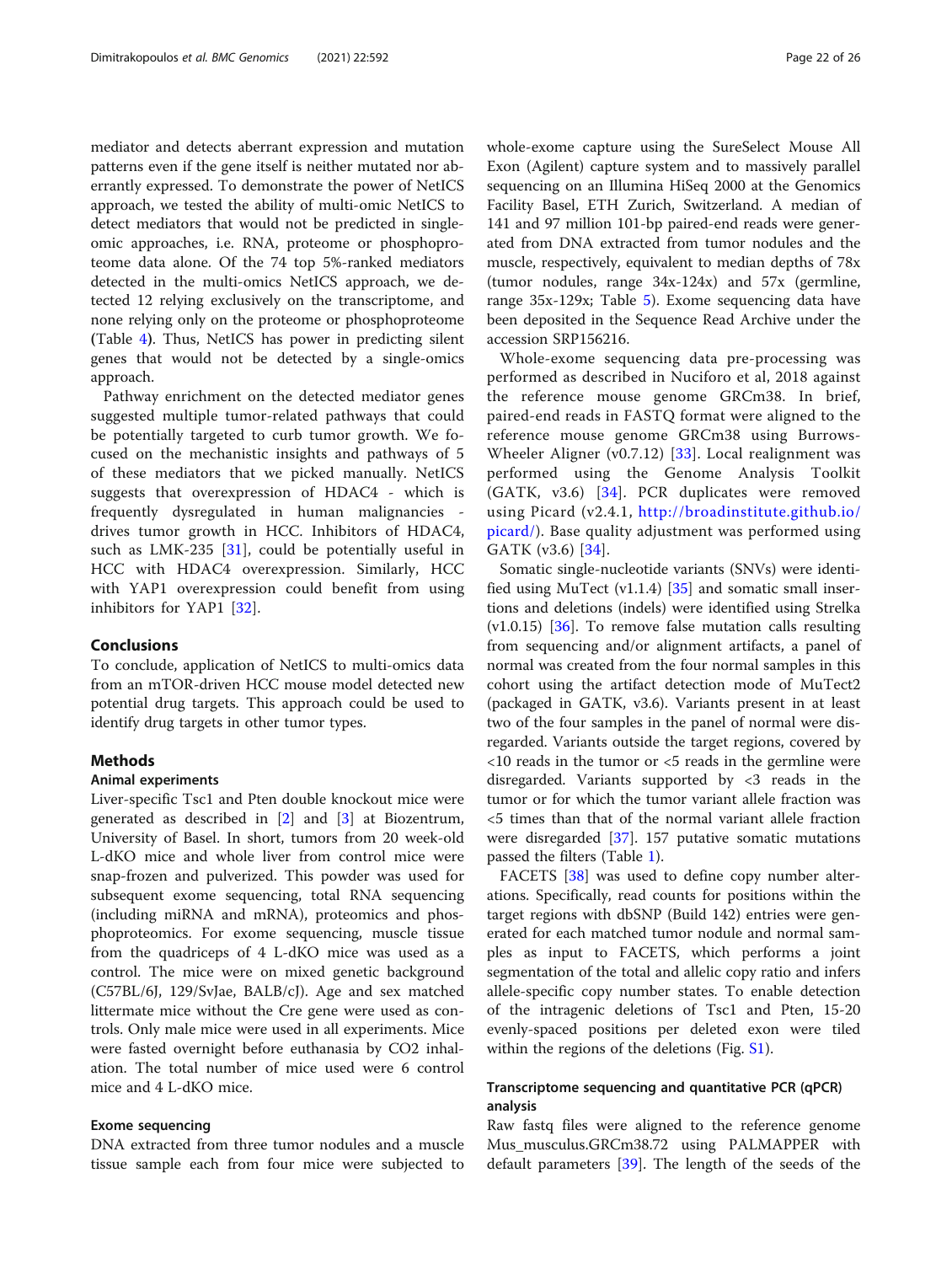| <b>SAMPLE</b>        | Total number<br>of reads | <b>Mean Target</b><br>Coverage | % target bases<br>covered at least 10X | % target bases<br>covered at least 20X | % target bases<br>covered at least 50X | % target bases<br>covered at least 100X |
|----------------------|--------------------------|--------------------------------|----------------------------------------|----------------------------------------|----------------------------------------|-----------------------------------------|
| 357muscle 55,062,491 |                          | 35.5                           | 88.9%                                  | 66.7%                                  | 19.6%                                  | 3.3%                                    |
| 368muscle            | 68,408,757               | 43.6                           | 92.1%                                  | 75.1%                                  | 28.2%                                  | 5.8%                                    |
| 373 muscle           | 125,208,792              | 69.7                           | 96.1%                                  | 88.5%                                  | 54.2%                                  | 18.3%                                   |
|                      | 358muscle 249,603,786    | 128.7                          | 98.0%                                  | 95.4%                                  | 80.1%                                  | 49.2%                                   |
| 358N1                | 52,236,649               | 33.8                           | 88.1%                                  | 64.8%                                  | 18.1%                                  | 3.0%                                    |
| 357N5                | 59,870,967               | 37.5                           | 90.0%                                  | 69.5%                                  | 22.3%                                  | 4.1%                                    |
| 368N8                | 69,492,339               | 43.2                           | 91.9%                                  | 75.0%                                  | 28.6%                                  | 6.1%                                    |
| 373N4                | 92,890,008               | 55.4                           | 94.0%                                  | 82.4%                                  | 42.4%                                  | 12.2%                                   |
| 368N2                | 126,289,004              | 63.6                           | 95.8%                                  | 87.2%                                  | 50.1%                                  | 15.5%                                   |
| 357N1                | 140,082,301              | 77.6                           | 96.2%                                  | 89.4%                                  | 59.0%                                  | 23.8%                                   |
| 358N3                | 144,107,456              | 78.4                           | 96.5%                                  | 90.2%                                  | 61.2%                                  | 25.2%                                   |
| 373N3                | 141,719,445              | 84.8                           | 96.7%                                  | 91.0%                                  | 64.2%                                  | 28.4%                                   |
| 357N4                | 172,106,294              | 91.2                           | 97.2%                                  | 92.4%                                  | 67.3%                                  | 31.1%                                   |
| 368N4                | 207,370,862              | 110.2                          | 97.9%                                  | 94.8%                                  | 76.5%                                  | 42.3%                                   |
| 358N2                | 209,306,186              | 113.7                          | 97.8%                                  | 94.5%                                  | 76.3%                                  | 43.0%                                   |
| 373N1                | 235,568,319              | 123.9                          | 97.9%                                  | 95.0%                                  | 79.0%                                  | 47.9%                                   |

#### <span id="page-22-0"></span>Table 5 Statistics of whole-exome sequencing

Statistics about whole-exome sequencing are given. These include the total number of reads, the mean target coverage and the percent of target bases covered at least at 10X, 20X, 50X and 100X for each tumor and muscle tissue sample.

PALMAPPER index was set to 15. Then we computed read counts using htseq-count against the reference genome annotation (Mus\_musculus.GRCm38.72.gtf). Based on these counts we performed the differential gene expression analysis using DESeq2 where we compared each tumor sample individually against all six control samples. Exact numbers of detected dysregulated mRNA per tumor sample are given in Table [6.](#page-23-0) For quantitative PCR analysis, RNA was prepared as shown above, 500ng RNA was used to make cDNA using Superscript III (Invitrogen) as per manufacturers instructions. ABI Step One (Applied Biosystems) machine was used together with Syber Green PCR Kit (Invitrogen) and the primers below (100pM) to perform qPCR as per manufacturer instructions. TBP was used as a normalizer and ddCT method was used for analysis. Primer sequences:

TBP F: ATGATGCCTTACGGCACAGG; R: GTTG CTGAGATGTTGATTGCTG;

CYR61 F: TAAGGTCTGCGCTAAACAACTC; R: CAGATCCCTTTCAGAGCGGT;

KI67 F: CGCAGGAAGACTCGCAGTTT; R: CTGA ATCTGCTAATGTCGCCAA

CTGF F: GGCCTCTTCTGCGATTTCG; R: GCAGCT TGACCCTTCTCGG

BIRC5 F: GAGGCTGGCTTCATCCACTG; R: ATGC TCCTCTATCGGGTTGTC

CYCE1 F: CTCCGACCTTTCAGTCCGC; R: CACA GTCTTGTCAATCTTGGCA

### miRNA sequencing

miRNA sequencing libraries were generated using a modified protocol from [[40\]](#page-25-0). Briefly, RNA from tissues was isolated using the Qiagen miRNAeasy kit as described above (section Animal experiments). 10 microgram of total RNA was run in a 15% polyacrylamide gel, the part containing small RNAs was cut and subjected to nucleotide extraction using overnight 0.4M NaCl and ethanol precipitation. Isolated small RNA mix was subjected to Illumina TrueSeq Small library preparation kit used as per manufacturer's instructions. Afterwards the small-RNA libraries were run in a 10% Polyacrylamide gel to clean up the adaptor-adaptor fraction. The gel part containing the small-RNA libraries was cut and libraries were extracted using overnight 0.4M NaCl and ethanol precipitation. They were run using Illumina NextSeq500 sequencer as per manufacturer's instructions. Exact numbers of detected dysregulated miRNA per tumor sample are given in Table [6.](#page-23-0)

## Mass spectrometry for proteomics and phosphoproteomics

Liver tissues from L-dKO tumors and control mice were obtained as detailed above (Animal experiments). Label free mass spectrometry was performed on the tumor nodules. Tumor proteome was always compared to the proteome obtained from livers of six control mice pooled together. A detailed description about the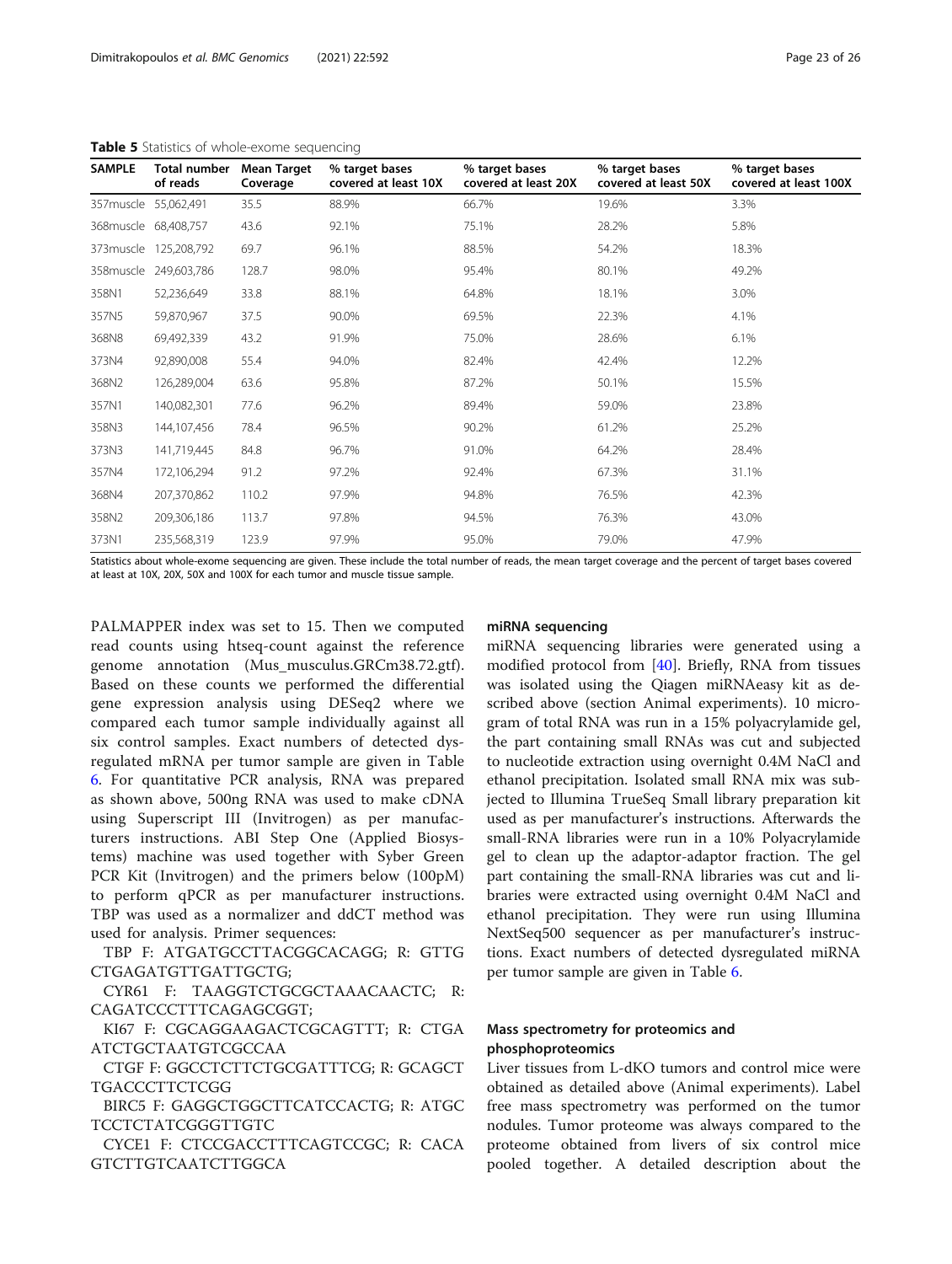<span id="page-23-0"></span>Table 6 Number of upregulated, downregulated and unchanged mRNA, miRNAs, proteins and phosphosites per tumor nodule

|                        | <b>RNA</b>  |            |           | <b>PROTEOME</b> |            |           |             | <b>PHOSPHOPROTEOME</b> |      | miRNA       |            |    |
|------------------------|-------------|------------|-----------|-----------------|------------|-----------|-------------|------------------------|------|-------------|------------|----|
| <b>MOUSE NODULE</b>    | <b>DOWN</b> | <b>NOT</b> | <b>UP</b> | <b>DOWN</b>     | <b>NOT</b> | <b>UP</b> | <b>DOWN</b> | <b>NOT</b>             | UP   | <b>DOWN</b> | <b>NOT</b> | UP |
| Mouse1-N1              | 1621        | 18953      | 2158      | 867             | 2029       | 1651      | 413         | 850                    | 899  | 37          | 1243       | 51 |
| Mouse1-N2              | 2269        | 18208      | 2651      | 979             | 2111       | 1328      | 407         | 1803                   | 1701 | 60          | 1212       | 59 |
| Mouse1-N3              | 1785        | 18786      | 2394      | 681             | 2117       | 1155      | 314         | 808                    | 619  | 55          | 1234       | 42 |
| Mouse <sub>2</sub> -N1 | 1909        | 18674      | 2473      | 1249            | 2568       | 1407      | 283         | 335                    | 428  | 46          | 1234       | 51 |
| Mouse2-N2              | 1692        | 19053      | 2310      | 774             | 1786       | 1653      | 887         | 1125                   | 815  | 54          | 1235       | 42 |
| Mouse2-N3              | 1950        | 18843      | 2559      | 860             | 2269       | 1310      | 251         | 1131                   | 1299 | 49          | 1225       | 57 |
| Mouse3-N1              | 2005        | 18645      | 2404      | 627             | 2959       | 715       | 294         | 1021                   | 1255 | 49          | 1240       | 42 |
| Mouse3-N2              | 2211        | 18392      | 2609      | 1228            | 2151       | 1933      | 286         | 411                    | 514  | 59          | 1218       | 54 |
| Mouse3-N3              | 1862        | 18803      | 2326      | 986             | 2028       | 1849      | 158         | 505                    | 1019 | 51          | 1228       | 52 |
| Mouse4-N1              | 1919        | 18640      | 2532      | 950             | 2128       | 1256      | 323         | 1759                   | 1239 | 53          | 1210       | 68 |
| Mouse4-N2              | 1538        | 19196      | 2275      | 840             | 2019       | 1588      | 300         | 1811                   | 1461 | 62          | 1197       | 72 |
| Mouse4-N3              | 2034        | 18319      | 2689      | 1070            | 2096       | 1715      | 454         | 1345                   | 1185 | 70          | 1196       | 65 |

For each nodule of each mouse the number of upregulated, downregulated and unchanged mRNAs, miRNAs, proteins and phosphosites are given.

proteomics method used to analyse L-dKO tumor nodules and the softwares used for data analysis can be found in [[2\]](#page-25-0). For the phosphoproteome, the desalted peptides were enriched for phosphopeptides using TiO2 beads. Detailed protocol is available in [\[3](#page-25-0)]. After data processing, the protein groups datasets and phospho peptide datasets were exported into a FileMaker Pro-12 databank. For statistical analysis, an R-based program - Perseus, version 1.4.0.2, was used [\[41](#page-25-0)]. ANOVA-based two-sample t-test was performed by adjusting S0 to 1 and the number of randomizations to 250 (default). The 5% FDR was used for analysis. Exact numbers of detected dysregulated proteins and phosphosites per tumor sample are given in Table 6.

#### Detection of differentially expressed mRNA and miRNA

The DESeq2 tool [[42\]](#page-25-0) with default settings was used to detect differentially expressed genes and miRNA between tumor and normal tissue. Every tumor sample was compared against the six control samples from healthy liver tissue. We considered as significant the genes detected with an FDR adjusted P-value lower than 0.05.

### Interaction network

In order to construct a directed functional network, we downloaded functional interactions for the species Mus Musculus from three different databases including Kegg, Signor and miRTarBase. From miRTarBase, we only kept the interactions supported by strong experimental evidence (either reporter assay or western blot). The interactions cover a variety of types at different cellular levels, including (de) phosphorylation (phosphoproteome), expression/repression (RNA) and activation/

inhibition (proteome). Interactions characterized as "binding" or "complex" were treated as undirected edges. The network contained 5,546 genes and 44,423 interactions in total. In order for network diffusion to converge to a unique solution (steady state), we only used the largest strongly connected component of the network, which contains 2,484 genes and miRNAs and 32,954 interactions. We excluded self-interactions.

#### NetICS

We employed NetICS [[11](#page-25-0)] for data integration and network gene ranking. We used differentially expressed miRNAs and somatic mutations (SNV, indels) as upstream causal events. miRNA differential expression was computed in a sample-specific manner by comparing each tumor nodule to the 6 control samples from healthy liver tissue. As downstream events, we used differentially expressed genes/proteins at the RNA, proteome and phosphoproteome levels. At the

| Table 7 Combination rules for differentially expressed genes |  |
|--------------------------------------------------------------|--|
|--------------------------------------------------------------|--|

| <b>Combinations</b>       |               |            |
|---------------------------|---------------|------------|
| <b>RNA</b>                | PROT or PH    | Output     |
| Significant/Insignificant | Significant   | PROT or PH |
| Significant/Insignificant | Insignificant | Not taken  |
| Significant               | Not Detected  | <b>RNA</b> |
| Insignificant             | Not Detected  | Not taken  |
| Not Detected              | Not Detected  | Not taken  |

The genes at the downstream level are combined as follows: If the protein is significantly changed at the proteome or phosphoproteome levels, it is taken into account in the set of differentially expressed genes/proteins given as input in NetICS. If the protein is detected but not significantly changed at the proteome or phosphoproteome levels, it is not taken into account. If the protein or its phosphosites are not detected at all, then the change at the RNA level is taken into account.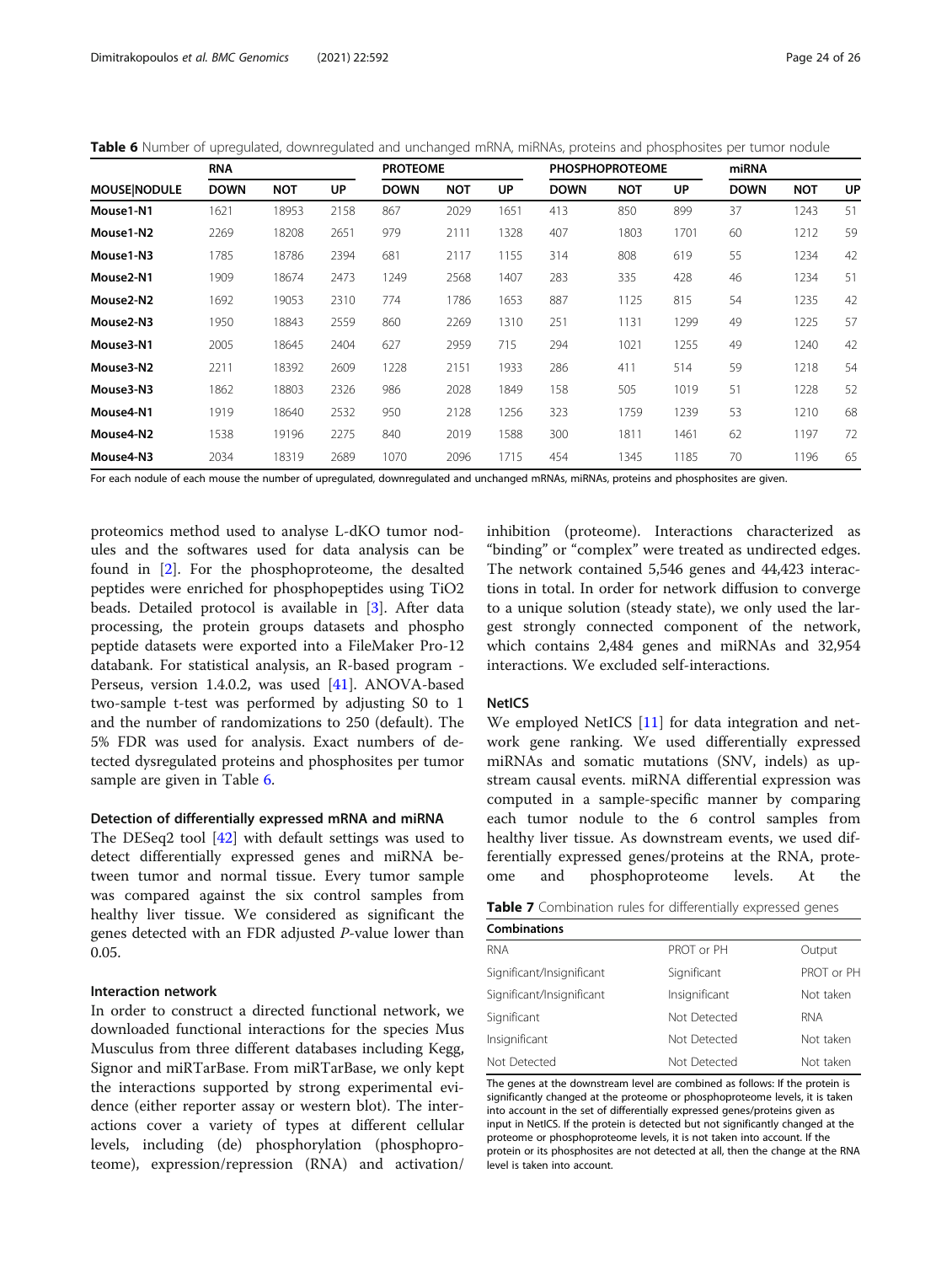<span id="page-24-0"></span>phosphoproteome level, one gene was included if there was at least one differentially expressed phosphosite in its protein when tested between tumor and normal tissue. Data at the downstream level were integrated by using the rule described at Table [7](#page-23-0).

After we run NetICS, we kept the top 5% of the genes in the ranked list. We performed a random permutation test by permuting the labels of differentially expressed genes, miRNAs and mutated genes for each sample. We then recomputed the gene list and computed an empirical  $p$ -value for each gene by counting how many times the score given by NetICS was higher than the original score. We repeated the random permutation procedure 10,000 times and adjusted the  $p$ -value by FDR correction [[43\]](#page-25-0). We ended up with 74 genes in total.

#### Antibodies

Yap1 ((G-6) sc-376830), HDAC4 (CST 7628), Sirt1 (CST 3931) and total AKT (CST, 9272) were obtained commercially. Horseradish peroxidase (HRP)-coupled antimouse (115-035- 774) and anti-rabbit (211-032-171) secondary antibodies were purchased from Jackson laboratories.

#### Immunoblotting

Both human and murine liver tissue was homogenized in T-PER (ThermoFisher scientific, 78510) supplemented with 1 mM PMSF, 1× Complete Mini Protease Inhibitors (Roche),  $1 \times$  PhosSTOP (Roche) using a Polytron (PT 10-35 GT) at 500g for 2 min. Equal amounts of homogenate were SDS–PAGE fractionated and transferred onto a nitrocellulose membrane that was incubated, after blocking (5% BSA in TBST), with appropriate antibodies.

#### Source of human samples

All human samples used in this study were obtained after following the relevant ethical regulations. An informed consent was obtained from the human subjects.

#### Abbreviations

HCC: Hepatocellular carcinoma; NetICS: Network-based integration of multiomics data; miRNA: Micro RNA; mRNA: Messenger RNA; L-dKO: Liver-specific double-knockout; PCR: Polymerase chain reaction; qPCR: Quantitative polymerase chain reaction; FDR: False discovery rate; SNV: Single nucleotide variant; Indel: Insertion/deletion; EMT: Epithelial to mesenchymal transition; TCGA: The cancer genome atlas

#### Supplementary Information

The online version contains supplementary material available at [https://doi.](https://doi.org/10.1186/s12864-021-07876-9) [org/10.1186/s12864-021-07876-9.](https://doi.org/10.1186/s12864-021-07876-9)

Additional file 1: Figure S1. Copy number profiles derived from whole-exome sequencing demonstrates the intragenic deletions of Tsc1 and Pten. For each nodule, segmented Log2 ratios (y-axis) were plotted according to their genomic positions (x-axis), for chromosomes 2 or 19. Red arrows indicate the loci of the intragenic deletions of Tsc1 and Pten. Additional file 2: Figure S2. A. Graph showing miRNA expression of miR-375 in L-dKO tumors ( $n=12$ ) compared to control mice ( $n=6$ ). **B.** mRNA expression analysis of indicated genes in 20-week-old L-dKO tumors compared to livers from age-matched control mice ( $n = 6$ ). Expression for each gene is normalized to intensity of TBP gene expression (normalising control) in the corresponding mice. Two-sided unpaired ttest is used. Data is mean ± s.d.

Additional file 3: Figure S3. Graph showing the expression of miRNAs (upstream of HDAC4) in L-dKO tumors (n=12) compared to control mice  $(n=6)$ .

Additional file 4: Figure S4. Graph showing the expression of miRNAs (upstream of SIRT1) in L-dKO tumors (n=12) compared to control mice  $(n=6)$ .

Additional file 5: Figure S5. Original western blots full length images of the images shown in Figures 5A and C.

#### Acknowledgements

Not applicable

#### Authors' contributions

CD, SKH, NB and MH conceived the idea and designed the analysis. CD and SKH analyzed the data, implemented the network analysis and interpreted the results. NB and MH have substantially revised the manuscript. SKH and MC performed the proteomics data analysis. DM performed the western blot analysis. LT and MM performed histological sectioning and analysis of the LdKO murine liver tissues, obtained ethics approval for patient samples and provided patient material. DL performed the RNA rt PCR analysis. CKYN, SP, JB, ALM, JS and HLR performed the DNA sequencing analysis. JB performed the RNA sequencing analysis and DL performed the miRNA sequencing analysis. All authors have read and approved the manuscript.

#### Funding

The Swiss Institute of Bioinformatics (SIB) PhD Fellowship Programme, European Research Council (ERC) Synergy Grant 609883, SystemsX.ch Research, Technology and Development (RTD) Grant 2013/150 and the European Commission (EC) Horizon 2020 project 633974 SOUND, have supported this work. The Swiss Institute of Bioinformatics (SIB) PhD Fellowship Programme scholarship has funded the PhD of Christos Dimitrakopoulos. The rest of the funding sources funded HCC-specific studies. The funders had no role in the design, execution, or analysis of the study.

#### Availability of data and materials

The DNA and RNA raw murine data analyzed in this study is available in the Sequence Read Archive repository, under the accession SRP156216 [\[https://](https://www.ncbi.nlm.nih.gov/sra/?term=SRP156216) [www.ncbi.nlm.nih.gov/sra/?term=SRP156216\]](https://www.ncbi.nlm.nih.gov/sra/?term=SRP156216). The raw proteomic and phosphoproteomic murine data as well as the interaction network used for the analysis are available in our github repository [\[https://github.com/cbg](https://github.com/cbg-ethz/netics/tree/master/mouse_data)[ethz/netics/tree/master/mouse\\_data](https://github.com/cbg-ethz/netics/tree/master/mouse_data)]. The reference mouse genome GRCm38 was downloaded from [\[https://www.ncbi.nlm.nih.gov/assembly/](https://www.ncbi.nlm.nih.gov/assembly/GCF_000001635.20/) [GCF\\_000001635.20/](https://www.ncbi.nlm.nih.gov/assembly/GCF_000001635.20/)].

### Declarations

#### Ethics approval and consent to participate

All relevant ethical regulations were followed in this study. An informed consent was obtained from the human subjects. The collection and analysis of patient samples was approved by the ethics committee of Northern Switzerland (EKNZ, Study ID: 310/12/PB\_2019-00154/Genetische Analyse des Leberzellkarzinoms). Samples collected after 2016 were obtained under a written consent by the patient. Before 2016, samples were included if no active refusal of the patient existed, which was approved by the ethics committee. The animal license number was 2555. For two samples, we had no refusal from the patient to use the tissue for research purpose and because the tissue derived from 1999 and 2002 only an approval from the Ethics committee (EKNZ, Basel Switzerland) was needed at that time by the Swiss regulation to use the tissue for research purpose. For all remaining samples, a written informed consent of the patient was present to use the tissue for research purposes, as well as an approval from the Ethics committee (EKNZ, Basel Switzerland).